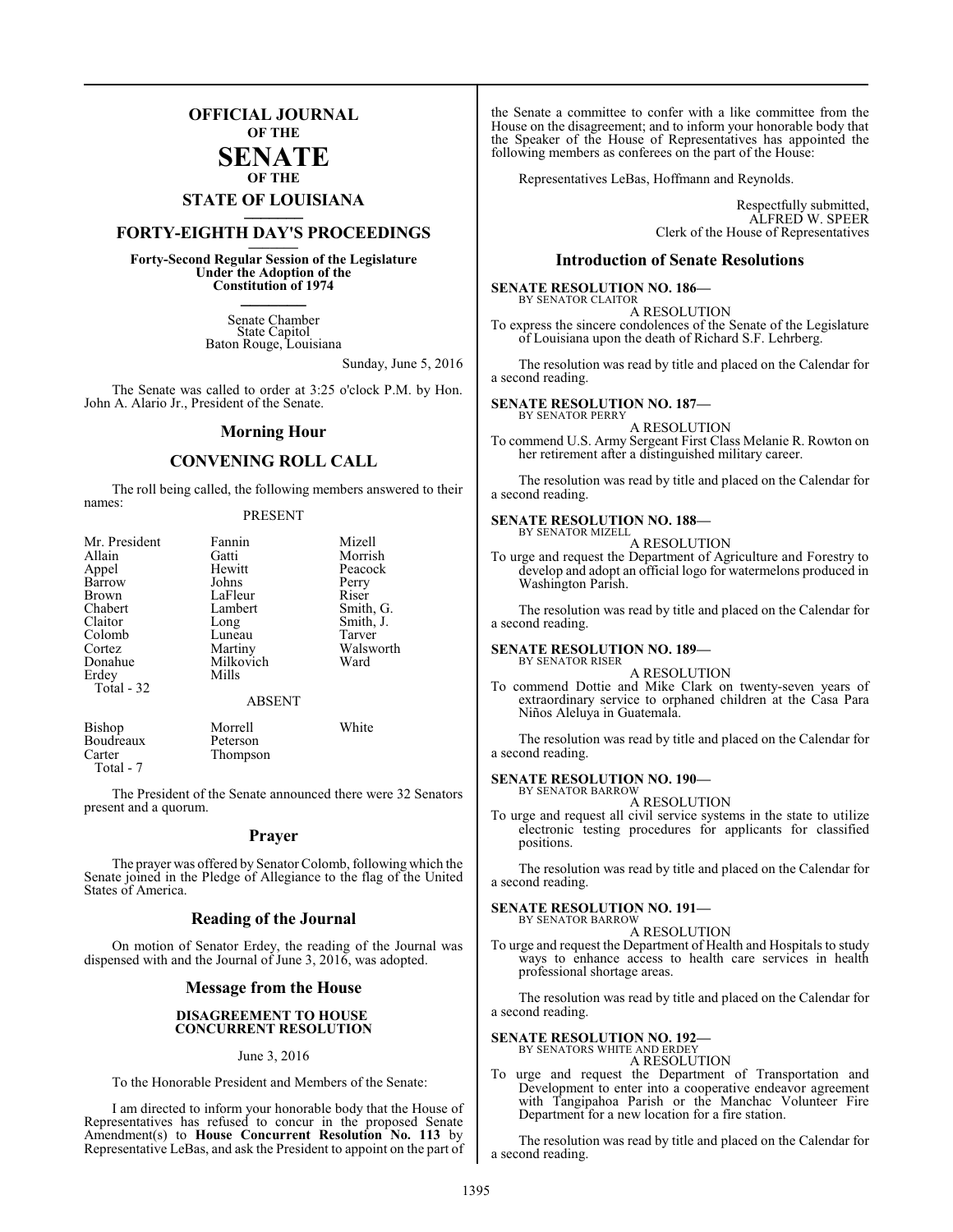## **Senate Resolutions on Second Reading**

#### **SENATE RESOLUTION NO. 184—** BY SENATOR BARROW

A RESOLUTION

To designate June 1, 2016, as "Teacher of the Year Day" in Senate District 15 and to commend the Teacher of the Year from each school in Senate District 15 for his or her exemplary and dedicated service.

On motion of Senator Barrow the resolution was read by title and adopted.

#### **SENATE RESOLUTION NO. 185—** BY SENATOR GATTI

A RESOLUTION

To commend Benton Middle School for earning the first-ever national championship representing Louisiana in the 2016 National Archery in Schools Program national tournament.

On motion of Senator Gatti the resolution was read by title and adopted.

#### **Senate Concurrent Resolutions on Second Reading**

#### **SENATE CONCURRENT RESOLUTION NO. 144—** BY SENATOR JOHN SMITH

A CONCURRENT RESOLUTION

To commend the Fort Polk Heritage Families and the Heritage Family Association on the occasion of the tenth anniversary celebration of the Heritage Family Day Reunion.

The concurrent resolution was read by title. Senator John Smith moved to adopt the Senate Concurrent Resolution.

### **ROLL CALL**

The roll was called with the following result:

#### YEAS

| Mr. President<br>Allain<br>Appel<br>Barrow<br><b>Boudreaux</b><br><b>Brown</b><br>Carter<br>Chabert<br>Claitor<br>Colomb<br>Cortez<br>Donahue<br>Total - 36 | Erdey<br>Fannin<br>Gatti<br>Hewitt<br>Johns<br>LaFleur<br>Lambert<br>Long<br>Luneau<br>Martiny<br>Milkovich<br>Mills | Mizell<br>Morrish<br>Peacock<br>Perry<br>Riser<br>Smith, G.<br>Smith, J.<br>Tarver<br>Thompson<br>Walsworth<br>Ward<br>White |
|-------------------------------------------------------------------------------------------------------------------------------------------------------------|----------------------------------------------------------------------------------------------------------------------|------------------------------------------------------------------------------------------------------------------------------|
|                                                                                                                                                             | <b>NAYS</b>                                                                                                          |                                                                                                                              |
| Total - 0                                                                                                                                                   | <b>ABSENT</b>                                                                                                        |                                                                                                                              |

| Bishop    | Morrell | Peterson |
|-----------|---------|----------|
| Total - 3 |         |          |

The Chair declared the Senate adopted the Senate Concurrent Resolution and ordered it sent to the House.

# **SENATE CONCURRENT RESOLUTION NO. 145—**

BY SENATOR PEACOCK A CONCURRENT RESOLUTION

To commend Cynthia J. "Cindy" Johnston for her lengthy career of exemplary public service to the parish of Bossier as the clerk of court and to congratulate her upon a well-deserved retirement.

# **Page 2 SENATE 48th DAY'S PROCEEDINGS**

The concurrent resolution was read by title. Senator Peacock moved to adopt the Senate Concurrent Resolution.

## **ROLL CALL**

The roll was called with the following result:

#### YEAS

| Mr. President<br>Allain<br>Appel<br>Barrow<br>Boudreaux<br><b>Brown</b><br>Carter<br>Chabert<br>Claitor<br>Colomb | Erdey<br>Fannin<br>Gatti<br>Hewitt<br>Johns<br>LaFleur<br>Lambert<br>Long<br>Luneau<br>Martiny | Mizell<br>Morrish<br>Peacock<br>Perry<br>Riser<br>Smith, G.<br>Smith, J.<br>Tarver<br>Thompson<br>Walsworth |
|-------------------------------------------------------------------------------------------------------------------|------------------------------------------------------------------------------------------------|-------------------------------------------------------------------------------------------------------------|
| Cortez                                                                                                            | Milkovich                                                                                      | Ward                                                                                                        |
| Donahue<br>Total - 36                                                                                             | Mills                                                                                          | White                                                                                                       |
|                                                                                                                   | <b>NAYS</b>                                                                                    |                                                                                                             |
| Total - 0                                                                                                         | <b>ARSENT</b>                                                                                  |                                                                                                             |

Bishop Morrell Peterson Total - 3

The Chair declared the Senate adopted the Senate Concurrent Resolution and ordered it sent to the House.

#### **Message from the House**

#### **ASKING CONCURRENCE IN HOUSE CONCURRENT RESOLUTIONS**

#### June 3, 2016

To the Honorable President and Members of the Senate:

I am directed to inform your honorable body that the House of Representatives has finally passed and asks your concurrence in the following House Concurrent Resolutions:

HCR No. 152 HCR No. 153

Respectfully submitted, ALFRED W. SPEER Clerk of the House of Representatives

#### **House Concurrent Resolutions on First Reading**

# **HOUSE CONCURRENT RESOLUTION NO. 152—** BY REPRESENTATIVE JACKSON A CONCURRENT RESOLUTION

To recognize the month of September as "Suicide Prevention Month" in Louisiana to promote suicide prevention and to raise greater awareness of the problem of suicide among military service members.

The resolution was read by title and placed on the Calendar for a second reading.

## **HOUSE CONCURRENT RESOLUTION NO. 153—** BY REPRESENTATIVE JACKSON A CONCURRENT RESOLUTION

To urge and request local, parish, and state law enforcement agencies to implement special training for officers who encounter military service members and veterans who encounter crisis situations that result from reintegration into civilian life.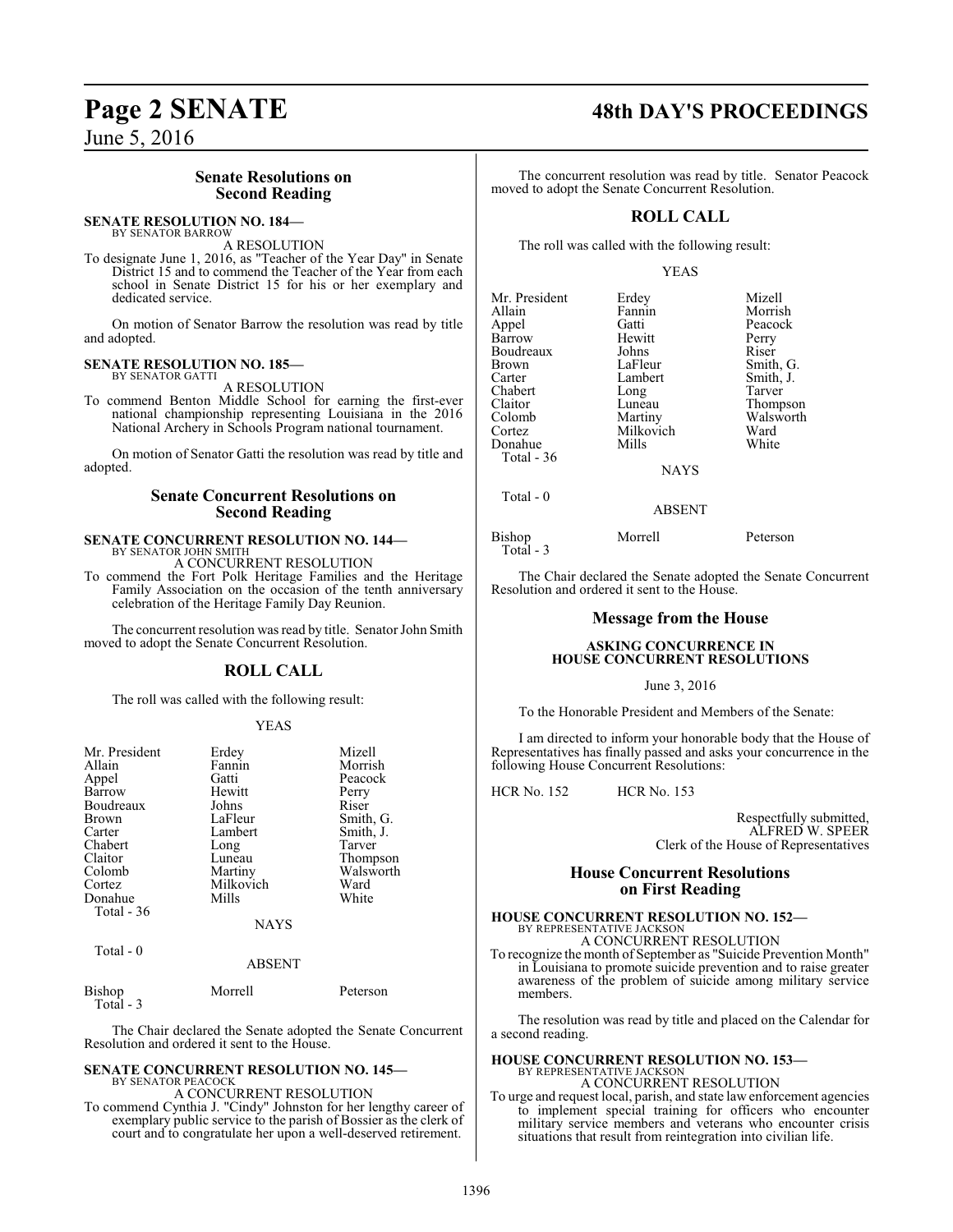# **48th DAY'S PROCEEDINGS Page 3 SENATE**

The resolution was read by title and placed on the Calendar for a second reading.

#### **House Bills and Joint Resolutions on Second Reading**

**HOUSE BILL NO. 1035—**<br>BY REPRESENTATIVES HODGES, ADAMS, BAGLEY, BERTHELOT,<br>EDMONDS, GAROFALO, GUINN, LANCE HARRIS, HAZEL, HENRY,<br>HORTON, IVEY, TERRY LANDRY, LEOPOLD, MACK, MCFARLAND,<br>POPE, SCHRODER, TALBOT, AND ZERINGUE A

AN ACT

To enact R.S. 17:2115(C), relative to required student activities; to require local public school boards to require students in grades four through six to recite a specified passage of the Declaration of Independence; and to provide for related matters.

The bill was read by title and referred by the President to the Committee on Senate and Governmental Affairs.

#### **House Concurrent Resolutions on Second Reading**

#### **HOUSE CONCURRENT RESOLUTION NO. 132—** BY REPRESENTATIVE SEABAUGH

A CONCURRENT RESOLUTION

To urge and request the Department of Insurance to study the issuance of private letter rulings by the commissioner of insurance.

The resolution was read by title. Senator Peacock moved to concur in the House Concurrent Resolution.

#### **ROLL CALL**

The roll was called with the following result:

#### YEAS

| Mr. President<br>Allain<br>Barrow<br>Boudreaux<br>Brown<br>Carter<br>Chabert<br>Claitor<br>Colomb<br>Cortez<br>Donahue<br>Erdey | Fannin<br>Gatti<br>Hewitt<br>Johns<br>LaFleur<br>Lambert<br>Long<br>Luneau<br>Martiny<br>Mills<br>Mizell<br>Morrish | Peacock<br>Perry<br>Riser<br>Smith, G.<br>Smith, J.<br>Tarver<br>Thompson<br>Walsworth<br>Ward<br>White |
|---------------------------------------------------------------------------------------------------------------------------------|---------------------------------------------------------------------------------------------------------------------|---------------------------------------------------------------------------------------------------------|
| Total - 34<br>Total - 0                                                                                                         | <b>NAYS</b>                                                                                                         |                                                                                                         |

#### ABSENT

| Appel     | Milkovich | Peterson |
|-----------|-----------|----------|
| Bishop    | Morrell   |          |
| Total - 5 |           |          |

The Chair declared the Senate concurred in the House Concurrent Resolution and ordered it returned to the House.

# **HOUSE CONCURRENT RESOLUTION NO. 134—** BY REPRESENTATIVE JACKSON

A CONCURRENT RESOLUTION

To authorize and direct the Louisiana State Board of Medical Examiners to study and make recommendations concerning a potential tiered approach for placing physicians on probation and a best practice for the reporting of the probationary status of a physician to patients.

# June 5, 2016

#### **Floor Amendments**

Senator Martiny proposed the following amendments.

#### **SENATE FLOOR AMENDMENTS**

Amendments proposed by Senator Martiny to Engrossed House Concurrent Resolution No. 134 by Representative Jackson

#### AMENDMENT NO. 1

On page 1, line 2, after "To" delete "authorize and direct" and insert "urge and request"

#### AMENDMENT NO. 2

On page 2, line 29, delete "authorize and direct" and insert "urge and request"

Senator Martiny moved the adoption of the amendments.

Senator Milkovich objected.

#### **ROLL CALL**

The roll was called with the following result:

#### YEAS

| Mr. President<br>Allain<br>Appel<br>Barrow<br>Boudreaux<br><b>Brown</b><br>Carter<br>Chabert<br>Colomb<br>Cortez<br>Donahue<br>Total - 32 | Erdey<br>Fannin<br>Gatti<br>Hewitt<br>Johns<br>LaFleur<br>Lambert<br>Long<br>Luneau<br>Martiny<br>Mills<br><b>NAYS</b> | Mizell<br>Morrell<br>Morrish<br>Perry<br>Riser<br>Smith, G.<br>Tarver<br>Thompson<br>Walsworth<br>Ward |
|-------------------------------------------------------------------------------------------------------------------------------------------|------------------------------------------------------------------------------------------------------------------------|--------------------------------------------------------------------------------------------------------|
| Claitor<br>Total - 2                                                                                                                      | Milkovich<br>ABSENT                                                                                                    |                                                                                                        |
| Bishop<br>Peacock<br>Total - 5                                                                                                            | Peterson<br>Smith, J.                                                                                                  | White                                                                                                  |

The Chair declared the amendments were adopted.

The resolution was read by title. Senator Martiny moved to concur in the amended House Concurrent Resolution.

### **ROLL CALL**

The roll was called with the following result:

#### YEAS

| Mr. President | Erdey     | Mizell    |
|---------------|-----------|-----------|
| Allain        | Fannin    | Morrell   |
| Appel         | Gatti     | Morrish   |
| Barrow        | Hewitt    | Perry     |
| Boudreaux     | Johns     | Riser     |
| Brown         | LaFleur   | Smith, G. |
| Carter        | Lambert   | Smith, J. |
| Chabert       | Long      | Tarver    |
| Claitor       | Luneau    | Thompson  |
| Colomb        | Martiny   | Walsworth |
| Cortez        | Milkovich | Ward      |
| Donahue       | Mills     | White     |
| Total - 36    |           |           |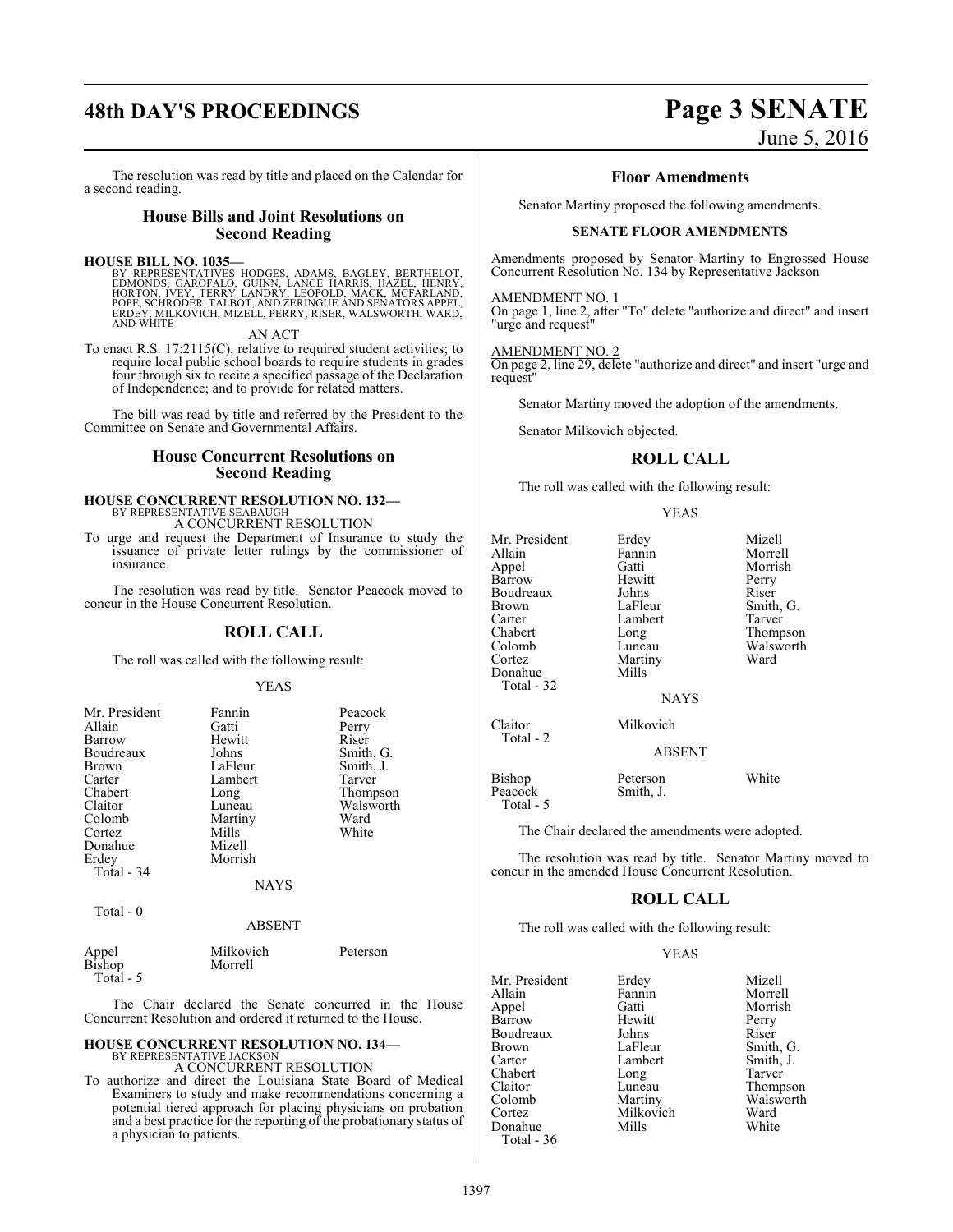#### NAYS

Total - 0

ABSENT

| Bishop     | Peacock |  |
|------------|---------|--|
| Total $-3$ |         |  |
|            |         |  |

The Chair declared the Senate concurred in the amended House Concurrent Resolution and ordered it returned to the House.

Peterson

#### **HOUSE CONCURRENT RESOLUTION NO. 135—**

BY REPRESENTATIVE MACK A CONCURRENT RESOLUTION

To create and establish the Louisiana Probation, Parole, and Correctional Officer Compensation StudyCommission to study and examine the feasability of providing a salary increase for Louisiana probation, parole, and correctional officers and to report its findingsto the governor and the Louisiana Legislature by February 1, 2017.

The resolution was read by title. Senator Luneau moved to concur in the House Concurrent Resolution.

#### **ROLL CALL**

The roll was called with the following result:

#### YEAS

| Mr. President     | Fannin      | Morrell   |
|-------------------|-------------|-----------|
| Allain            | Gatti       | Morrish   |
| Appel             | Hewitt      | Perry     |
| Barrow            | Johns       | Riser     |
| Boudreaux         | LaFleur     | Smith, G. |
| Brown             | Lambert     | Smith, J. |
| Carter            | Long        | Tarver    |
| Chabert           | Luneau      | Thompson  |
| Colomb            | Martiny     | Walsworth |
| Cortez            | Milkovich   | Ward      |
| Donahue           | Mills       | White     |
| Erdey             | Mizell      |           |
| <b>Total - 35</b> |             |           |
|                   | <b>NAYS</b> |           |
| Total - 0         |             |           |

#### ABSENT

Bishop Peacock<br>Claitor Peterson Peterson Total - 4

The Chair declared the Senate concurred in the House Concurrent Resolution and ordered it returned to the House.

#### **HOUSE CONCURRENT RESOLUTION NO. 136—** BY REPRESENTATIVE MORENO A CONCURRENT RESOLUTION

To urge and request the State Board of Elementary and Secondary Education to study the feasibility of establishing two-way dual language programs in public schools and to submit a written report of its findings and recommendations to the House Committee on Education and the Senate Committee on Education not later than sixty days prior to the 2017 Regular Session of the Legislature of Louisiana.

The resolution was read by title. Senator Cortez moved to concur in the House Concurrent Resolution.

# **Page 4 SENATE 48th DAY'S PROCEEDINGS**

### **ROLL CALL**

The roll was called with the following result:

#### YEAS

| Mr. President | Fannin      | Morrish   |
|---------------|-------------|-----------|
| Allain        | Gatti       | Perry     |
| Appel         | Hewitt      | Riser     |
| Barrow        | Johns       | Smith, G. |
| Boudreaux     | LaFleur     | Smith, J. |
| <b>Brown</b>  | Lambert     | Tarver    |
| Carter        | Long        | Thompson  |
| Chabert       | Luneau      | Walsworth |
| Colomb        | Martiny     | Ward      |
| Cortez        | Mills       | White     |
| Donahue       | Mizell      |           |
| Erdey         | Morrell     |           |
| Total - 34    |             |           |
|               | <b>NAYS</b> |           |
| Total $-0$    |             |           |
|               | ABSENT      |           |

#### ABSENT

| Bishop    | Milkovich | Peterson |
|-----------|-----------|----------|
| Claitor   | Peacock   |          |
| Total - 5 |           |          |

The Chair declared the Senate concurred in the House Concurrent Resolution and ordered it returned to the House.

#### **HOUSE CONCURRENT RESOLUTION NO. 137—**

BY REPRESENTATIVE SMITH A CONCURRENT RESOLUTION

To urge and request the State Board of Elementary and Secondary Education to study the prevalence and use of student fees in public elementary and secondary schools in Louisiana and to submit a written report of findings and recommendations to the House Committee on Education and the Senate Committee on Education not later than March 1, 2017.

On motion of Senator Long the resolution was read by title and returned to the Calendar, subject to call.

## **HOUSE CONCURRENT RESOLUTION NO. 141—**

BY REPRESENTATIVE BROADWATER A CONCURRENT RESOLUTION

To urge and request the commissioner of higher education and the state superintendent of education to jointly report to the legislature, prior to February 1, 2017, on increasing availability and use of dual enrollment programs.

The resolution was read by title. Senator Riser moved to concur in the House Concurrent Resolution.

### **ROLL CALL**

The roll was called with the following result:

#### YEAS

| Mr. President | Fannin    | Morrell   |
|---------------|-----------|-----------|
| Allain        | Gatti     | Morrish   |
|               |           |           |
| Appel         | Hewitt    | Perry     |
| Barrow        | Johns     | Riser     |
| Boudreaux     | LaFleur   | Smith, G. |
| Brown         | Lambert   | Smith, J. |
| Carter        | Long      | Tarver    |
| Claitor       | Luneau    | Thompson  |
| Colomb        | Martiny   | Walsworth |
| Cortez        | Milkovich | White     |
| Donahue       | Mills     |           |
| Erdey         | Mizell    |           |
| Total - 34    |           |           |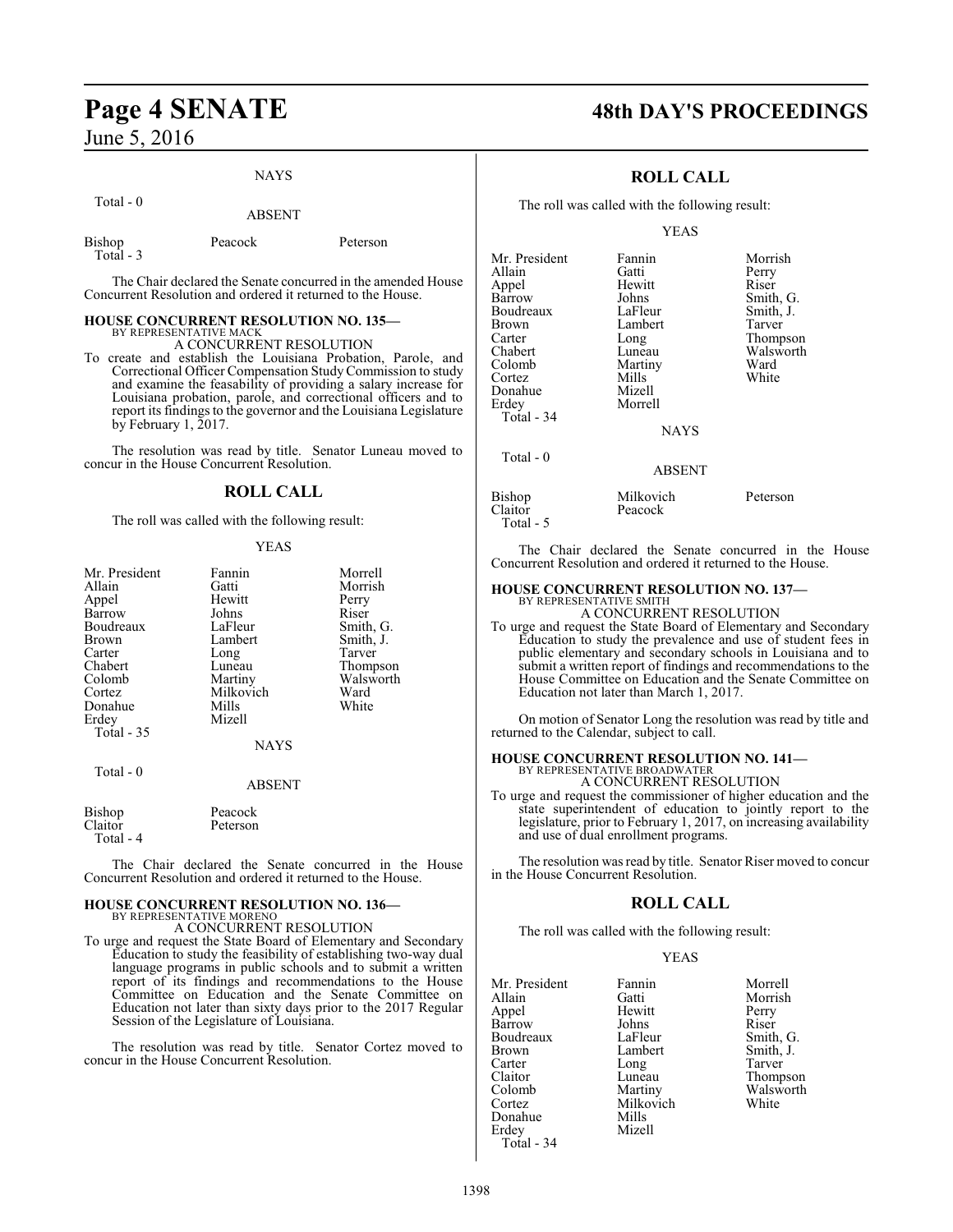# **48th DAY'S PROCEEDINGS Page 5 SENATE**

#### NAYS

Total - 0

ABSENT

| Bishop    | Peacock  | Ward |
|-----------|----------|------|
| Chabert   | Peterson |      |
| Total - 5 |          |      |

The Chair declared the Senate concurred in the House Concurrent Resolution and ordered it returned to the House.

#### **Appointment of Conference Committee on Senate Bill No. 136**

The President of the Senate appointed the following members to confer with a like committee from the House to consider the disagreement on **Senate Bill No. 136**:

> Senators Ward, Peterson and LaFleur.

### **Appointment of Conference Committee on House Concurrent Resolution No. 113**

The President of the Senate appointed to the Conference Committee on **House Concurrent Resolution No. 113** the following members of the Senate:

> Senators Mills, Barrow and Claitor.

#### **Senate Bills and Joint Resolutions Returned from the House of Representatives with Amendments**

#### **SENATE BILL NO. 80—**

BY SENATOR MORRISH A JOINT RESOLUTION

Proposing to add Article VIII, Section 7.2 of the Constitution of Louisiana, relative to postsecondary education; to authorize certain postsecondaryeducation management boards to establish the tuition and mandatory fee amounts charged by the institutions under their supervision and management; and to specify an election for submission of the proposition to electors and provide a ballot proposition.

The bill was read by title. Returned from the House of Representatives with amendments:

#### **HOUSE COMMITTEE AMENDMENTS**

Amendments proposed by House Committee on Education to Engrossed Senate Bill No. 80 by Senator Morrish

#### AMENDMENT NO. 1

On page 1, at the beginning of line 14, change "**(2.1)(A),**" to "**2.1(A)**"

#### AMENDMENT NO. 2

On page 2, at the beginning of line 3, after "2016" change the comma "," to a period "." and delete the remainder of the line and delete line 4

#### **HOUSE COMMITTEE AMENDMENTS**

Amendments proposed by House Committee on Civil Law and Procedure to Engrossed Senate Bill No. 80 by Senator Morrish

#### AMENDMENT NO. 1

On page 1, line 17, after "**management**" and before the period "." insert "**without legislative approval**"

#### **HOUSE FLOOR AMENDMENTS**

Amendments proposed by Representative Carmody to Engrossed Senate Bill No. 80 by Senator Morrish

#### AMENDMENT NO. 1

On page 1, line 14, after "**contrary,**" delete the remainder of the line and delete line 15 and insert "**the Board of Supervisors of Louisiana State University and Agricultural and Mechanical College, the Board of Supervisors of Southern University and Agricultural and Mechanical College, the Board of Supervisors for the University of Louisiana System, and the Board of Supervisors of Community and Technical Colleges shall have**"

#### AMENDMENT NO. 2

On page 1, line 17, after "**under**" and before "**supervision**" delete "**its**" and insert "**their respective**"

Senator Morrish moved to concur in the amendments proposed by the House.

#### **ROLL CALL**

The roll was called with the following result:

#### YEAS

Mr. President Erdey Morrell<br>Allain Fannin Morrish Allain Fannin Morrish<br>
Appel Gatti Peacock Barrow Hewitt Perry<br>Boudreaux Johns Riser Boudreaux Johns<br>Brown LaFleur Brown LaFleur Smith, G.<br>
Carter Lambert Smith, J. Chabert Long<br>Claitor Luneau Claitor Luneau Thompson<br>Colomb Martiny Walsworth Cortez Mills Ward<br>
Donahue Mizell White Donahue Total - 36

Peacock Lambert Smith,<br>
Long Tarver Martiny Walsworth<br>
Mills Ward

NAYS

Milkovich Total - 1

#### ABSENT

Bishop Peterson Total - 2

The Chair declared the Senate concurred in the amendments proposed by the House.

AN ACT

# **SENATE BILL NO. 148—** BY SENATOR GATTI

To amend and reenact R.S. 15:1110(B) and (C) and R.S. 48:1604(A)(2) and (C), and to repeal R.S. 15:1110(D), Subpart B-1 of Part I of Chapter 1 of Title 17 of the Louisiana Revised Statutes of 1950, comprised of R.S. 17:31 through 33, R.S. 25:941, Chapter 27 ofTitle 25 ofthe Louisiana Revised Statutes of 1950, comprised ofR.S. 25:1231 through 1237, Chapter 27-A of Title 25 of the Louisiana Revised Statutes of 1950, comprised ofR.S. 25:1238.1 through 1238.7, Subpart E ofPart I ofChapter 6, comprised of R.S. 33:2740.46 and Chapter 27-D of Title 33 of the Louisiana Revised Statutes of 1950, comprised of R.S. 33:9039.51 through 9039.56, Chapter 16 of Title 34 of the Louisiana Revised Statutes of 1950, comprised of R.S. 34:1851 through 1857, R.S. 36:209(Q) and (U), R.S. 40:2191, and Chapter 21 of Title 48 of the Louisiana Revised Statutes of 1950, comprised of R.S. 48:1811.1 through 1811.6, relative to boards, commissions, authorities, districts, and like entities; to provide relative to the functional organization of state government by abolishing certain boards, commissions, councils, authorities, districts, and like entities; to remove

# June 5, 2016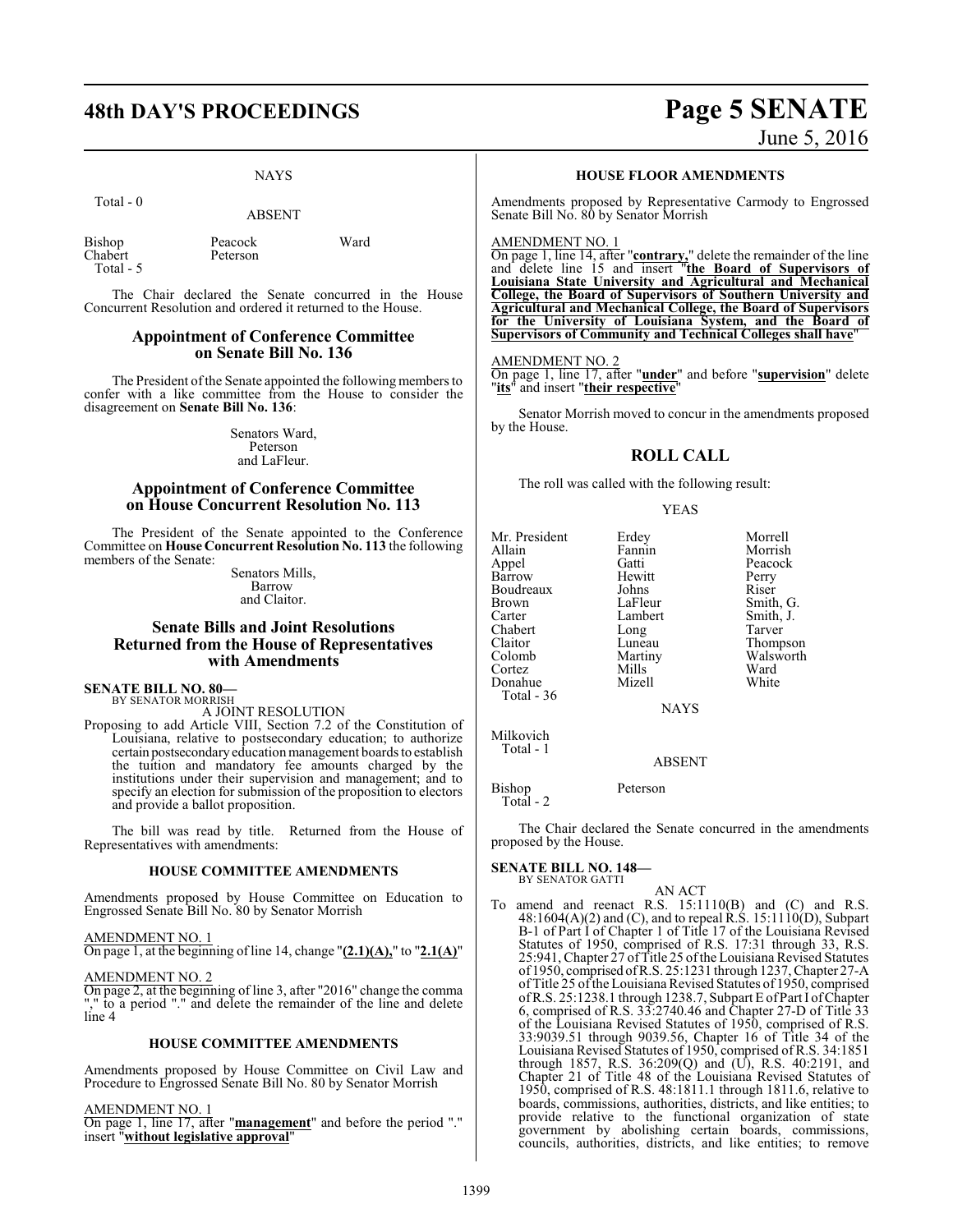references to certain abolished entities; to remove references to, provisions for, and the powers, functions, and duties of the Task Force on Juvenile Detention Standards and Licensing, the River Parishes Transit Authority, the State Advisory Commission on Teacher Education and Certification, Louisiana Historic Cemetery Trust Advisory Board, Alexandria Central Economic Development District, Concordia Parish Port Commission, Advisory Committee on Hospice Care, Northeast Louisiana Film Commission, Louisiana Bicentennial Commission, Battle of New Orleans Bicentennial Commission, and Interstate 10-12 Corridor District and Commission; and to provide for related matters.

The bill was read by title. Returned from the House of Representatives with amendments:

### **HOUSE COMMITTEE AMENDMENTS**

Amendments proposed by House Committee on House and Governmental Affairs to Reengrossed Senate Bill No. 148 by Senator Gatti

#### AMENDMENT NO. 1

On page 1, line 2, change "R.S. 15:1110(B) and (C) and R.S.  $48:1604(A)(2)$  and  $(C)$ ,<sup>"</sup> to "R.S. 15:1110(B) and  $(C)$ , R.S. 40:2190(B), and R.S. 48:1604(A)(2) and (C)"

#### AMENDMENT NO. 2

On page 1, line 5, change "R.S. 25:941," to "R.S. 25:933(2) and 941,"

#### AMENDMENT NO. 3

On page 1, line 7, delete "Subpart E of Part I" and delete line 8 and insert "Chapter 27-D of Title 33 of the"

#### AMENDMENT NO. 4

On page 1, line 11, change "R.S. 36:209(Q) and (U)," to "R.S.  $36:209(Q), (T),$  and  $(U), 259(X),$  and  $651(X),$ "

#### AMENDMENT NO. 5

On page 1, line 11, after "R.S. 40:2191," insert "Subpart O of Part I of Chapter 1 of Subtitle II of Title 47 of the Louisiana Revised Statutes of 1950, comprised of R.S. 47:120.38,"

#### AMENDMENT NO. 6

On page 2, line 1, delete "the River Parishes Transit Authority,"

AMENDMENT NO. 7 On page 2, line 3, delete "Alexandria Central Economic Development" and at the beginning of line 4, delete "District,"

#### AMENDMENT NO. 8

On page 2, line 7, after "Commission;" and before "and" insert "to remove the at-large member appointed by the governor to the River Parishes Transit Authority;

#### AMENDMENT NO. 9

On page 2, line 11, after "purpose." delete the remainder of the line and delete lines 12 and 13, and on line 14, delete "June 30, 2015, Issued April 6, 2016."

#### AMENDMENT NO. 10

On page 2, line 15, after "entities" insert "and make other changes"

#### AMENDMENT NO. 11

On page 3, line 27, after "Section 4." insert "(A)"

#### AMENDMENT NO. 12

On page 3, between lines 28 and 29, insert the following:  $\overline{P(B)}$  R.S. 36:651(X) is hereby repealed in its entirety."

#### AMENDMENT NO. 13

On page 4, delete line  $\overline{1}$  and insert the following: "Section 5.(A) R.S. 25:933(2) and 941 are hereby repealed in their entirety.

# **Page 6 SENATE 48th DAY'S PROCEEDINGS**

(B) R.S. 36:209(T) is hereby repealed in its entirety."

AMENDMENT NO. 14 On page 4, delete lines 5 through 7

AMENDMENT NO. 15 On page 4, line 9, change "Section 8." to "Section 7."

AMENDMENT NO. 16

On page 4, delete line 12 and insert the following:

"Section 8.(A) R.S. 40:2190(B) is hereby amended and reenacted to read as follows:

§2190. Time for making license application \* \* \*

B. The governor shall appoint the initial members of the Advisory Committee on Hospice Care not later than September 1, 1988. The department shall develop appropriate rules and regulations necessary for the administration of this Part, and shall cause the publication in the Louisiana Register of the same not later than February 20, 1989.

\* \* \* (B) R.S. 36:259(X) is hereby repealed in its entirety.  $(C)$  R.S. 40:2191 is hereby repealed in its entirety.

AMENDMENT NO. 17 On page 4, line 14, change "Section 10." to "Section 9."

AMENDMENT NO. 18 On page 4, line 17, change "Section 11." to "Section 10.(A)"

AMENDMENT NO. 19 On page 4, line 19, change "Section 12." to "(B)"

AMENDMENT NO. 20

On page 4, between lines 19 and 20, insert the following: "(C) Subpart O of Part I of Chapter 1 of Subtitle II of Title 47 of the Louisiana Revised Statutes of1950, comprised ofR.S. 47:120.38, is hereby repealed in its entirety."

#### AMENDMENT NO. 21

On page 4, line 21, change "Section 13." to "Section 11.(A)"

AMENDMENT NO. 22 On page 4, line 23, change "Section 14." to "(B)"

AMENDMENT NO. 23 On page 4, line 24, change "Section 15." to "Section 12."

Senator Gatti moved to concur in the amendments proposed by the House.

### **ROLL CALL**

The roll was called with the following result:

#### YEAS

Mr. President Fannin Morrish<br>Allain Gatti Reacock Allain Gatti Peacock Barrow Johns Riser<br>Boudreaux LaFleur Smith, G. Boudreaux LaFleur Smith, G.<br>Brown Lambert Smith, J. Brown Lambert<br>
Carter Long Carter Long Tarver<br>
Chabert Luneau Thomp Chabert Luneau Thompson Claitor Martiny Walsworth<br>Colomb Milkovich Ward Cortez Mills<br>Donahue Mizell Donahue<br>Erdev Total - 37

Hewitt Perry<br>
Johns Riser Milkovich Ward<br>
Mills White

NAYS

Morrell

Total - 0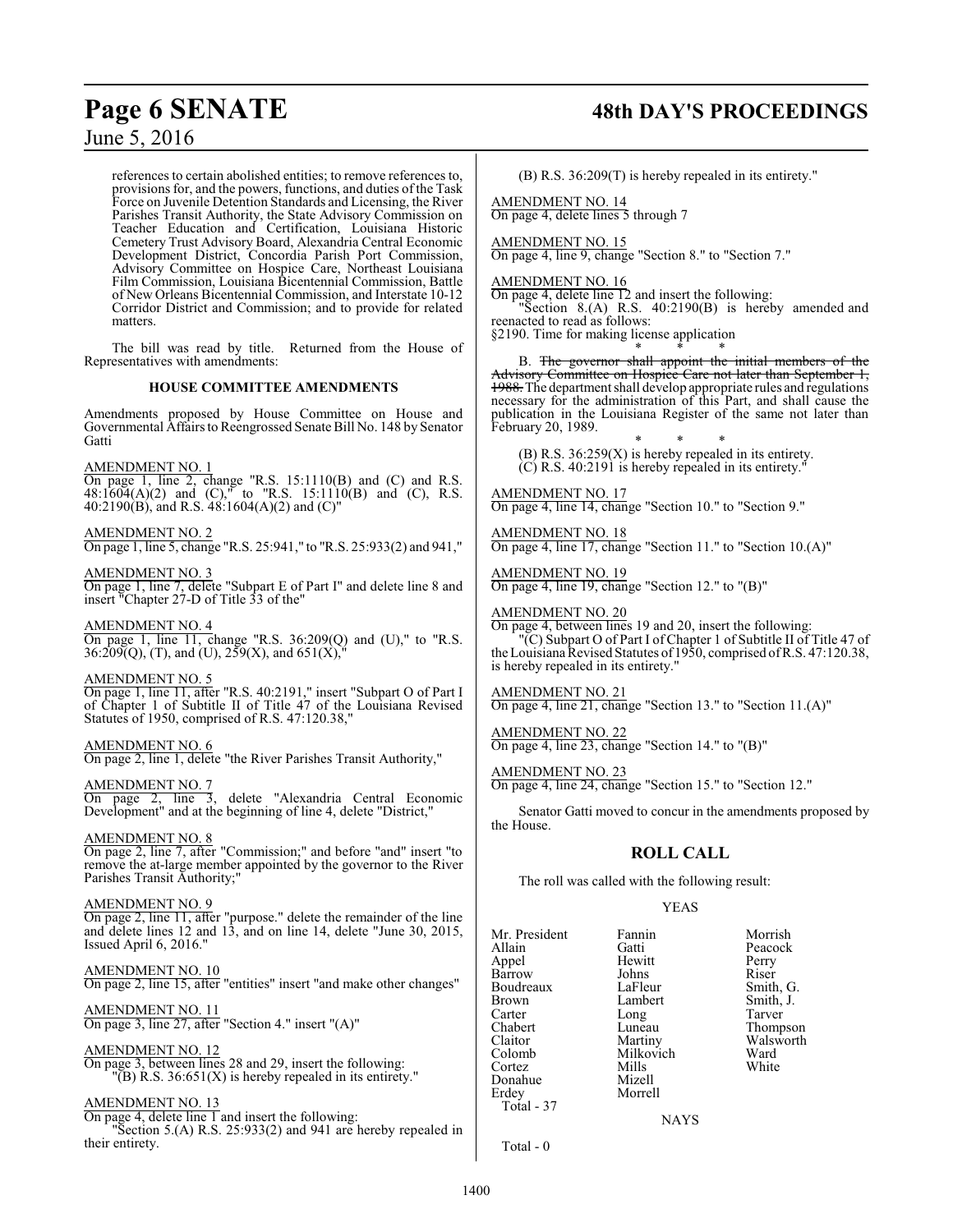# **48th DAY'S PROCEEDINGS Page 7 SENATE**

#### ABSENT

Bishop Peterson Total - 2

The Chair declared the Senate concurred in the amendments proposed by the House.

# **SENATE BILL NO. 230—** BY SENATOR PETERSON

#### AN ACT

To amend and reenact the introductory paragraph of R.S. 17:3051, 3051(1) and (3), 3052(6), (7) and (8), 3053, 3054(A), the introductory paragraph of 3055 and, 3055(10), 3056(A)(1) and (H), and 3058, andR.S. 36:4.1(D) and to repeal R.S. 17:3052(4) and 3055(9) and R.S. 36:259(B), relative to the Health Education Authority of Louisiana; to provide for clarification to statement of purpose; to provide for definitions; to provide for updates to the authority membership; to provide for powers and duties; to provide with respect to bonds; to provide for an effective date; and to provide for related matters.

The bill was read by title. Returned from the House of Representatives with amendments:

#### **HOUSE COMMITTEE AMENDMENTS**

Amendments proposed by House Committee on Health and Welfare to Engrossed Senate Bill No. 230 by Senator Peterson

#### AMENDMENT NO. 1

On page 1, at the end of line 2, change the comma "," to "through"

#### AMENDMENT NO. 2

On page 1, delete lines 3 and 4 in their entirety and insert in lieu thereof the following: "(8), 3053, 3054(A), the introductory paragraph of 3055, 3055(5),  $(7)$ , and  $(10)$ , 3056(A)(1), (B) and (H), and 3058 and R.S. 36:4.1(D), to enact R.S. 17:3053.1, and to repeal R.S. 17:3052(1) and (4) and"

#### AMENDMENT NO. 3

On page 1, line 4, after "3058" and before "and" delete the comma ","

#### AMENDMENT NO. 4

On page 1, at the end of line 5, insert "to provide for placement of the authority within the executive branch of government;"

#### AMENDMENT NO. 5

On page 1, line 6, delete "statement of purpose;" and insert in lieu thereof "the statement of purpose of the authority;"

#### AMENDMENT NO. 6

On page 1, at the beginning of line 7, change "provide for updates to" to "revise"

#### AMENDMENT NO. 7

On page 1, at the end of line 7, after "duties" and before the semicolon ";" insert "of the authority"

## AMENDMENT NO. 8

On page 1, line 8, after "bonds" and before the semicolon ";" insert "of the authority"

#### AMENDMENT NO. 9

On page 1, at the end of line 11, change the comma "," to "through"

#### AMENDMENT NO. 10

On page 1, line 12, after "3055" delete the remainder of the line and insert in lieu thereof a comma "," and "3055(5), (7), and (10),  $3056(A)(1)$ , (B),"

#### AMENDMENT NO. 11

On page 1, line 13, after "reenacted" and before "to read" insert "and R.S. 17:3053.1 is hereby enacted"

#### AMENDMENT NO. 12

On page 1, line 15, delete "and/or" and insert "**and**"

AMENDMENT NO. 13 On page 2, line 1, delete "health related" and insert "**health-related**"

AMENDMENT NO. 14 On page 2, line 13, delete "and/or" and insert "**or**"

#### AMENDMENT NO. 15

On page 3, line 2, after "private" delete the remainder of the line and insert in lieu thereof "hospital, **hospitals and**"

#### AMENDMENT NO. 16

On page 3, line 23, delete "persons" and insert "**members**"

AMENDMENT NO. 17 On page 4, line 24, delete "or"

## AMENDMENT NO. 18

On page 5, between lines 9 and 10, insert the following:

"**§3053.1. Laws applicable to the Health Education Authority of Louisiana; audit of records by legislative auditor**

**A. The board and the authority shall be subject to the Public Records Law, R.S. 44:1 et seq.; the Open Meetings Law, R.S. 42:11 et seq.; and the Code of Governmental Ethics, R.S. 42:1101 et seq.**

**B. The board, in its capacity as the governing body of the authority, shall ensure that the books and records of the authority are audited by the legislative auditor in accordance with the provisions of R.S. 24:513.**"

#### AMENDMENT NO. 19

On page 5, line 18, delete "Health Education Authority of Louisiana" and insert "**authority**"

#### AMENDMENT NO. 20

On page 5, line 19, after "duties" and before "and" insert a comma "**,**"

#### AMENDMENT NO. 21

On page 5, between lines 20 and 21, insert the following:

"(5) To solicit, accept**,** and collect funds, federal, state**,** or local grants, donations**,** and contributionsin cash or in property and to take by will or bequest, donation, devise**,** or other legal means, in trust or absolutely, real or personal property, whether tangible or intangible, subject to the terms, conditions**,** or limitations contained in the instrument by which such property is acquired. The authority is hereby specifically empowered to serve as the beneficiary of a public trust heretofore or hereafter created pursuant to **the provisions of** R.S. 9:2341 to **through** 2347 as now or hereafter amended. The authority may also accept and expend any sum appropriated by the federal government, the state of Louisiana, or any political subdivision or agency thereof for the purpose of administering this Act **the provisions of this Chapter** or for the carrying out of any purposes or functions of the authority authorized thereby **in this Chapter**.

\* \* \* (7) To own, hold, sell, mortgage, convey, lease, rent, alienate**,** and otherwise manage, contract with reference to, or dispose of, all or any part of its property, real or personal, or services, on any terms and conditions as may be lawful and consistent with the provisions and objectives of this Act **Chapter**, and likewise to invest all proceeds and income of such property in any type or kind of property, real or personal, tangible or intangible, as appears advisable to the board; provided that the authority shall not lease any facility acquired for demolition, including individual rooms or apartments or housing accommodations acquired for such purpose, for longer than a period of one year at a time. \* \* \*"

#### AMENDMENT NO. 22

On page 5, line 23, after "building" and before "or" insert a comma "**,**"

# June 5, 2016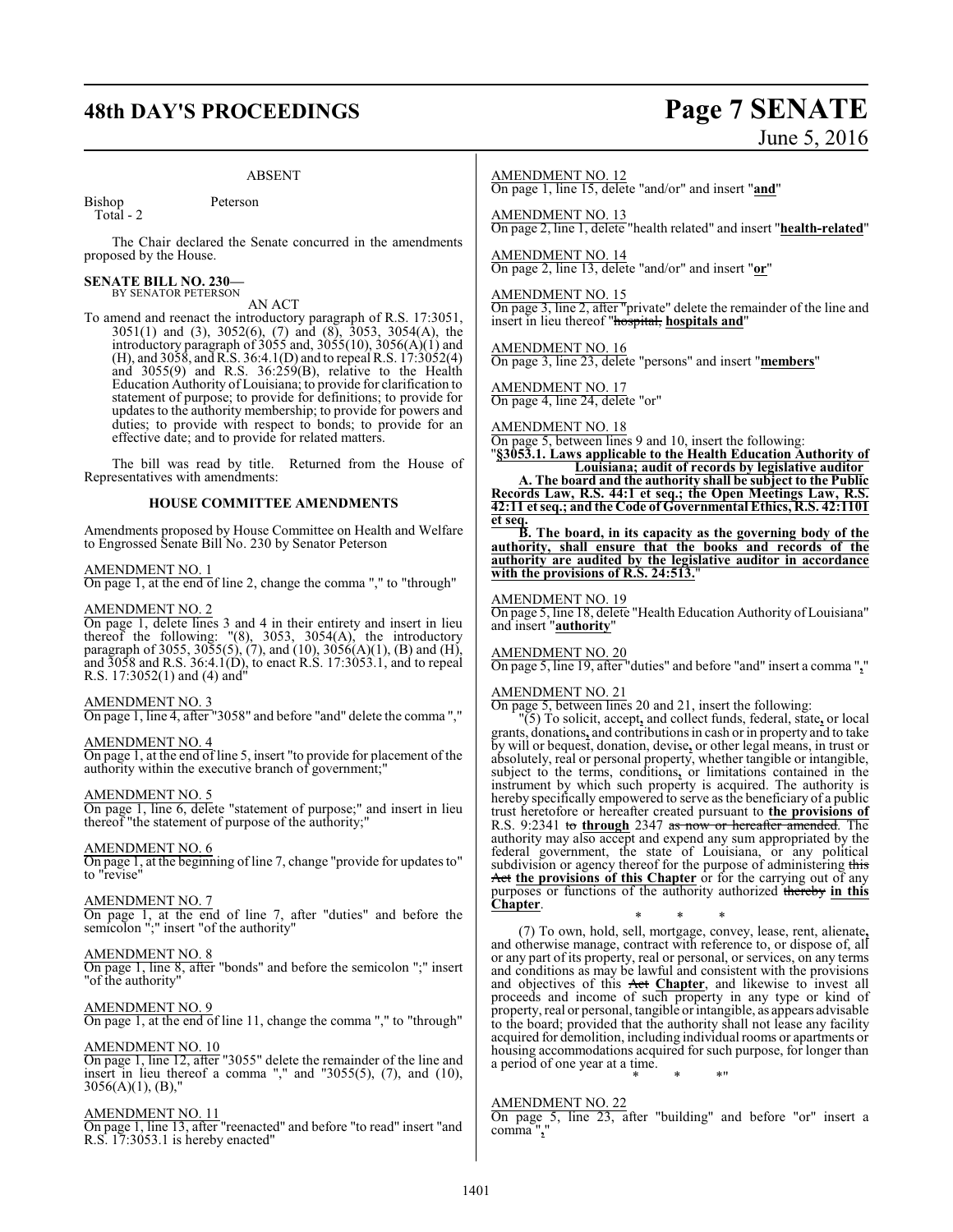# **Page 8 SENATE 48th DAY'S PROCEEDINGS**

| $\frac{\text{AMENDMENT NO. 23}}{\text{On page 5, line 24, delete}}$ "and/or" and insert " $\text{o}$ r"                                                                                                                                                                                                                                                                                                                                  | improved with the proceeds thereof, and the authority shall have full<br>discretion to make such provisions as it may see fit for the making<br>and enforcement of such mortgage and the provisions to be therein                                                                       |  |  |
|------------------------------------------------------------------------------------------------------------------------------------------------------------------------------------------------------------------------------------------------------------------------------------------------------------------------------------------------------------------------------------------------------------------------------------------|-----------------------------------------------------------------------------------------------------------------------------------------------------------------------------------------------------------------------------------------------------------------------------------------|--|--|
| <b>AMENDMENT NO. 24</b><br>On page 5, line 25, after "training" and before "or" insert a comma ","                                                                                                                                                                                                                                                                                                                                       | contained.<br>* !!                                                                                                                                                                                                                                                                      |  |  |
| $\frac{\text{AMENDMENT NO. 25}}{\text{On page 6, line 1, delete}}$ "and/or" and insert " $\text{or}}$ "                                                                                                                                                                                                                                                                                                                                  | <b>AMENDMENT NO. 38</b><br>On page 8, line 3, delete "said" and insert "these" and at the end of<br>the line change "and/or" to "or"                                                                                                                                                    |  |  |
| <b>AMENDMENT NO. 26</b><br>On page 6, line 2, after "necessary" and before "or" insert a<br>comma","                                                                                                                                                                                                                                                                                                                                     | <b>AMENDMENT NO. 39</b><br>On page 8, line 7, delete "health related" and insert "health-related"                                                                                                                                                                                       |  |  |
| $\frac{\text{AMENDMENT NO. 27}}{\text{On page 6, line 12, after "lease" and before "or" insert a comma " \cdot"}$                                                                                                                                                                                                                                                                                                                        | <b>AMENDMENT NO. 40</b><br>On page 9, line 7, after "Section 3." delete the remainder of the line<br>and insert in lieu thereof "R.S. $17:3052(1)$ and $(4)$ and $3055(9)$ and                                                                                                          |  |  |
| <b>AMENDMENT NO. 28</b><br>On page 6, line 14, after "improve" and before "or" insert a<br>comma","                                                                                                                                                                                                                                                                                                                                      | R.S. 36:259(B) are hereby repealed in their entirety."<br><b>LEGISLATIVE BUREAU AMENDMENTS</b>                                                                                                                                                                                          |  |  |
| <b>AMENDMENT NO. 29</b><br>On page 6, line 22, after "structures" and before "and" insert a<br>comma $"$ ,"                                                                                                                                                                                                                                                                                                                              | Amendments proposed by Legislative Bureau to Engrossed Senate<br>Bill No. 230 by Senator Peterson                                                                                                                                                                                       |  |  |
| AMENDMENT NO. 30<br>On page 6, line 24, after "notes" and before "and" insert a comma ","                                                                                                                                                                                                                                                                                                                                                | <b>AMENDMENT NO. 1</b><br>Delete House Committee Amendment No. 3 proposed by the House<br>Committee on Health and Welfare to Engrossed Senate Bill No. 230<br>by Senator Peterson                                                                                                       |  |  |
| <b>AMENDMENT NO. 31</b><br>On page 6, line 25, delete "Said" and insert "The"                                                                                                                                                                                                                                                                                                                                                            | <b>AMENDMENT NO. 2</b>                                                                                                                                                                                                                                                                  |  |  |
| <b>AMENDMENT NO. 32</b><br>On page 6, line 26, delete "Said" and insert "The"                                                                                                                                                                                                                                                                                                                                                            | In House Committee Amendment No. 21 proposed by the House<br>Committee on Health and Welfare to Engrossed Senate Bill No. 230<br>by Senator Peterson, on page 2, line 32, change "real or personal" to<br>"immovable or movable"                                                        |  |  |
| AMENDMENT NO. 33<br>On page 6, line 28, delete "Said" and insert "The"                                                                                                                                                                                                                                                                                                                                                                   | <b>AMENDMENT NO. 3</b>                                                                                                                                                                                                                                                                  |  |  |
| AMENDMENT NO. 34<br>On page 7, line 1, after "including," delete the remainder of the line                                                                                                                                                                                                                                                                                                                                               | In House Committee Amendment No. 21 proposed by the House<br>Committee on Health and Welfare to Engrossed Senate Bill No. 230<br>by Senator Peterson, on page 2, line 33, change "tangible or<br>intangible" to "corporeal or incorporeal"                                              |  |  |
| <b>AMENDMENT NO. 35</b><br>On page 7, line 2, delete "by way of" and insert "without"                                                                                                                                                                                                                                                                                                                                                    | <b>AMENDMENT NO. 4</b>                                                                                                                                                                                                                                                                  |  |  |
| AMENDMENT NO. 36<br>On page 7, line 5, delete "said" and insert " <b>the</b> "                                                                                                                                                                                                                                                                                                                                                           | In House Committee Amendment No. 21 proposed by the House<br>Committee on Health and Welfare to Engrossed Senate Bill No. 230<br>by Senator Peterson, on page 3, line 9, change "real" to " <i>immovable</i> "                                                                          |  |  |
| AMENDMENT NO. 37<br>On page 7, between lines 25 and 26, insert the following:<br>$\ddot{B}$ . The authority may, in any resolution authorizing the issuance of such bonds, enter into such covenants with the future<br>holder or holders of the bonds as to the management and operation of<br>facilities, the lease or rental thereof, the imposition and collection of                                                                | <b>AMENDMENT NO. 5</b><br>In House Committee Amendment No. 21 proposed by the House<br>Committee on Health and Welfare to Engrossed Senate Bill No. 230<br>by Senator Peterson, on page 3, line 10, change "personal" to<br>"movable"                                                   |  |  |
| fees and charges for services and facilities furnished by the authority,<br>the disposition of such fees and revenues, the issuance of future<br>bonds and the creation of future liens and encumbrances against such<br>facilities and the revenues therefrom, the carrying of insurance on the<br>facilities, the keeping of books and records, and other pertinent<br>matters, as may be deemed proper by the authority to assure the | <b>AMENDMENT NO. "6</b><br>In House Committee Amendment No. 21 proposed by the House<br>Committee on Health and Welfare to Engrossed Senate Bill No. 230<br>by Senator Peterson, on page 3, line 12, change "real" to<br>"immovable"                                                    |  |  |
| marketability of the bonds, provided such covenants are not<br>inconsistent with the provisions of this Chapter. Any holder of the<br>bonds or of any of the coupons thereto attached may by appropriate<br>legal action compel performance of all duties required of the<br>authority and officials thereof by the resolution authorizing the<br>issuance of bonds not inconsistent with the provisions of this Chapter.                | <b>AMENDMENT NO. 7</b><br>In House Committee Amendment No. 21 proposed by the House<br>Committee on Health and Welfare to Engrossed Senate Bill No. 230<br>by Senator Peterson, on page 3, line 13, change "personal, tangible<br>or intangible" to "movable, corporeal or incorporeal" |  |  |
| If any bond issued hereunder is permitted to go into default as to<br>principal or interest, any court of competent jurisdiction may,<br>pursuant to the application of the holder of the bond, appoint a<br>receiver for the facilities of the authority, which receiver shall be                                                                                                                                                       | <b>AMENDMENT NO. 8</b><br>On page 1, line 12 following the beginning of the line and before<br>$"(8)"$ delete $"(7)$ and"                                                                                                                                                               |  |  |
| under have the duty of operating the facilities and collecting and                                                                                                                                                                                                                                                                                                                                                                       | <b>AMENDMENT NO. 9</b>                                                                                                                                                                                                                                                                  |  |  |

 $\mathbf{I}$ 

#### AMENDMENT NO. 9

On page 2, line 4, following "in" and before "and" change "health care" to "**healthcare**

#### AMENDMENT NO. "10

On page 2, line 22, following "institutions" and before the end of the line change ",and" to "**.**"

distributing the revenues thereof pledged to the payment ofthe bonds, pursuant to the provisions and requirements of this Act **Chapter** and the resolution authorizing the bonds. As hereinbefore provided **inthis Section**, such bonds may in the discretion of the authority be additionally secured by conventional mortgage on all or any part of the properties or facilities acquired, constructed, extended**,** or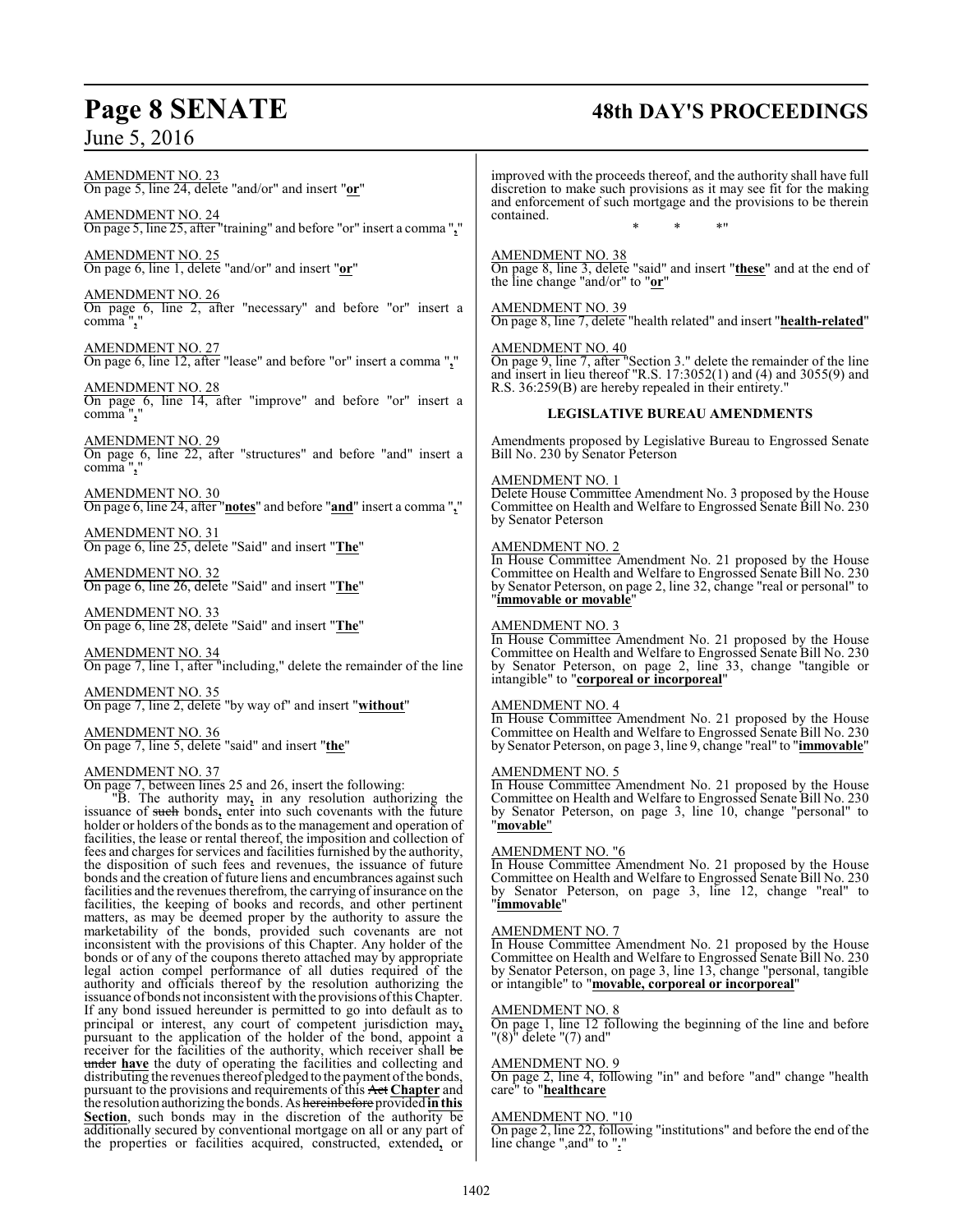# **48th DAY'S PROCEEDINGS Page 9 SENATE**

# June 5, 2016

#### AMENDMENT NO. 11

On page 3, line 25, following "**established in R.S**" and before "**, and**" change "**45:1161.4**" to "**45:1161.5**"

#### **HOUSE FLOOR AMENDMENTS**

Amendments proposed by Representative Hoffmann to Engrossed Senate Bill No. 230 by Senator Peterson

#### AMENDMENT NO. 1

In Amendment No. 2 by the House Committee on Health and Welfare (#4826), on page 1, line 6, delete "and R.S. 36:4.1(D)" and after "R.S. 17:3053.1" and before the comma "," insert "and R.S. 36:651(D)(10)"

#### AMENDMENT NO. 2

On page 1, line 5, after "R.S. 36:259(B)" and before the comma "," insert "and 804"

#### AMENDMENT NO. 3

On page 8, line 8, after "Section 2." delete the remainder of the line and insert in lieu thereof "R.S. 36:651(D)(10) is hereby enacted to read as follows:"

#### AMENDMENT NO. 4

On page 8, delete lines 9 through 29 in their entirety and on page 9, delete lines 1 through 5 in their entirety and insert in lieu thereof the following:

"§651. Transfer of boards, commissions, departments, and agencies to Department of Education; boards, commissions, and agencies within Department of Education \* \* \*

D. The following agencies, as defined by R.S. 36:3, are transferred to and hereafter shall be within the Department of Education as provided in R.S. 36:801.1: \* \* \*

#### **(10) The Health Education Authority of Louisiana (R.S. 17:3051 et seq.).**"

#### AMENDMENT NO. 5

In Amendment No. 40 by the House Committee on Health and Welfare (#4826), on page 5, line 5, after "R.S. 36:259(B)" and before "are hereby" insert "and R.S. 36:804"

Senator Carter moved to concur in the amendments proposed by the House.

#### **ROLL CALL**

The roll was called with the following result:

#### YEAS

| Mr. President       | Erdey         | Morrell   |
|---------------------|---------------|-----------|
| Allain              | Fannin        | Morrish   |
| Appel               | Gatti         | Peacock   |
| Barrow              | Hewitt        | Perry     |
| Boudreaux           | Johns         | Riser     |
| Brown               | LaFleur       | Smith, G. |
| Carter              | Lambert       | Smith, J. |
| Chabert             | Long          | Tarver    |
| Claitor             | Luneau        | Thompson  |
| Colomb              | Martiny       | Walsworth |
| Cortez              | Mills         | Ward      |
| Donahue             | Mizell        | White     |
| Total - 36          |               |           |
|                     | <b>NAYS</b>   |           |
| Total $-0$          |               |           |
|                     | <b>ABSENT</b> |           |
| Bishop<br>Total - 3 | Milkovich     | Peterson  |

The Chair declared the Senate concurred in the amendments proposed by the House.

**SENATE BILL NO. 302—** BY SENATOR MORRELL

AN ACT

To amend and reenact Children's Code Arts. 412(C), 905, and 906, and R.S. 15:905(B), and to enact Children's Code Art. 412(D)(12), and Part III of Code Title XIV of Chapter 1 of Title 15 of the Louisiana Revised Statutes of 1950, to be comprised of R.S. 15:186.1 through 186.6; to provide relative to juvenile justice; to provide for the release of records; to provide for costs; to provide for presumptions of indigence; to provide for hearings; to provide for legal representation of certain juveniles; to create the Safe Return Program; to provide for data collection and reporting; to provide for standards of representation; to create the Safe Return Representation Program fund; to provide for access to counsel; and to provide for related matters.

The bill was read by title. Returned from the House of Representatives with amendments:

#### **HOUSE COMMITTEE AMENDMENTS**

Amendments proposed by House Committee on Administration of Criminal Justice to Re-Reengrossed Senate Bill No. 302 by Senator Morrell

#### AMENDMENT NO. 1

On page 1, line 5, after "186.6" and before "relative" change the semi-colon ";" to a comma ";" and delete "to provide"

AMENDMENT NO. 2 On page 3, at the end of line 13, add a period "**.**"

AMENDMENT NO. 3 On page 3, line 25, after "835 or" and before "838" delete "Article"

AMENDMENT NO. 4 On page 3, at the end of line 26, add a period "**.**"

AMENDMENT NO. 5 On page 5, delete lines 13 and 14 in their entirety

AMENDMENT NO. 6 On page 5, at the beginning of line 15, change "**(6)**" to "**(5)**"

AMENDMENT NO. 7 On page 5, at the beginning of line 18, change "**(7)**" to "**(6)**"

AMENDMENT NO. 8 On page 5, at the beginning of line 20, change "**(8)**" to "**(7)**"

AMENDMENT NO. 9 On page 5, between lines 24 and 25, insert the following: "**(8) "Safe Return Program" or "the program" means the Safe Return Representation Program administered pursuant to the Part.**"

#### **HOUSE FLOOR AMENDMENTS**

Amendments proposed by Representative Mack to Re-Reengrossed Senate Bill No. 302 by Senator Morrell

AMENDMENT NO. 1 On page 1, line 2, after "Code" and before "412(C)" change "Arts." to "Articles"

AMENDMENT NO. 2 On page 1, line 3, after "Code" and before "and" change "Art.  $412(D)(12)$ ," to "Articles  $412(D)(12)$  and  $898(D)$  and  $(E)$ ,"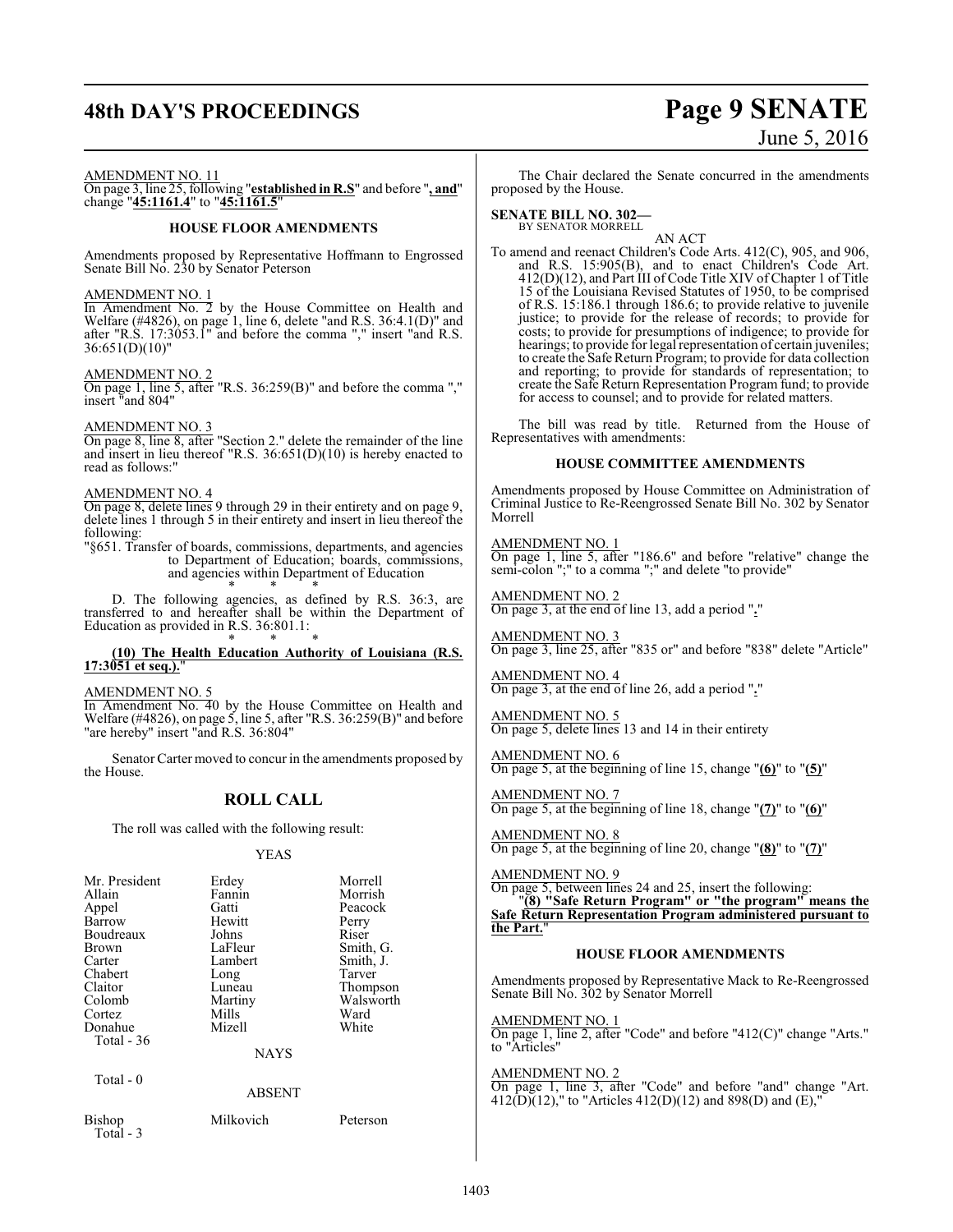#### AMENDMENT NO. 3

On page 1, line 10, after "counsel;" and before "and" insert "to provide relative to the duration of a disposition based on a felonygrade adjudication;"

#### AMENDMENT NO. 4

On page 1, line 12, after "Code" and before "412(C)" change "Arts." to "Articles"

#### AMENDMENT NO. 5

On page 1, line 13, after "Code" and before "hereby" change "Art.  $412(D)(12)$  is" to "Articles  $412(D)(12)$  and  $898(D)$  and (E) are"

#### AMENDMENT NO. 6

On page 2, between lines 22 and 23, insert the following: "Art. 898. Duration of a disposition based on a felony-grade adjudication

\* \* \*

D. When modification and parole is not prohibited by Article 897.1, if an order of commitment to custody of the Department of Public Safety and Corrections is subsequently modified and the child is placed on parole, the maximum term of parole shall be the remainder of the sentence originally imposed.

E. These maximums do not apply if:

(1) The child was under thirteen at the time of a commitment to custody ofthe Department of Public Safety and Corrections, in which case the judgment shall terminate upon the child's reaching age eighteen.

 $(2)$  A portion of an order of commitment was suspended, when permitted by law, in which case the term of parole shall end when the time period so suspended has elapsed.

(3) The child is tried as an adult and is convicted of, or pleads guilty to a felony after having been committed to the Department of Public Safety and Corrections. In this instance, after sentencing, the department shall have the authority to keep the offender in custody according to terms of the juvenile disposition, or to transfer him to serve his adult sentence. The department shall retain such authority until the expiration of the juvenile commitment when, if not effected earlier, the individual will be transferred to begin serving the adult sentence.

(4) The judgment expires by its own terms, is modified when permitted by law, or is vacated.

(5) The child reaches age twenty-one.

(6) The child is ordered to participate in a juvenile drug court program operated by a court of this state, as a condition of probation, so long as the child is a full-time participant in such juvenile drug court program. \* \* \*"

Senator Morrell moved to concur in the amendments proposed by the House.

### **ROLL CALL**

The roll was called with the following result:

#### YEAS

| Mr. President | Erdey   | Morrell   |
|---------------|---------|-----------|
| Allain        | Fannin  | Morrish   |
| Appel         | Gatti   | Peacock   |
| Barrow        | Hewitt  | Perry     |
| Boudreaux     | Johns   | Riser     |
| <b>Brown</b>  | LaFleur | Smith, G. |
| Carter        | Lambert | Smith, J. |
| Chabert       | Long    | Tarver    |
| Claitor       | Luneau  | Thompson  |
| Colomb        | Martiny | Walsworth |
| Cortez        | Mills   | Ward      |
| Donahue       | Mizell  | White     |
| Total - 36    |         |           |

# **Page 10 SENATE 48th DAY'S PROCEEDINGS**

#### **NAYS**

## ABSENT

Bishop Peterson Total - 2

Milkovich Total - 1

The Chair declared the Senate concurred in the amendments proposed by the House.

**SENATE BILL NO. 324—** BY SENATOR MORRELL

AN ACT

To amend and reenact Children's Code Arts. 305(A)(2), 306(D), and 804(1) and to enact Chapter 13-B of Title 15 of the Louisiana Revised Statutes of 1950, to be comprised of R.S. 15:1441 and 1442 and Children's Code Art. 306(G), relative to juvenile jurisdiction; to provide for a child who commits a delinquent act before a certain age; to provide for transfer of juveniles to adult detention centers pending trial; to create the Juvenile Jurisdiction Planning and Implementation Committee; to provide for membership, authority, duties, and responsibilities; to provide for directives to the Louisiana State Law Institute, Louisiana Judicial Council, and Department of Children and Family Services; to provide for an effective date; and to provide for related matters.

The bill was read by title. Returned from the House of Representatives with amendments:

#### **HOUSE COMMITTEE AMENDMENTS**

Amendments proposed by House Committee on Administration of Criminal Justice to Reengrossed Senate Bill No. 324 by Senator Morrell

#### AMENDMENT NO. 1

On page 1, line 4, after "1442" and before "and" insert a comma ","

#### AMENDMENT NO. 2

On page 3, line 9, after "**R.S. 46:2754**" and before "**et seq.**" delete the comma",

#### AMENDMENT NO. 3

On page 6, delete line 18 in its entirety and insert "**to Article 305 or 857.**"

#### **LEGISLATIVE BUREAU AMENDMENTS**

Amendments proposed byLegislative Bureau to Reengrossed Senate Bill No. 324 by Senator Morrell

#### AMENDMENT NO. 1

On page 3, line 14, following "**District**" and before "**Association**" change "**Judges'**"to "**Judges**"

#### AMENDMENT NO. 2

On page 3, line 15, following "**Louisiana**" and before "**of**" change "**Committee**" to "**Council**"

#### **HOUSE FLOOR AMENDMENTS**

Amendments proposed by Representative Mack to Reengrossed Senate Bill No. 324 by Senator Morrell

#### AMENDMENT NO. 1

On page 3, line 25, after "**of the**" and before "**Children's**" delete "**governor's**"

#### AMENDMENT NO. 2

On page 4, line 18, after "**of the**" and before "**Children's**" delete "**governor's**"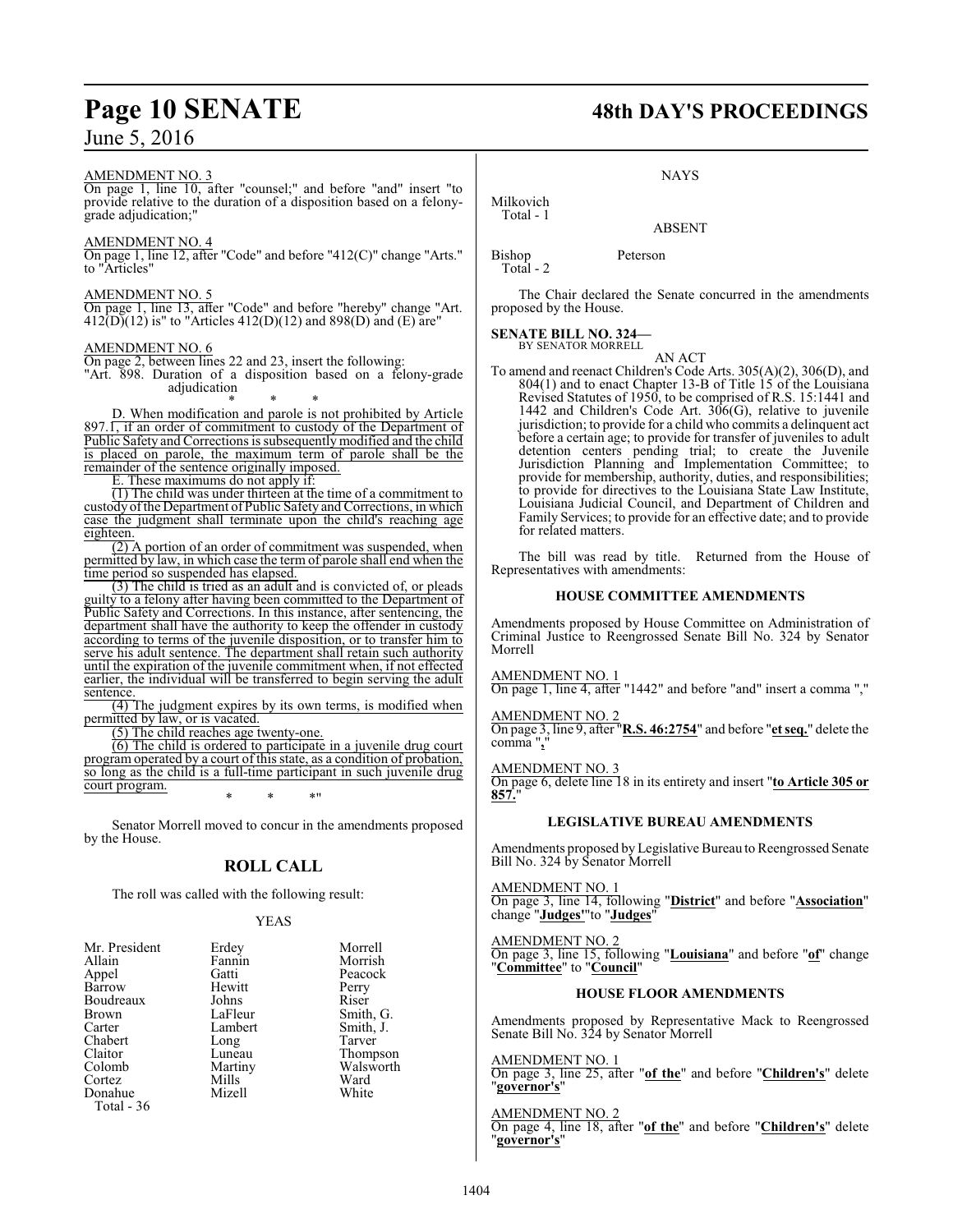# **48th DAY'S PROCEEDINGS Page 11 SENATE**

#### Senator Morrell moved to concur in the amendments proposed by the House.

## **ROLL CALL**

The roll was called with the following result:

#### YEAS

| Mr. President | Donahue | Morrell   |
|---------------|---------|-----------|
| Allain        | Fannin  | Morrish   |
| Appel         | Gatti   | Peacock   |
| Barrow        | Hewitt  | Perry     |
| Boudreaux     | Johns   | Riser     |
| <b>Brown</b>  | LaFleur | Smith, G. |
| Carter        | Long    | Smith, J. |
| Chabert       | Luneau  | Tarver    |
| Claitor       | Martiny | Walsworth |
| Colomb        | Mills   | Ward      |
| Cortez        | Mizell  | White     |
| Total - 33    |         |           |

**NAYS** 

Erdey Milkovich<br>Lambert Thompson Total - 4

#### ABSENT

Total - 2

Bishop Peterson

Thompson

The Chair declared the Senate concurred in the amendments proposed by the House.

# **SENATE BILL NO. 407—**<br>BY SENATOR MILKOVICH

AN ACT

To enact R.S. 39:1567(B)(4) and (F), relative to certain contract reporting requirements; to provide for reporting certain contract information on the Internet; to provide for the creation of the Contract Services Joint Legislative Task Force; to provide for the membership of the task force; to provide for the duties of the task force; to provide for an effective date; and to provide for related matters.

The bill was read by title. Returned from the House of Representatives with amendments:

#### **HOUSE COMMITTEE AMENDMENTS**

Amendments proposed by House Committee on Appropriations to Reengrossed Senate Bill No. 407 by Senator Milkovich

| AMENDMENT NO. 1<br>On page 1, line 2, change "R.S. $39:1567(B)(4)$ " to "R.S.<br>$39:1567(B)(3)$ "     |  |  |  |
|--------------------------------------------------------------------------------------------------------|--|--|--|
| <b>AMENDMENT NO. 2</b><br>On page 1, line 8, change "R.S. $39:1567(B)(4)$ " to "R.S.<br>39:1567(B)(3)" |  |  |  |

AMENDMENT NO. 3 On page 1, at the beginning of line 13, change "**(4)**" to "**(3)**"

AMENDMENT NO. 4 On page 2, between lines 24 and 25, insert the following: "**(6) The provisions of this Subsection shall become null, void, and of no effect on June 30, 2020.** \* \* \*"

June 5, 2016

#### **LEGISLATIVE BUREAU AMENDMENTS**

Amendments proposed byLegislative Bureau to Reengrossed Senate Bill No. 407 by Senator Milkovich

#### AMENDMENT NO. 1

In House Committee Amendment No. 4 proposed by the House Committee on Appropriations to Reengrossed Senate Bill No. 407 by Senator Milkovich on page 1, lines 9 and 10, after "**become**" and before "**on**" change "**null, void, and of no effect**" to "**void**"

#### **HOUSE FLOOR AMENDMENTS**

Amendments proposed by Representative Gary Carter to Reengrossed Senate Bill No. 407 by Senator Milkovich

#### AMENDMENT NO. 1

In Amendment No. 1 by the House Committee on Appropriations  $(\text{\#}5010)$  on page 1, at the end of line 2, change "R.S. 39:1567(B)(3)" to "R.S. 39:1567(B)(3) and (4)"

#### AMENDMENT NO. 2

In Amendment No. 2 by the House Committee on Appropriations  $(\text{\# } 5010)$  on page 1, at the end of line 4, change "R.S. 39:1567(B)(3)" to "R.S. 39:15 $\bar{6}7(B)(3)$  and  $(4)$ "

#### AMENDMENT NO. 3

On page 1, between lines 16 and 17, insert the following:

"**(4) For purposes of Paragraph (3) of this Subsection, "information" shall include but not be limited to the following:**

**(a)(i) If a legal entity, the official name and domicile address of the contracting entity as reflected in documentation submitted to the secretary of state's office.**

**(ii) If a natural person, the full name and physical address of the contracting entity.**

**(b) If a legal entity, a complete and accurate listing of the owners of the contracting entity, whether in title or beneficial, unless it is a publicly traded entity, and a complete and accurate listing of the board of directors or equivalent governing body, if any, and officers, if any, of the contracting entity.**

**(c) A statement regarding the percentage of minority, women, veteran, and Louisiana-based ownership of the contracting entity, unless it is a publicly traded entity.**

**(d) A statement that all applicable federal, state, and payroll taxes owed by the contracting entity have been paid and are current.**

**(e) If the contracting entity is a nonprofit organization, a statement that the contracting entity has filed a current Form 990, as required by the Internal Revenue Code, along with a copy of its most recent Form 990.**

**(f) A statement indicating the type or nature of the contract with the state agency, including whether the contract was publicly bid, competitively bid, competitively negotiated, or let through a noncompetitive process; the value of the contract; and the name of each state agency which is or would be a party to the contract.**

**(g) The names and addresses of all agents, registered lobbyists, and other persons lobbying, as "lobbying" is defined in R.S. 24:51 or R.S. 49:72, on behalf of the contracting entity relative to a contract or potential contract with the state or an appropriation or grant.**"

#### **HOUSE FLOOR AMENDMENTS**

Amendments proposed by Representative Richard to Reengrossed Senate Bill No. 407 by Senator Milkovich

## AMENDMENT NO. 1

Delete the set of House Committee on Appropriations Amendments

AMENDMENT NO. 2 Delete the set of House Floor Legislative Bureau Amendments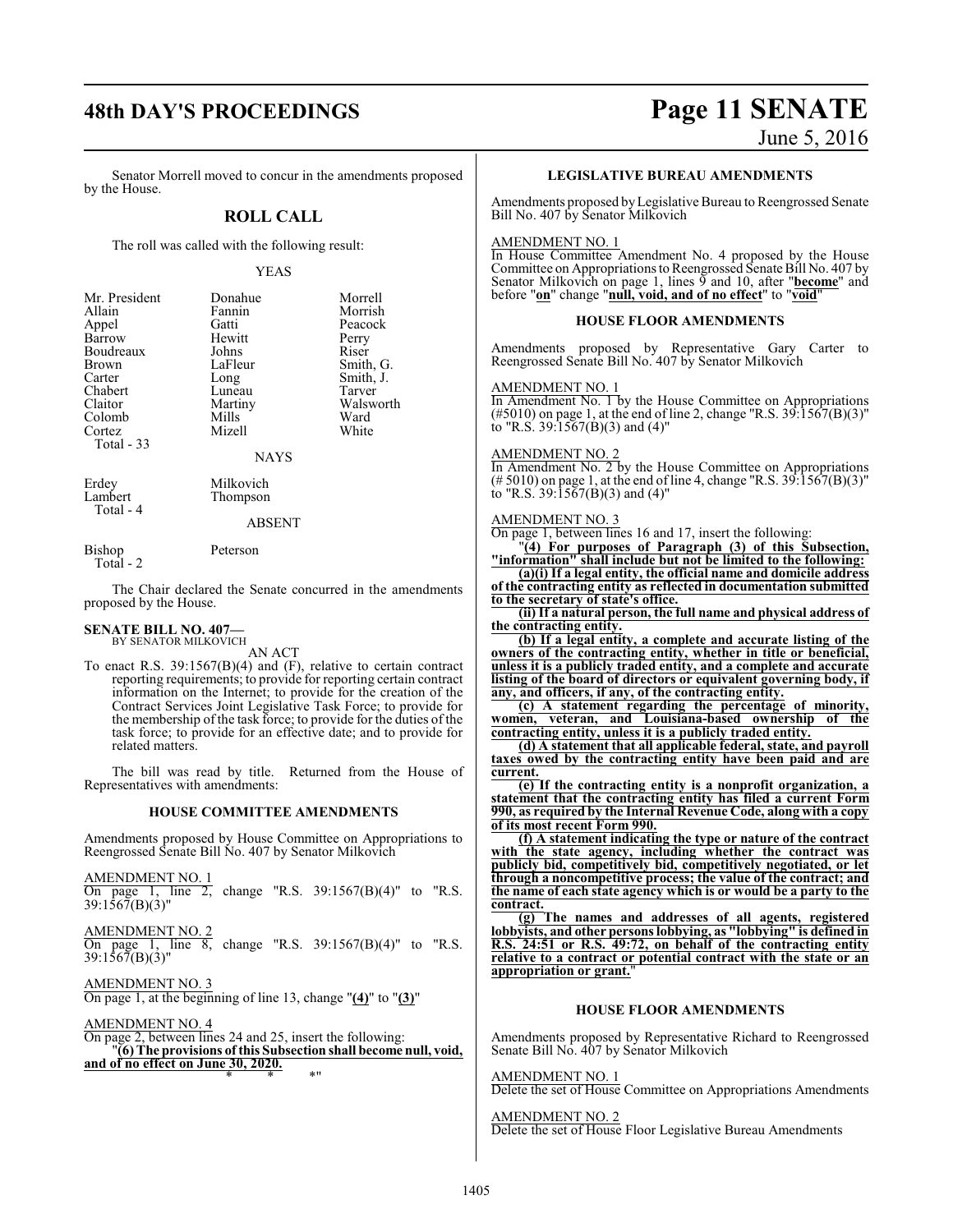#### AMENDMENT NO. 3

On page 1, delete line 2 in its entirety and insert "To amend and reenact R.S. 39:1590(A), (B), and (C)(introductory paragraph) and to enact R.S. 24:653(N) and R.S. 39:9, 10, 11, and  $15\overline{67(B)}$ (3) and (4), relative to contracts; to"

#### AMENDMENT NO. 4

On page 1, delete line 4 in its entirety and insert "creation of the Contract Services Subcommittee of the Joint Legislative Committee on the Budget; to provide for the"

#### AMENDMENT NO. 5

On page 1, at the end of line 5, insert "for contracts reported to and reviewed and approved by the Joint Legislative Committee on the Budget; to provide"

#### AMENDMENT NO. 6

On page 1, delete line 8 in its entirety and insert the following:

"Section 1. R.S. 24:653(N) is hereby enacted to read as follows:

**N.(1) The Contract Services Subcommittee of the Joint Legislative Committee on the Budget is hereby created to review contracts and make recommendations to the Joint Legislative Committee on the Budget as provided in this Subsection and R.S. 39:1590. The subcommittee shall be composed of eight members of the Joint Legislative Committee on the Budget: four members of the Senate, appointed by the president of the Senate and four members of the House of Representatives, appointed by the speaker of the House of Representatives.**

**(2) The subcommittee shall review contracts reported in accordance with R.S. 39:1590 and make recommendations to the Joint Legislative Committee on the Budget. The subcommittee may review any other contracts as determined by the subcommittee. Additionally, the subcommittee may review the processes by which these contracts are negotiated, drafted, procured, and executed.**

**(3) The president of the Senate shall appoint a senator to chair the first meeting until officers can be elected from among the subcommittee membership at the first meeting. A quorum of the subcommittee membership shall be required to conduct business.**

**(4) Annually, the subcommittee shall report to the Joint Legislative Committee on the Budget, the president of the Senate, the speaker of the House of Representatives, and the governor no later than sixty days before the regular session regarding any recommendations relative to contract procedures that may require administrative action or may require legislative action.**

**(5) The provisions of this Subsection shall become void on June 30, 2020.**"

Section 2. R.S. 39:1590(A), (B), and (C)(introductory paragraph) are hereby amended and reenacted and R.S. 39:9, 10, 11, and  $\overline{1567(B)(3)}$  and (4) are hereby enacted to read as follows:

**§9. State agency reporting requirements**

**A. State agencies shall report to the division of administration by the twentieth day of each month, in a form and manner as prescribed by the treasurer, information on all expenditures made by the agency in the previous month that is necessary to fulfill the requirements of R.S. 39:442. Except as otherwise provided pursuant to R.S. 39:440(C), reports shall not include expenditures in the aggregate, butshall be an itemized list of expenditures.**

**B. Each state agency shall display on its website a link to the Louisiana Transparency and Accountability portal and online spending database (LaTrac).**

**§10. Louisiana Transparency and Accountability portal and online spending database (LaTrac) reporting requirements**

**A. The Louisiana Transparency and Accountability portal and online spending database (LaTrac) shall include the following:**

**(1) A searchable database of all state expenditures reported by state agencies.**

**(2) Ability for the public to search expenditures by the following:**

**(a) State agency.**

# **Page 12 SENATE 48th DAY'S PROCEEDINGS**

**(b) Category of expense.**

**(c) Vendor or contractor. (3) Ability to aggregate expenditures by:**

**(a) State agency.**

**(b) Category of expense.**

**(c) Vendor or contractor.**

**(4) Ability for the public to download information from the website.**

**B. For each expenditure by a state agency, Louisiana Transparency and Accountability portal and online spending database (LaTrac) shall include the following information:**

**(1) The amount of the expenditure.**

**(2) The date of the payment of the expenditure.**

**(3) The vendor or contractor to which the expenditure was paid.**

**(4) The state agency that made the expenditure, including the name, phone number, electronic mail address, and physical address of an agency contact.**

**C. The website shall graphically present the information on the website regarding state agency expenditures, including charts and graphs, to provide a better understanding and organization of the information.**<br>§11. Compliance

with the requirements of Louisiana **Transparency and Accountability portal and online spending database (LaTrac).**

**A.(1) The legislative auditor shall perform periodic and unscheduled audits of each state agency to ensure that the agencies are in compliance with this Chapter. The auditor shall report to the state treasurer and the Joint Legislative Committee on the Budget any findings of state agencies that are not in compliance with the requirements of this Chapter.** \* \* \*"

#### AMENDMENT NO. 7

On page 1, at the beginning of line 13, change "**(4)**" to "**(3)**"

AMENDMENT NO. 8

On page 2, delete lines 1 through 24 in their entirety and insert the following:

"SUBPART F. APPROVAL OF CERTAIN PROFESSIONAL, PERSONAL, AND CONSULTING**, AND SOCIAL**

SERVICES CONTRACTS FOR FISCAL YEAR

2015-2016 THROUGH FISCAL YEAR 2017-2018

§1590. Approval of certain professional, personal, and consulting**, and social** services contracts for Fiscal Year 2015-

2016 through Fiscal Year 2017-2018

A. In Fiscal Year 2015-2016 through 2017-2018, the commissioner of administration, in consultation with the state chief procurement officer, shall report each contract for professional, personal, and consulting**, and social** services with a total dollar amount of forty thousand dollars or more per year that is funded solely with state general fund (direct) or the Overcollections Fund and is for discretionary purposes to the Joint Legislative Committee on the Budget for review and approval prior to the effectiveness of the contract.

(1) **Each contract reported by the commissioner of administration shall be referred to the Contract Services Subcommittee of the Joint Legislative Committee on the Budget, as provided in R.S. 24:653, for review. The subcommittee shall meet within ten days of receipt of the contract to review the contract. Within five days of each meeting of the subcommittee at which a contract is reviewed under the provisions of this Section, the subcommittee shall make a recommendation on the contract to the Joint Legislative Committee on the Budget.**

**(2)** If within thirty **ten** days of receipt of the **recommendation on the** contract, the Joint Legislative Committee on the Budget does not place the contract on its agenda for review and approval, the contract shall be deemed to be approved.

(2) **(3)** If within thirty **ten** days of receipt of the **recommendation on the** contract, the contract is placed on the **its** agenda for review **and approval**, the Joint Legislative Committee on the Budget may take the following action:

(a) Approve the contract.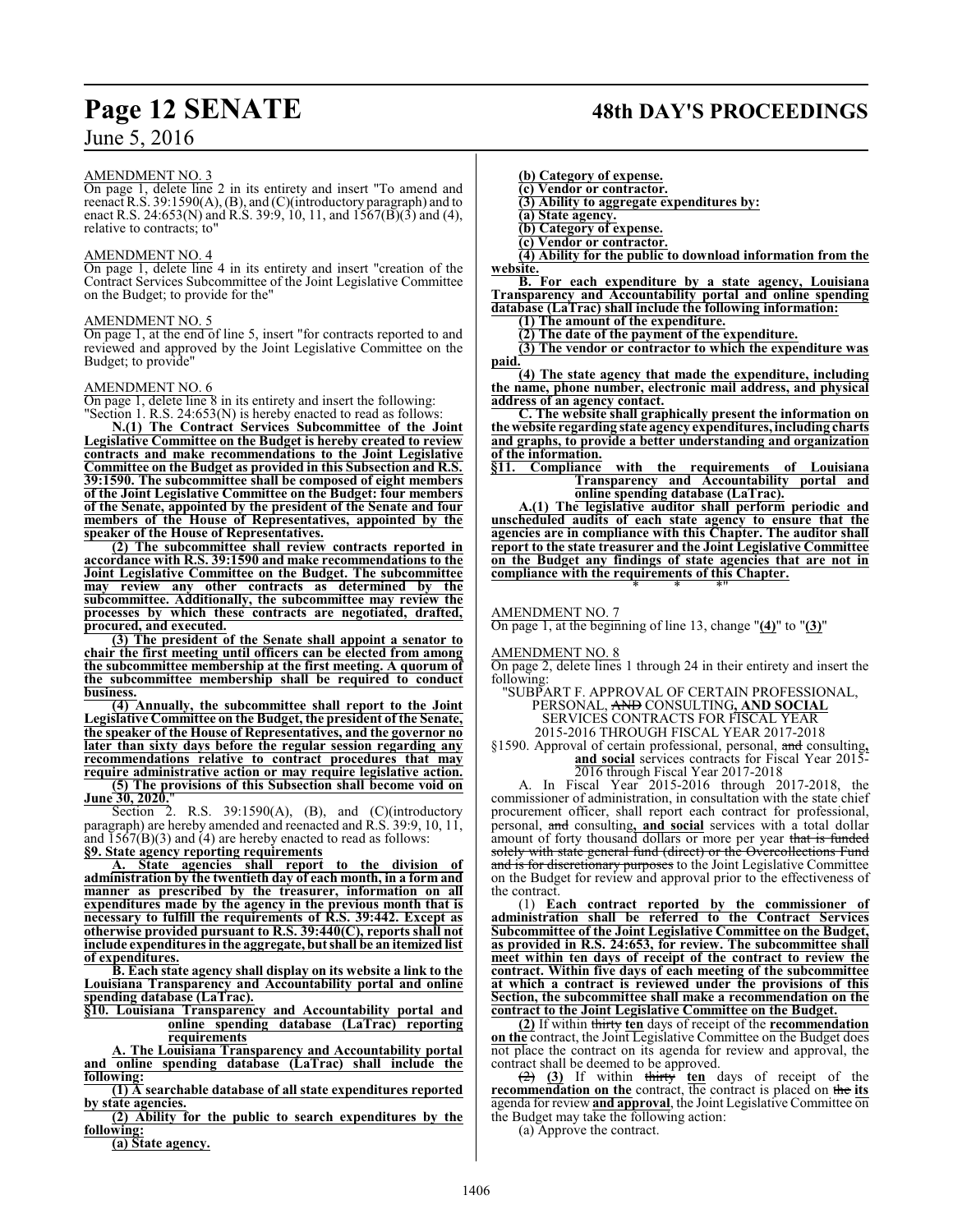# **48th DAY'S PROCEEDINGS Page 13 SENATE** June 5, 2016

(b) Reject the contract and notify the commissioner of administration that such funds otherwise proposed for this purpose shall be deposited into the Higher Education Financing Fund as provided in R.S. 39:100.146.

(c) Recommend revisions to the contract. If the Joint Legislative Committee on the Budget recommends revisions to the contract, the contract shall not become effective until it is revised, resubmitted to the Joint Legislative Committee on the Budget, and acted upon again by the committee. If the commissioner of administration, in consultation with the state chief procurement officer, does not resubmit the contract to the Joint Legislative Committee on the Budget within thirty days after the committee recommends revisions to the contract, the contract shall be deemed to be rejected and funds otherwise proposed forthis purpose shall be deposited into the Higher Education Financing Fund as provided in R.S. 39:100.146.

B.(1) The commissioner of administration, in consultation with the state chief procurement officer, shall periodically determine the amount of monies appropriated for professional, personal, and consulting service **consulting, and social services** contracts that are not approved by the Joint Legislative Committee on the Budget and remain unexpended and unencumbered as a result of implementation of this Section. Such determination shall take place on the following dates in fiscal years 2015-2016, 2016-2017, and 2017-2018:

(a) September thirtieth.

(b) December thirty-first.

- (c) March thirty-first.
- (d) June thirtieth.

(2) Following each determination required pursuant to the provisions of this Subsection, the commissioner of administration shall report to the state treasurer the amount of state general fund (direct) and Overcollections Fund monies appropriated for professional, personal, and consulting service **consulting, and social services** contracts that are expected to remain unexpended and unencumbered at the end of the fiscal year as a result of implementation of this Section. These monies shall be available for deposit in and credit to the Higher Education Financing Fund as provided for in R.S. 39:100.146.

C. Notwithstanding any provision of law to the contrary, this Section shall not apply to the following professional, personal, or consulting service **consulting, or social services** contracts: \* \* \*

#### AMENDMENT NO. 9

On page 2, at the beginning of line 25, change "Section 2." to "Section 3. "

Senator Milkovich moved to reject the amendments proposed by the House.

#### **ROLL CALL**

The roll was called with the following result:

#### YEAS

| Mr. President | Erdey     | Mizell    |
|---------------|-----------|-----------|
| Allain        | Fannin    | Morrish   |
| Appel         | Gatti     | Peacock   |
| Barrow        | Hewitt    | Perry     |
| Boudreaux     | Johns     | Riser     |
| <b>Brown</b>  | LaFleur   | Smith, G. |
| Carter        | Lambert   | Smith, J. |
| Chabert       | Long      | Tarver    |
| Claitor       | Luneau    | Thompson  |
| Colomb        | Martiny   | Walsworth |
| Cortez        | Milkovich | Ward      |
| Donahue       | Mills     | White     |
| Total - 36    |           |           |
|               | $\cdots$  |           |

NAYS

Morrell Total - 1

#### ABSENT

Bishop Peterson Total - 2

The Chair declared the Senate rejected the amendments proposed by the House.

**SENATE BILL NO. 447—** BY SENATOR APPEL AND REPRESENTATIVE JIMMY HARRIS AN ACT

To amend and reenact R.S. 41:1212(G) and 1215(B)(1), (2), (3), (4), (5), and (6) and to enact R.S.  $41:1215(D)$ ,  $(E)$ , and  $(F)$ , relative to public benefit corporations; to provide relative to certain procedures and requirements; to provide relative to leases or subleases of immovable property owned, leased or controlled by a public benefit corporation; to provide certain terms and conditions; and to provide for related matters.

The bill was read by title. Returned from the House of Representatives with amendments:

#### **HOUSE COMMITTEE AMENDMENTS**

Amendments proposed by House Committee on Civil Law and Procedure to Reengrossed Senate Bill No. 447 by Senator Appel

#### AMENDMENT NO. 1

On page 3, delete line 14 in its entirety and insert "**subleases shall be negotiated and let by the**"

#### AMENDMENT NO. 2

On page 3, line 15, after "with" delete the remainder of the line and insert "**fair and reasonable** criteria **established and**"

#### AMENDMENT NO. 3

On page 3, line 17, after "rent" insert a comma "," and insert "**highest return of revenue and benefits to the political subdivision,**"

#### AMENDMENT NO. 4

On page 4, delete lines 17 through 29 in their entirety and on page 5, delete lines 1 through 9 in their entirety and insert the following:

"**(3)(a) Any person or entity that files a suit or appeal pursuant to Paragraphs (D)(1) and (2) of this Section for a temporary restraining order or preliminary injunction of a lease or sublease of immovable property owned or controlled by a public benefit corporation shall be required to furnish security, if necessary, as required by Code of Civil Procedure Article 3601 et seq.**

**(b) Any person or entity that files a suit or appeal pursuant to Paragraphs (D)(1) and (2) of this Section to challenge, nullify, or enjoin a lease or sublease of immovable property owned, leased, or controlled by a public benefit corporation shall receive a trial on the merits in the district court within sixty days of the filing of the suit and shall be given preference over all other matters on the court's calendar. The district court shall render a final judgment not more than twenty days after the conclusion of the trial.**

**(c) An appeal may be taken within ten days of the rendition of the final judgment of the district court and shall be returnable to the appropriate appellate court not more than twenty days from the rendition of the final judgment. The appeal shall be heard with the greatest possible expedition and no later than thirty days fromthe return day of the appeal. The appellate court shall render its ruling on the merits within thirty days of the return day of the appeal.**"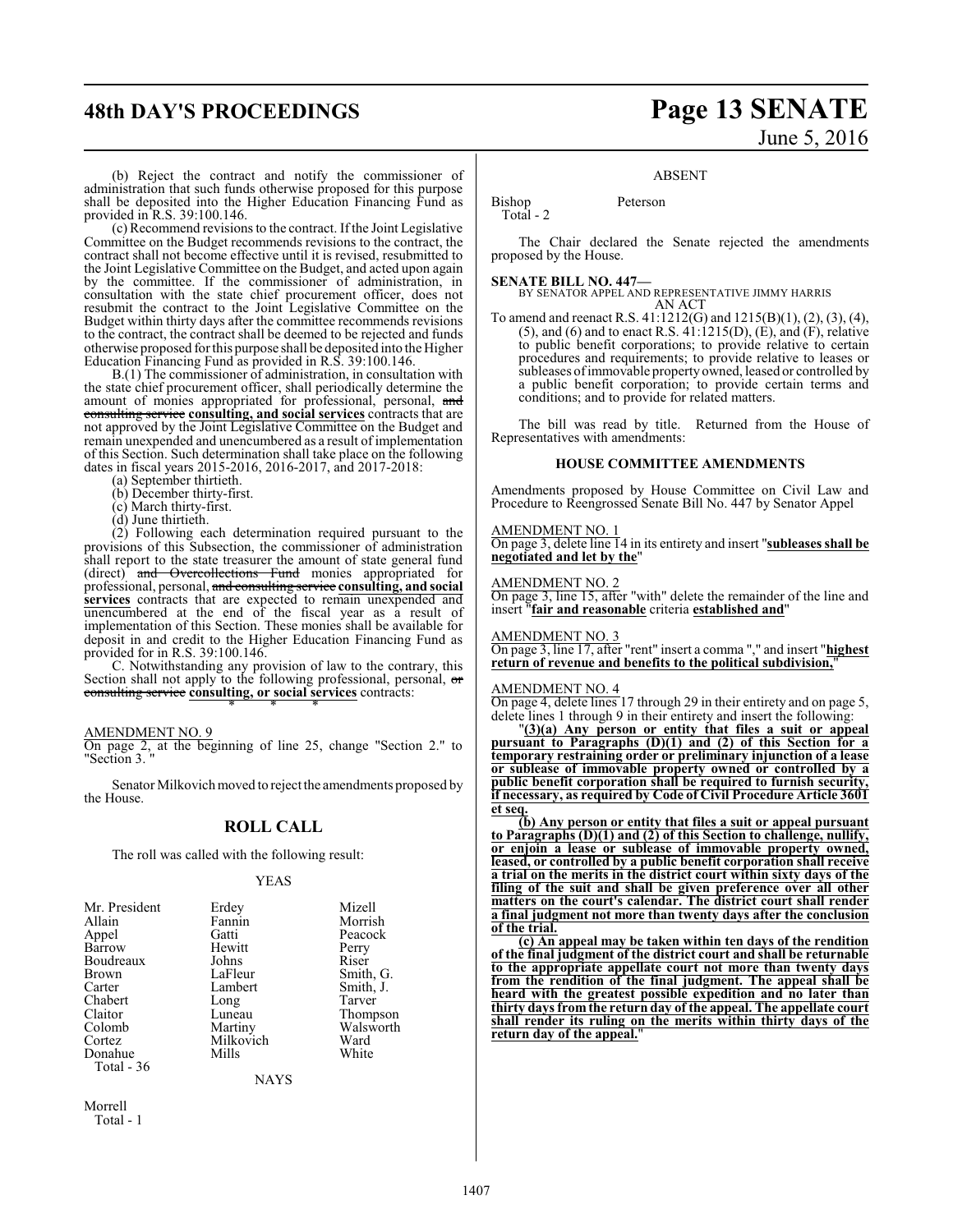# **Page 14 SENATE 48th DAY'S PROCEEDINGS**

## **LEGISLATIVE BUREAU AMENDMENTS**

Amendments proposed by Legislative Bureau to Reengrossed Senate Bill No. 447 by Senator Appel

#### AMENDMENT NO. 1

In House Committee Amendment No. 4 proposed by the House Committee on Civil Law and Procedure to Reengrossed Senate Bill No. 447 by Senator Appel, on line 14, after "**Paragraphs**" and before "**for**" change "**(D)(1) and (2) of this Section**" to "**(1) and (2) of this Subsection**"

#### AMENDMENT NO. 2

In House Committee Amendment No. 4 proposed by the House Committee on Civil Law and Procedure to Reengrossed Senate Bill No. 447 by Senator Appel, on line 20, after "**Paragraphs**" and before "**for**" change "**(D)(1) and (2) of this Section**" to "**(1) and (2) of this Subsection**"

#### **HOUSE FLOOR AMENDMENTS**

Amendments proposed by Representative Garofalo to Reengrossed Senate Bill No. 447 by Senator Appel

#### AMENDMENT NO. 1

In Amendment No. 4 by the House Committee on Civil Law and Procedure (#4762), on page 1, line 29, after "**than**" and before "**days**" change "**twenty**" to "**thirty**"

#### AMENDMENT NO. 2

In Amendment No. 4 by the House Committee on Civil Law and Procedure (#4762), on page 1, line 33, after "**within**" and before "**days**" change "**thirty**" to "**sixty**"

Senator Appel moved to concur in the amendments proposed by the House.

## **ROLL CALL**

The roll was called with the following result:

#### YEAS

| Mr. President<br>Allain | Fannin<br>Gatti | Morrish<br>Peacock |
|-------------------------|-----------------|--------------------|
| Appel                   | Hewitt<br>Johns | Perry<br>Riser     |
| Barrow<br>Boudreaux     | LaFleur         | Smith, G.          |
| <b>Brown</b>            | Lambert         | Smith, J.          |
| Carter                  | Long            | Tarver             |
| Chabert                 | Luneau          | Thompson           |
| Claitor                 | Martiny         | Walsworth          |
| Colomb                  | Milkovich       | Ward               |
| Cortez                  | Mills           | White              |
| Donahue                 | Mizell          |                    |
| Erdey                   | Morrell         |                    |
| Total - 37              |                 |                    |
|                         | <b>NAYS</b>     |                    |
| Total - 0               | <b>ABSENT</b>   |                    |
|                         |                 |                    |

Bishop Peterson Total - 2

The Chair declared the Senate concurred in the amendments proposed by the House.

#### **SENATE BILL NO. 454—** BY SENATOR BARROW

AN ACT

To enact Subpart N of Part IV of Chapter 1 of Title 33 of the Louisiana Revised Statutes of 1950, to be comprised of R.S. 33:140.211 and 140.212, relative to smart growth developments;

to provide for legislative findings; to provide for definitions; and to provide for related matters.

The bill was read by title. Returned from the House of Representatives with amendments:

#### **HOUSE COMMITTEE AMENDMENTS**

Amendments proposed byHouse Committee on Municipal, Parochial and Cultural Affairs to Reengrossed Senate Bill No. 454 by Senator Barrow

<u>MENDMENT NO. 1</u>

On page 3, delete line 4 in its entirety and insert "**may include the following:**"

#### **LEGISLATIVE BUREAU AMENDMENTS**

Amendments proposed byLegislative Bureau to Reengrossed Senate Bill No. 454 by Senator Barrow

#### AMENDMENT NO. 1

In House Committee Amendment No. 1 proposed by the House Committee on Municipal, Parochial and Cultural Affairs to Reengrossed Senate Bill No. 454 by Senator Barrow, on line 2 after "**may**" and before "**the**" change "**include**" to "**do**"

Senator Barrow moved to concur in the amendments proposed by the House.

## **ROLL CALL**

The roll was called with the following result:

#### YEAS

| Mr. President<br>Allain<br>Appel<br>Barrow<br>Boudreaux<br>Brown<br>Carter<br>Chabert<br>Claitor<br>Colomb<br>Cortez | Fannin<br>Gatti<br>Hewitt<br>Johns<br>LaFleur<br>Lambert<br>Long<br>Luneau<br>Martiny<br>Milkovich<br>Mills | Morrish<br>Peacock<br>Perry<br>Riser<br>Smith, G.<br>Smith, J.<br>Tarver<br>Thompson<br>Walsworth<br>Ward<br>White |
|----------------------------------------------------------------------------------------------------------------------|-------------------------------------------------------------------------------------------------------------|--------------------------------------------------------------------------------------------------------------------|
| Donahue                                                                                                              | Mizell                                                                                                      |                                                                                                                    |
| Erdey<br>Total - 37                                                                                                  | Morrell                                                                                                     |                                                                                                                    |
|                                                                                                                      | <b>NAYS</b>                                                                                                 |                                                                                                                    |
| Total - 0                                                                                                            | <b>ABSENT</b>                                                                                               |                                                                                                                    |

Bishop Peterson

Total - 2

The Chair declared the Senate concurred in the amendments proposed by the House.

## **Conference Committee Reports**

The following reports were received and read:

#### **HOUSE BILL NO. 763—**

BY REPRESENTATIVES CARPENTER, COX, HUNTER, AND JACKSON AN ACT

To enact R.S. 28:931 and 932, relative to healthcare services for persons experiencing mental health or behavioral health crises; to authorize establishment of facilities to be known as intervention and stabilization units; to provide for powers of human services districts and authorities with respect to such facilities; to provide for the geographic location of such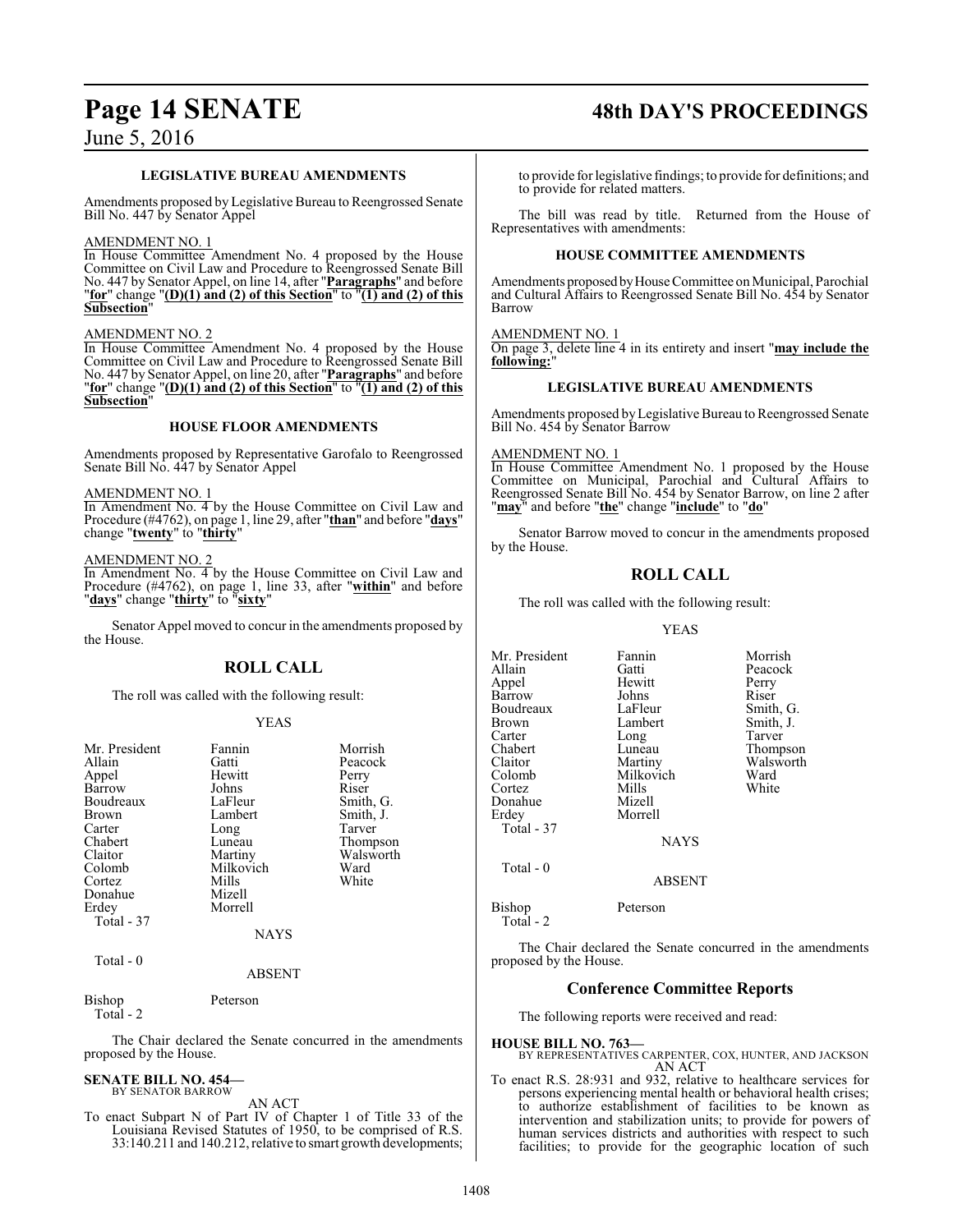# **48th DAY'S PROCEEDINGS Page 15 SENATE**

facilities; to condition establishment of any such facility upon appropriation of funds; and to provide for related matters.

#### **CONFERENCE COMMITTEE REPORT**

#### June 5, 2016

To the Honorable Speaker and Members of the House of Representatives and the Honorable President and Members of the Senate.

#### Ladies and Gentlemen:

We, the conferees appointed to confer over the disagreement between the two houses concerning House Bill No. 763 by Representative Carpenter recommend the following concerning the Reengrossed bill:

- 1. That the set of Senate Committee Amendments by the Committee on Health and Welfare (#2546) be adopted.
- 2. That the set of Senate Committee Amendments by the Committee on Finance (#3356) be adopted.
- 3. That the following amendments to the Reengrossed bill be adopted:

#### AMENDMENT NO. 1

In Amendment No. 2 by the Senate Committee on Finance (#3356), on line 6, delete "or" and insert in lieu thereof "and"

#### AMENDMENT NO. 2

In Amendment No. 2 by the Senate Committee on Finance (#3356), at the end of line 10, delete " $or$ " and insert in lieu thereof " $and$ "

Respectfully submitted,

| Representatives:       | Senators:         |
|------------------------|-------------------|
| Barbara West Carpenter | Regina Barrow     |
| Frank A. Hoffmann      | <b>Fred Mills</b> |
| Patricia Haynes Smith  | Jonathan Perry    |

Senator Barrow moved that the Conference Committee Report be adopted.

### **ROLL CALL**

The roll was called with the following result: YEAS

| Mr. President<br>Allain<br>Appel<br>Barrow<br>Boudreaux<br>Brown<br>Carter<br>Chabert<br>Claitor<br>Colomb<br>Cortez<br>Donahue<br>Erdey<br>Total - 37 | Fannin<br>Gatti<br>Hewitt<br>Johns<br>LaFleur<br>Lambert<br>Long<br>Luneau<br>Martiny<br>Milkovich<br>Mills<br>Mizell<br>Morrell | Morrish<br>Peacock<br>Perry<br>Riser<br>Smith, G.<br>Smith, J.<br>Tarver<br>Thompson<br>Walsworth<br>Ward<br>White |
|--------------------------------------------------------------------------------------------------------------------------------------------------------|----------------------------------------------------------------------------------------------------------------------------------|--------------------------------------------------------------------------------------------------------------------|
|                                                                                                                                                        | <b>NAYS</b>                                                                                                                      |                                                                                                                    |
| Total - 0                                                                                                                                              | ABSENT                                                                                                                           |                                                                                                                    |

Bishop Peterson Total - 2

The Chair declared the Conference Committee Report was adopted.

#### **HOUSE BILL NO. 216—**

BY REPRESENTATIVES HENSGENS AND NANCY LANDRY AN ACT

To amend and reenact R.S. 25:900.1(C), relative to the Percent for Art Program; to limit the maximum amount of state money per project to be spent under the program; and to provide for related matters.

#### **CONFERENCE COMMITTEE REPORT**

#### June 3, 2016

To the Honorable Speaker and Members of the House of Representatives and the Honorable President and Members of the Senate.

Ladies and Gentlemen:

We, the conferees appointed to confer over the disagreement between the two houses concerning House Bill No. 216 by Representative Hensgens recommend the following concerning the Reengrossed bill:

- 1. That the set of Senate Floor Amendments by Senator Claitor (#2610) be rejected.
- 2. That the following amendments to the Reengrossed bill be adopted:

#### AMENDMENT NO. 1

On page 1, line 2, delete "R.S.  $25:900.1(C)$ ," and insert "R.S.  $25:900.1(C)$  and (E),"

#### AMENDMENT NO. 2

On page 1, line 3, after "program;" insert "to provide for works of art for institutions of postsecondary education;

#### AMENDMENT NO. 3

On page 1, line 6, delete "R.S. 25:900.1(C) is" and insert "R.S.  $25:900.1(C)$  and (E) are"

#### AMENDMENT NO. 4

On page 2, after line 5, insert the following:

"E. Each work of art acquired, restored, or conserved as provided in this Section shall be selected or determined by the assistant secretary of the office of cultural development of the Department ofCulture, Recreation and Tourismwho shall request the advice of and consult with the contracting agency, the state agency who will occupy or operate the building, the Louisiana State Arts Council, and the project architect. When selecting such works of art, preference shall be given to works of art of Louisiana artists. When selecting works of art for an institution of postsecondary education, preference shall be given to works of art created by students and faculty in art programs offered by that institution or institutions under the same postsecondary management board. \* \* \*"

Respectfully submitted,

| Representatives: | Senators:           |
|------------------|---------------------|
| Bob Hensgens     | Dan Claitor         |
| Cameron Henry    | Dan "Blade" Morrish |
| Chris Broadwater | John A. Alario, Jr. |

Senator Morrish moved that the Conference Committee Report be adopted.

1409

# June 5, 2016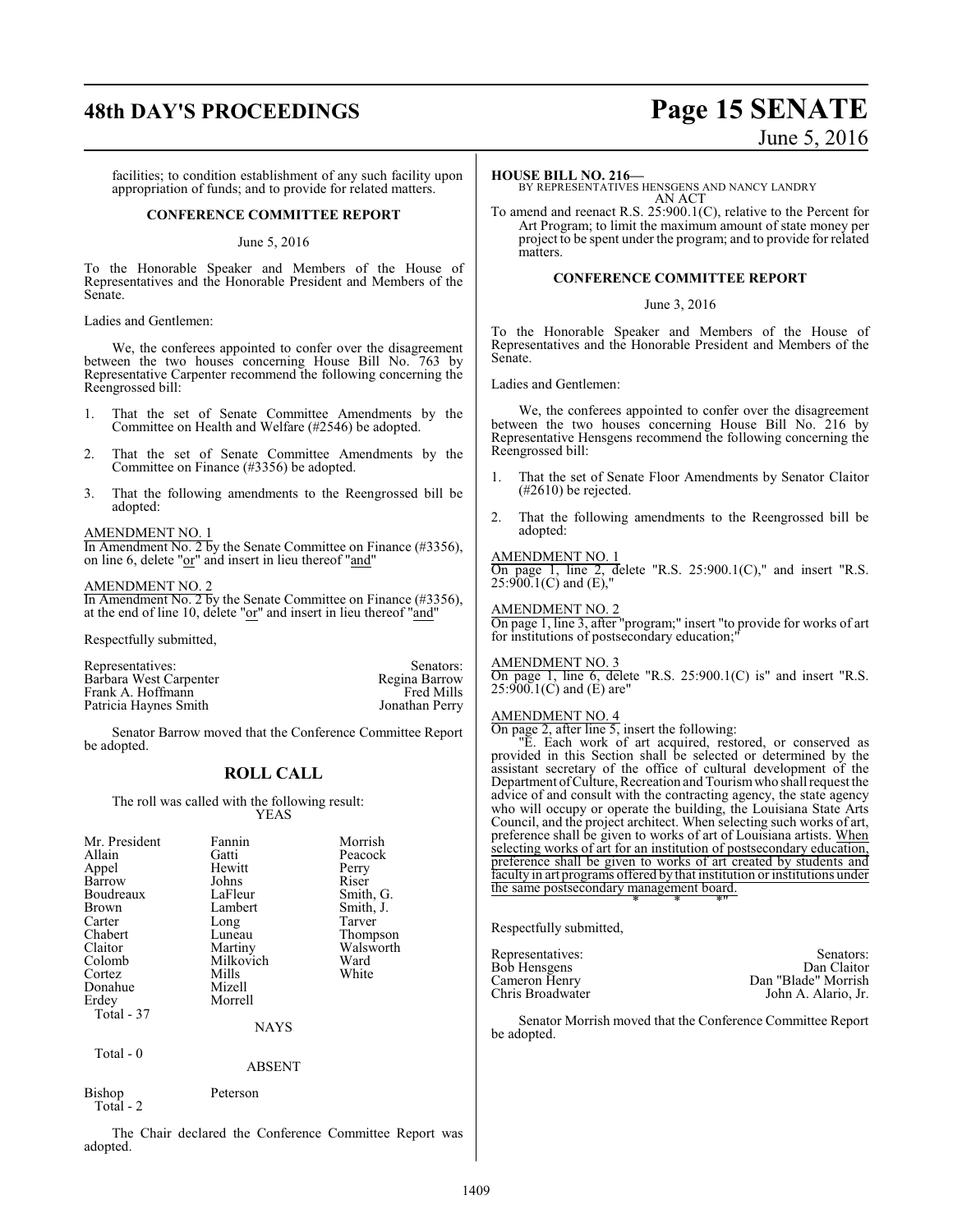## **ROLL CALL**

The roll was called with the following result:

#### YEAS

| Mr. President | Fannin    | Morrish   |
|---------------|-----------|-----------|
|               |           |           |
| Allain        | Gatti     | Peacock   |
| Appel         | Hewitt    | Perry     |
| Barrow        | Johns     | Riser     |
| Boudreaux     | LaFleur   | Smith, G. |
| <b>Brown</b>  | Lambert   | Smith, J. |
| Carter        | Long      | Tarver    |
| Chabert       | Luneau    | Thompson  |
| Claitor       | Martiny   | Walsworth |
| Colomb        | Milkovich | Ward      |
| Cortez        | Mills     | White     |
| Donahue       | Mizell    |           |
| Erdey         | Morrell   |           |
| Total - 37    |           |           |
|               | NAYS      |           |

Total - 0

Bishop Peterson

Total - 2

The Chair declared the Conference Committee Report was adopted.

ABSENT

**HOUSE BILL NO. 218—** BY REPRESENTATIVE HOFFMANN AN ACT

To amend and reenact R.S. 17:240(A), (B), and  $(C)(1)$  and  $(2)$ , relative to use of tobacco products on school property; to provide for definitions; to repeal the authorization for designated smoking areas on school property; to prohibit the use of tobacco products on school property; and to provide for related matters.

#### **CONFERENCE COMMITTEE REPORT**

#### June 3, 2016

To the Honorable Speaker and Members of the House of Representatives and the Honorable President and Members of the Senate.

Ladies and Gentlemen:

We, the conferees appointed to confer over the disagreement between the two houses concerning House Bill No. 218 by Representative Hoffmann recommend the following concerning the Reengrossed bill:

- 1. That the set of Senate Committee Amendments by the Senate Committee on Education (#2487) be adopted.
- 2. That the set of Senate Floor Amendments by Senator Morrish (#3172) be rejected.
- 3. That the following amendments to the Reengrossed bill be adopted:

AMENDMENT NO. 1 On page 1, line 3, after products" and before "on" insert a comma "," and insert "vapor products, and alternative nicotine products"

AMENDMENT NO. 2 On page 1, at the end of line 4, change "tobacco" to "such"

## AMENDMENT NO. 3

On page 2, at the end of line 2, delete "or" and at the beginning of line 3, delete "made or derived from"

# **Page 16 SENATE 48th DAY'S PROCEEDINGS**

#### AMENDMENT NO. 4

On page 2, at the end of line 3, after "consumption" change the comma "," to a period "." and delete the remainder of the line and delete lines 4 and 5 and insert the following:

"(3) "Vapor product" means any non-combustible product containing nicotine or other substances that employs a heating element, power source, electronic circuit, or other electronic, chemical or mechanical means, regardless of shape or size, that can be used to produce vapor from nicotine in a solution or other form. "Vapor product" includes any electronic cigarette, electronic cigar, electronic cigarillo, electronic pipe, or similar product or device and any vapor cartridge or other container of nicotine in a solution or other form that is intended to be used with or in an electronic cigarette, electronic cigar, electronic cigarillo, electronic pipe, or similar product or device. "Vapor product" does not include any of the following:

(a) Product that is a drug pursuant to 21 U.S.C.  $321(g)(1)$ .

(b) Device pursuant to 21 U.S.C.  $321(h)$ .

(c) Combination product described in  $21$  U.S.C. 353(g). (4) "Alternative nicotine product" means any non-combustible product containing nicotine that is intended for human consumption, whether chewed, absorbed, dissolved, or ingested by any other means. "Alternative nicotine product" does not include any of the following:

(a) Tobacco product.

(b) Vapor product.

(c) Product that is a drug pursuant to 21 U.S.C.  $321(g)(1)$ . (d) Device pursuant to  $21$  U.S.C.  $321(h)$ .

(e) Combination product described in  $2\overline{1}$  U.S.C. 353(g)."

#### AMENDMENT NO. 5

On page 2, line 7, after "any" delete the remainder of the line and insert "tobacco product, vapor product, or alternative nicotine product"

AMENDMENT NO. 6

On page 2, line 9, after "any" and before "product" change "tobacco" to "such"

AMENDMENT NO. 7

On page 2, delete lines 12 through 19 and at the beginning of line 20, change "(3)" to " $(2)$ "

#### AMENDMENT NO. 8

On page 2, line 20, after "of" and before "shall" delete "tobacco or any tobacco product" and insert "any tobacco product, vapor product, or alternative nicotine product"

#### AMENDMENT NO. 9

In Senate Committee Amendment No. 6 by the Senate Committee on Education (#2487), on page 1, at the beginning of line 18, change "<u>(4)</u>" to "<u>(3)</u>"

#### AMENDMENT NO. 10

On page 3, at the end of line 1, delete "not" and at the beginning of line 2, delete "to exceed two hundred dollars,"

#### AMENDMENT NO. 11

On page 3, line 2, after "or both." insert "Such fine shall not exceed twenty-five dollars for a first violation, one hundred dollars for a second violation, and two-hundred fifty dollars for a third and any succeeding violation. Monies collected in accordance with this Paragraph shall be used exclusively to defray the cost of enforcement of the provisions of this Section."

Respectfully submitted,

| Representatives:  | Senators:            |
|-------------------|----------------------|
| Frank A. Hoffmann | Jean-Paul J. Morrell |
| Nancy Landry      | Dan "Blade" Morrish  |
| J. Rogers Pope    | <b>Troy Carter</b>   |

Senator Morrish moved that the Conference Committee Report be adopted.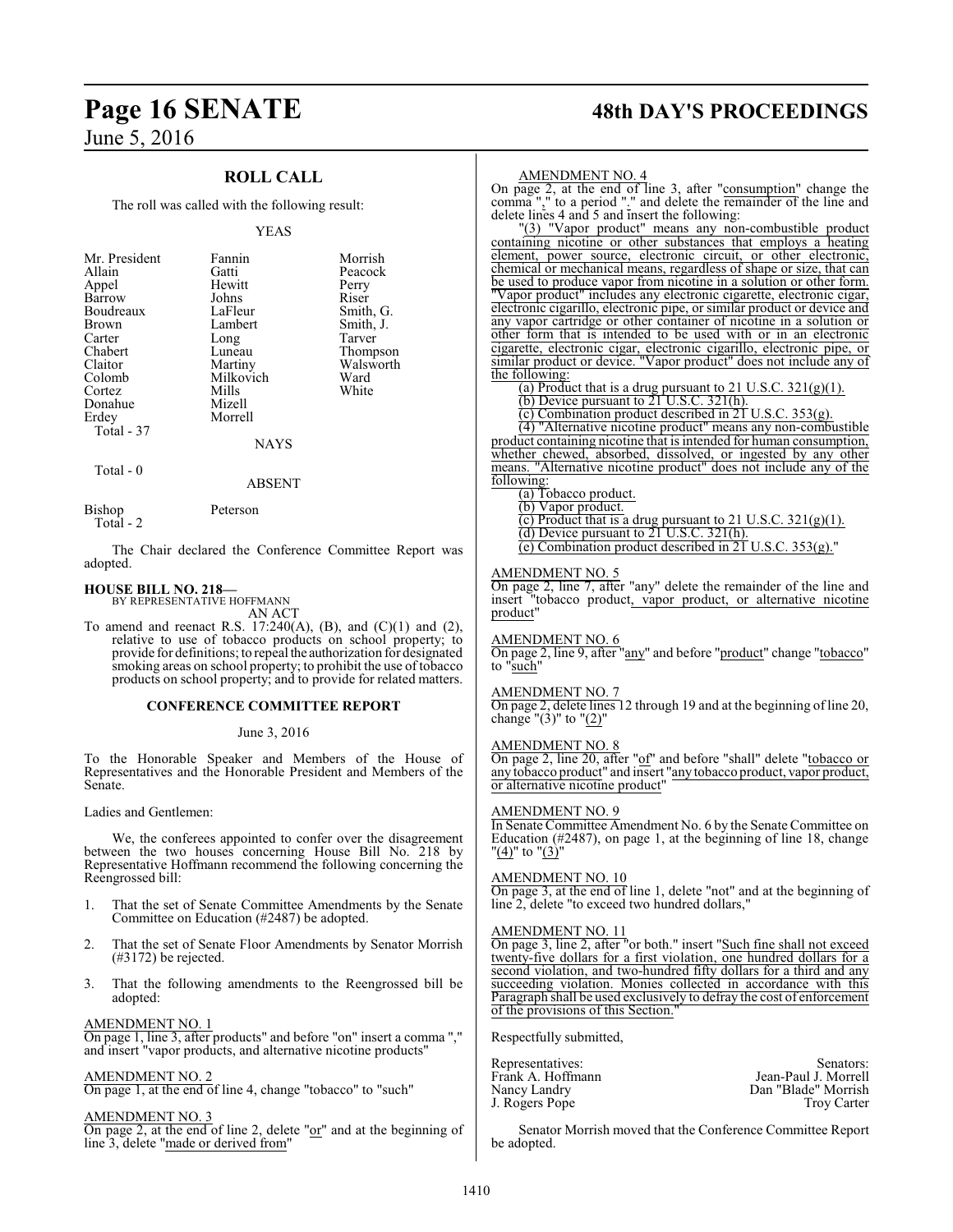# **48th DAY'S PROCEEDINGS Page 17 SENATE**

## **ROLL CALL**

The roll was called with the following result:

#### YEAS

| Mr. President<br>Allain<br>Appel<br>Barrow<br>Boudreaux<br><b>Brown</b><br>Carter<br>Chabert<br>Claitor<br>Colomb<br>Cortez<br>Donahue<br>Erdey<br>Total - 37 | Fannin<br>Gatti<br>Hewitt<br>Johns<br>LaFleur<br>Lambert<br>Long<br>Luneau<br>Martiny<br>Milkovich<br>Mills<br>Mizell<br>Morrell<br><b>NAYS</b> | Morrish<br>Peacock<br>Perry<br>Riser<br>Smith, G.<br>Smith, J.<br>Tarver<br>Thompson<br>Walsworth<br>Ward<br>White |
|---------------------------------------------------------------------------------------------------------------------------------------------------------------|-------------------------------------------------------------------------------------------------------------------------------------------------|--------------------------------------------------------------------------------------------------------------------|
|                                                                                                                                                               |                                                                                                                                                 |                                                                                                                    |

Total - 0

Bishop Peterson

Total - 2

The Chair declared the Conference Committee Report was adopted.

ABSENT

#### **HOUSE BILL NO. 773—**

BY REPRESENTATIVE MARCELLE AN ACT

To enact R.S. 13:1000.7, relative to court costs; to provide for court costs collected in the Nineteenth Judicial District Court and Juvenile Court of East Baton Rouge Parish; to provide for use of proceeds; and to provide for related matters.

#### **CONFERENCE COMMITTEE REPORT**

#### June 3, 2016

To the Honorable Speaker and Members of the House of Representatives and the Honorable President and Members of the Senate.

Ladies and Gentlemen:

We, the conferees appointed to confer over the disagreement between the two houses concerning House Bill No. 773 by Representative Marcelle recommend the following concerning the Reengrossed bill:

- 1. That the set of amendments by the Legislative Bureau (#3203) be rejected.
- 2. That Senate Committee Amendments Nos. 1, 2, 3, 4, 6, and 7 by the Senate Committee on Finance (#3065) be rejected.
- 3. That Senate Committee Amendment No. 5 by the Senate Committee on Finance (#3065) be adopted.
- 4. That the following amendments to the Reengrossed bill be adopted:

#### AMENDMENT NO. 1

On page 1, delete line 2 in its entirety and insert

"To amend and reenact R.S. 13:992.1(A) and (C)(4), R.S. 33:447.11, and Section 2 of Act No. 13 of the 2013 Regular Session of the Legislature, to enact R.S. 13:1000.7, and to repeal R.S.

# June 5, 2016

13:1000.7 effective on August 1, 2021, relative to court costs; to provide for court costs collected in the"

#### AMENDMENT NO. 2

On page 1, line 4, after "proceeds;" and before "and" insert the following: "to provide relative to the Judicial Building Fund; to provide for the applicability of certain costs and service charges in the Nineteenth Judicial District; to provide for certain court costs in certain mayor's courts and the use of such costs; to provide for effective dates;"

#### AMENDMENT NO. 3

On page 1, between lines 5 and 6, insert the following:

"Section 1. R.S.  $13:992.1(A)$  and  $(C)(4)$  are hereby amended and reenacted to read as follows:

§992.1. Judicial building fund

A. The Nineteenth Judicial District Court and the clerk of court of the Nineteenth Judicial District are hereby authorized to impose the following additional costs of court and service charges provided for in Subsection B of this Section in all cases over which the court has jurisdiction, until the bonded indebtedness provided for in Subsection C of this Section is paid. The costs and charges provided in Subsection B of this Section shall not apply to cases involving juvenile and family matters or any child welfare proceeding instituted by the Department of Children and Family Services or any district attorney's office. The costs and charges may be up to and include the maximum amount set forth and shall be imposed on order of the judges en banc. Such costs and charges shall be paid to the clerk of court when the filing is made.

\* \* \*

\* \* \*  $\mathcal{C}$ 

(4) The monies generated pursuant to this Section shall be forwarded by the clerk of court and sheriff to the fiscal agent bank chosen by the commission to be held in the courthouse construction fund. Any funds currently on deposit to the separate account of the judicial expense fund from the costs and charges authorized by this Section shall be transferred at the discretion of the commission to the courthouse construction fund held by the commission's fiscal agent. These monies deposited to the courthouse construction fund shall be dedicated to the design, planning, feasibility, acquisition, construction, equipping, operating, and maintaining a new facility to house the Nineteenth Judicial District Court, the Family Court of East Baton Rouge Parish, the Juvenile Court, the offices of the clerk of court for the Nineteenth Judicial District, and such other ancillary agencies as may be necessary. No monies generated pursuant to this Section shall be used for payment of any bonded indebtedness involving site acquisition or construction of a new facility unless approved by the Joint Legislative Committee on the Budget and the State Bond Commission.

\* \* \*"

#### AMENDMENT NO. 4

On page 1, at the beginning of line 6, change "Section 1." to "Section 2."

#### AMENDMENT NO. 5

On page 2, delete line 3 in its entirety and insert the following: "Section 5. R.S. 13:1000.7 is hereby repealed in its entirety."

#### AMENDMENT NO. 6

On page 2, delete lines 4 through 6 in their entirety and insert the following:

"Section 6.(A) The provisions of this Section and Section 1 of this Act shall become effective July 1, 2016. If vetoed by the governor and subsequently approved by the legislature, this Section and Section 1 of this Act shall become effective on July 1, 2016, or on the day following such approval by the legislature, whichever is later.

(B) The provisions of Sections 2, 3, and 4 of this Act shall become effective on August 1, 2016.

(C) The provisions of Section 5 of this Act shall become effective on August 1, 2021."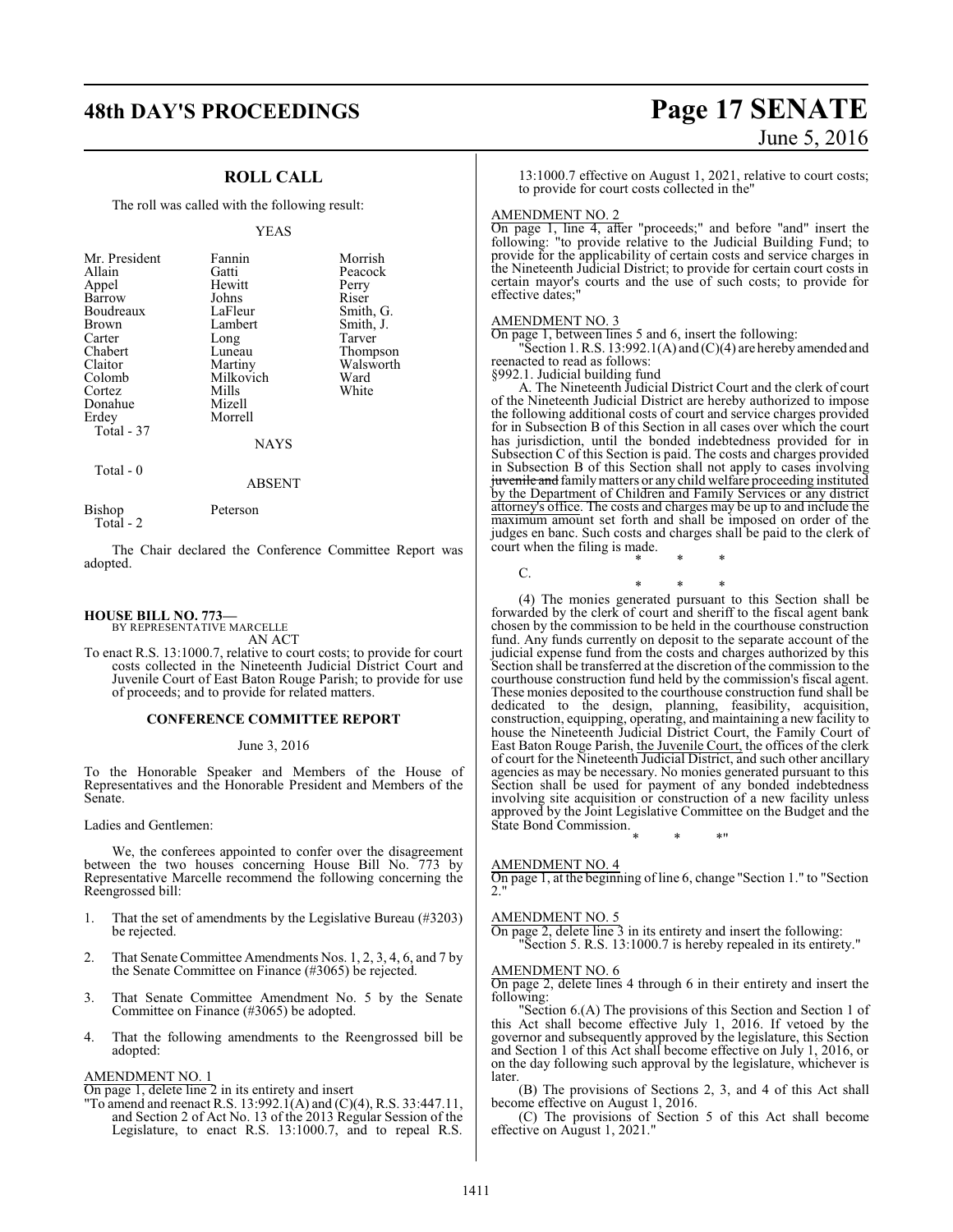#### Respectfully submitted,

Representatives: Senators: Senators: Senators: Senators: Senators: Senators: Senators: Senators: Senators: Senators: Senators: Senators: Senators: Senators: Senators: Senators: Senators: Senators: Senators: Senators: Senat C. Denise Marcelle Dan Claitor<br>
Katrina Jackson<br>
Ronnie Johns Katrina Jackson Robert A. Johnson

Senator Claitor moved that the Conference Committee Report be adopted.

## **ROLL CALL**

The roll was called with the following result:

#### YEAS

| Mr. President<br>Allain<br>Appel<br>Barrow<br>Boudreaux<br>Brown<br>Carter<br>Chabert<br>Claitor<br>Colomb<br>Cortez<br>Total - 33 | Erdey<br>Fannin<br>Gatti<br>Hewitt<br>Johns<br>Lambert<br>Long<br>Luneau<br>Martiny<br>Milkovich<br>Mills<br><b>NAYS</b> | Mizell<br>Morrell<br>Morrish<br>Perry<br>Riser<br>Smith, G.<br>Smith, J.<br>Tarver<br>Thompson<br>Ward<br>White |
|------------------------------------------------------------------------------------------------------------------------------------|--------------------------------------------------------------------------------------------------------------------------|-----------------------------------------------------------------------------------------------------------------|
| Donahue<br>Total - 2                                                                                                               | Walsworth                                                                                                                |                                                                                                                 |
|                                                                                                                                    | <b>ABSENT</b>                                                                                                            |                                                                                                                 |
| $\mathbf{D}^*$ 1                                                                                                                   | $\mathbf{n}$ . $\mathbf{1}$                                                                                              |                                                                                                                 |

| <b>Bishop</b> | Peacock  |
|---------------|----------|
| LaFleur       | Peterson |
| Total - 4     |          |

The Chair declared the Conference Committee Report was adopted.

#### **HOUSE BILL NO. 805—**

BY REPRESENTATIVES BROADWATER AND AMEDEE

AN ACT To amend and reenact R.S. 33:9106 (A)(3) through (5) and 9109 and to enact R.S. 33:9109.2, relative to communications districts; to provide relative to the levy of an emergency telephone service charge on certain communications systems; to increase the maximum amount authorized to be levied within the district; to provide relative to the use ofservice charge proceeds; to provide relative to the district's financial reports; to provide relative to revenues collected from certain surcharge fees; and to provide for related matters.

#### **CONFERENCE COMMITTEE REPORT**

#### June 3, 2016

To the Honorable Speaker and Members of the House of Representatives and the Honorable President and Members of the Senate.

Ladies and Gentlemen:

We, the conferees appointed to confer over the disagreement between the two houses concerning House Bill No. 805 by Representative Broadwater recommend the following concerning the Reengrossed bill:

1. That the set of Senate Committee Amendments by the Senate Committee on Commerce, Consumer Protection and International Affairs (#2465) be rejected.

# **Page 18 SENATE 48th DAY'S PROCEEDINGS**

- 2. That the set of Senate Committee Amendments by the Senate Committee on Revenue and Fiscal Affairs (#3598) be rejected.
- 3. That the set of amendments by the Legislative Bureau (#3735) be rejected.
- 4. That the following amendments be adopted:

#### AMENDMENT NO. 1

On page 3, delete lines 12 through 14 in their entirety, and insert the following: "districts. It is also the purpose of this Section to provide civil immunity for the provision of 911 services by wireless service suppliers and all communication districts."

#### AMENDMENT NO. 2

On page 4, line 4, after "47 C.F.R. 20.3." delete the remainder of the line, and delete lines 5 and 6 in their entirety.

#### AMENDMENT NO. 3

On page 5, line 26, delete "47:301(14)(i)(ii)(bb)" and insert in lieu thereof "<del>47:301(14)(i)(ii)(bb)</del> 47:301:(29)(p)"

#### AMENDMENT NO. 4

On page 5, line 29, delete "47:301(14)(i)(ii)(bb)" and insert in lieu thereof "<del>47:301(14)(i)(ii)(bb)</del> 47:301.1"

#### AMENDMENT NO. 5

On page 9, delete lines 2 through 5 in their entirety, and insert the following: "provisions of R.S. 24:513. In addition, each district shall submit an annual report to the legislative auditor which includes information on the revenues derived from the service charge authorized by this Section and the use of such revenues. Such report shall include a report on the status of implementation of wireless E911 service."

Respectfully submitted,

Chris Broadwater Jean-Paul J. Morrell Bryan Adams

Representatives: Senators: Senators: Daniel "Danny" Martiny<br>Jay Luneau

Senator Martiny moved that the Conference Committee Report be adopted.

### **ROLL CALL**

The roll was called with the following result:

#### YEAS

| Mr. President<br>Allain<br>Appel<br>Barrow<br>Boudreaux<br>Brown<br>Carter<br>Chabert<br>Colomb<br>Cortez | Fannin<br>Gatti<br>Hewitt<br>Johns<br>LaFleur<br>Lambert<br>Long<br>Luneau<br>Martiny<br>Mills | Morrell<br>Morrish<br>Perry<br>Riser<br>Smith, G.<br>Smith, J.<br>Tarver<br>Thompson<br>Ward<br>White |
|-----------------------------------------------------------------------------------------------------------|------------------------------------------------------------------------------------------------|-------------------------------------------------------------------------------------------------------|
| Erdev<br>Total - 32<br>Claitor                                                                            | Mizell<br><b>NAYS</b><br>Milkovich                                                             | Walsworth                                                                                             |
| Donahue<br>Total - 5                                                                                      | Peacock<br>$1.727$ TTM                                                                         |                                                                                                       |

ABSENT

#### Bishop Peterson

Total - 2

1412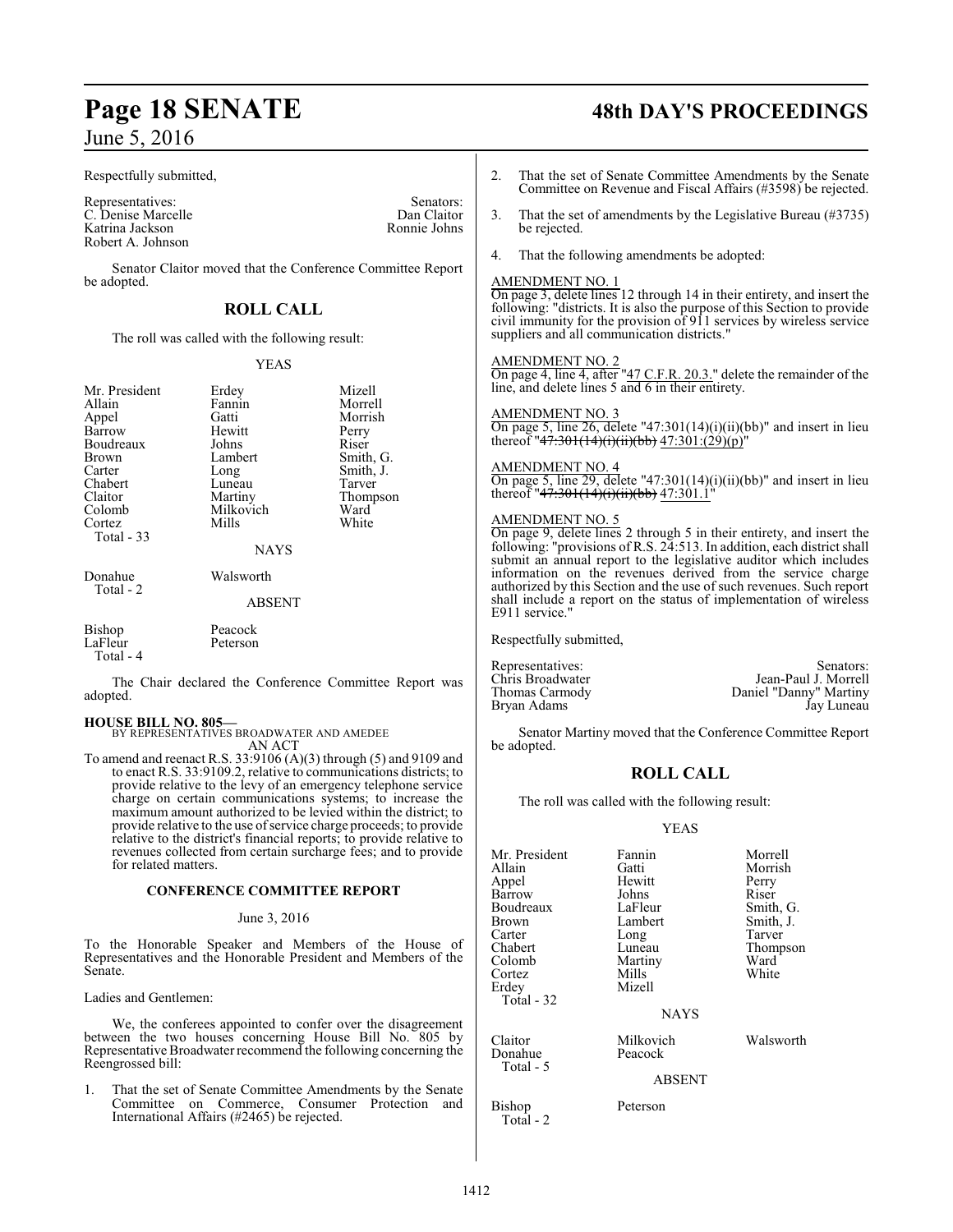# **48th DAY'S PROCEEDINGS Page 19 SENATE**

# June 5, 2016

The Chair declared the Conference Committee Report was adopted.

#### **HOUSE BILL NO. 795—** BY REPRESENTATIVE STOKES

AN ACT

To amend and reenact R.S. 47:1517(B), relative to the tax exemption budget; to require certain organization of the tax exemptions; to provide for an effective date; and to provide for related matters.

#### **CONFERENCE COMMITTEE REPORT**

#### June 3, 2016

To the Honorable Speaker and Members of the House of Representatives and the Honorable President and Members of the Senate.

Ladies and Gentlemen:

We, the conferees appointed to confer over the disagreement between the two houses concerning House Bill No. 795 by Representative Stokes recommend the following concerning the Reengrossed bill:

- 1. That the set of Senate Floor Amendments by Senator Gary Smith (#3167) be adopted.
- 2. That the following amendments be adopted:

#### AMENDMENT NO. 1

In Senate Floor Amendment No. 2 by Senator Gary Smith (#3167), on page 1, line 9, change "and/or" to "or"

#### AMENDMENT NO. 2

In Senate Floor Amendment No. 4 by Senator Gary Smith (#3167), on page 1, line 24, change " $\frac{\text{and/or}}{\text{or}}$ " to " $\text{or}$ "

#### AMENDMENT NO. 3

In Senate Floor Amendment No. 5 by Senator Gary Smith (#3167), on page 1, line 28, after "exemption that" and before "engages" delete "relates to an entity who" and insert "pertains to an entity that"

#### AMENDMENT NO. 4

In Senate Floor Amendment No. 6 by Senator Gary Smith (#3167), on page 1, line 34, after "to," and before "provides" insert "or"

#### AMENDMENT NO. 5

In Senate Floor Amendment No. 7 by Senator Gary Smith (#3167), on page 2, line 5, after "those" and before "that spur" delete "that are administered by"

#### AMENDMENT NO. 6

In Senate Floor Amendment No. 7 by Senator Gary Smith (#3167), on page 2, at the beginning of line 8, after "(i)" and before "Economic" delete "Louisiana"

#### AMENDMENT NO. 7

In Senate Floor Amendment No. 10 by Senator Gary Smith (#3167), on page 2, line 23, change the period "." to a colon ":"

#### AMENDMENT NO. 8

In Senate Floor Amendment No. 2 by Senator Gary Smith (#3167), on page 2, line 40, after "including" and before "as" delete "wages, interest etc.," and insert "but not limited to wages and interest"

#### AMENDMENT NO. 9

In Senate Floor Amendment No. 13 by Senator Gary Smith (#3167), on page 3, at the end of line 5, delete "items." and insert "item."

Respectfully submitted,

| Senators:            |
|----------------------|
| Jean-Paul J. Morrell |
| Eric LaFleur         |
| Gary L. Smith Jr.    |
|                      |

Senator Gary Smith moved that the Conference Committee Report be adopted.

## **ROLL CALL**

The roll was called with the following result:

#### YEAS

| Mr. President  | Fannin     | Morrish   |
|----------------|------------|-----------|
|                |            |           |
| Allain         | Gatti      | Peacock   |
| Appel          | Hewitt     | Perry     |
| Barrow         | Johns      | Riser     |
| Boudreaux      | LaFleur    | Smith, G. |
| Brown          | Lambert    | Smith, J. |
| Carter         | Long       | Tarver    |
| Chabert        | Luneau     | Thompson  |
| Claitor        | Martiny    | Walsworth |
| Colomb         | Milkovich  | Ward      |
| Cortez         | Mills      | White     |
| Donahue        | Mizell     |           |
| Erdey          | Morrell    |           |
| Total - 37     |            |           |
|                | NAYS       |           |
| Total - 0      |            |           |
|                | ABSENT     |           |
| $\mathbf{r}$ . | $\sqrt{ }$ |           |

Bishop Peterson Total - 2

The Chair declared the Conference Committee Report was adopted.

#### **HOUSE BILL NO. 859—**

BY REPRESENTATIVE MONTOUCET AN ACT

To amend and reenact R.S. 33:2554(B) and 2555(B)(3)(a), relative to the municipal fire and police civil service; to provide relative to the employees of the classified service; to provide relative to the appointment and removal of such employees; and to provide for related matters.

#### **CONFERENCE COMMITTEE REPORT**

#### June 3, 2016

To the Honorable Speaker and Members of the House of Representatives and the Honorable President and Members of the Senate.

Ladies and Gentlemen:

We, the conferees appointed to confer over the disagreement between the two houses concerning House Bill No. 859 by Representative Montoucet recommend the following concerning the Engrossed bill: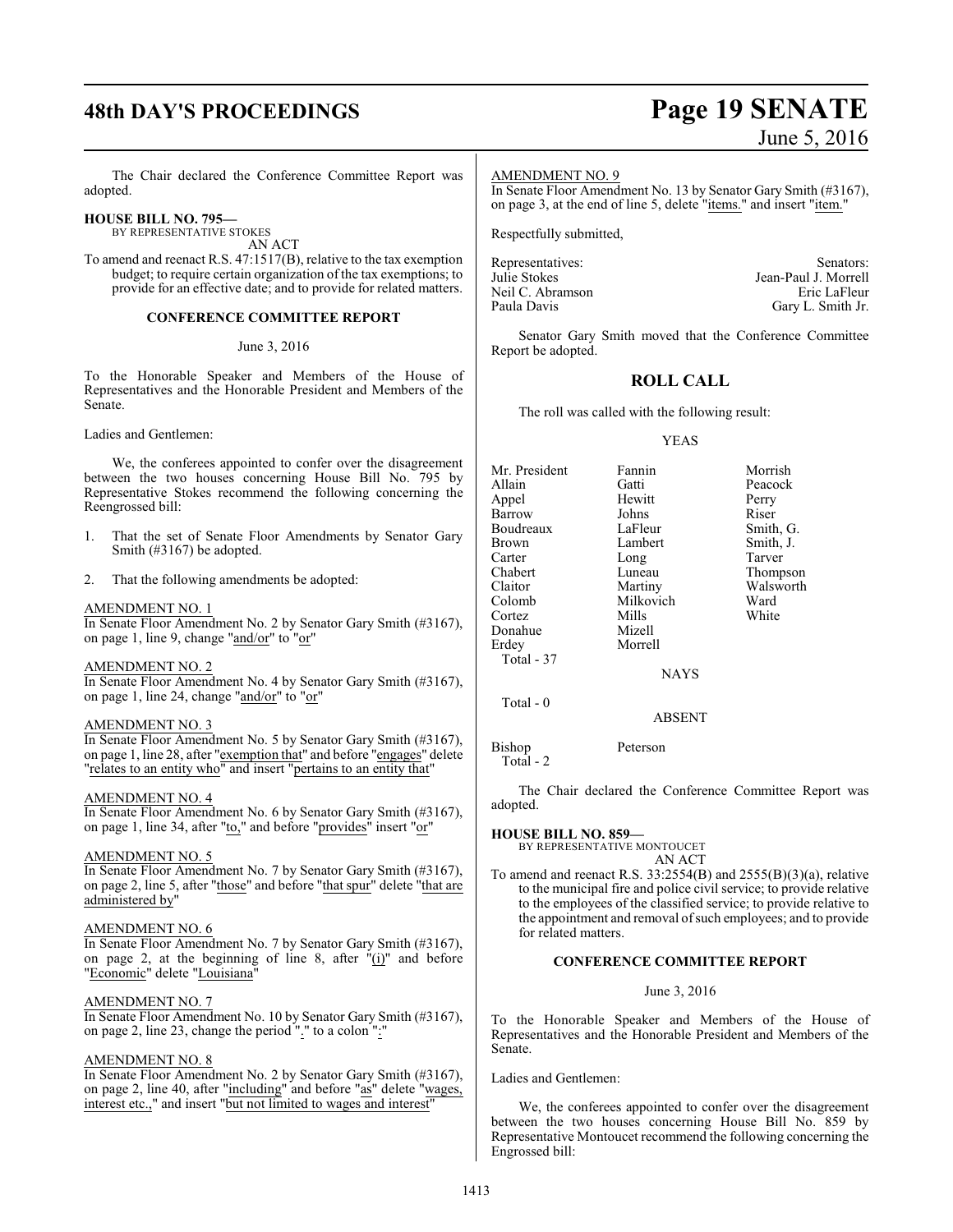1. That Senate Committee Amendments Nos. 1 through 3 by the Senate Committee on Local and Municipal Affairs (#3239) be adopted.

- 2. That Senate Committee Amendment No. 4 by the Senate Committee on Local and Municipal Affairs (#3239) be rejected.
- 3. That Senate Floor Amendments Nos. 1, 2, 3, and 5 by Senator Ward (#3560) be adopted.
- 4. That Senate Floor Amendment No. 4 by Senator Ward (#3560) be rejected.
- 5. That the set of Senate Floor Amendments by Senator Ward (#3557) be adopted.
- 6. That the following amendments to the engrossed bill be adopted:

In Senate Committee Amendment No. 1 by the Senate Committee on Local and Municipal Affairs (#3239), on page 1, line 5, after "33:2494(C)(2)(e)" and before "2555(F)" delete "and  $(F)$ ," and insert a comma "," and insert "2495 $(F)$ ,"

In Senate Committee Amendment No. 3 by the Senate Committee on Local and Municipal Affairs (#3239), on page 1, at the end of line 13, insert a comma ","

In Senate Committee Amendment No. 3. by the Senate Committee on Local and Municipal Affairs (#3239), on page 1, at the beginning of line 14, delete "and (F)" and insert "2495(F),"

In Senate Committee Amendment No. 3 by the Senate Committee on Local and Municipal Affairs (#3239), on page 2, line 27, change "R.S. 33:2554," to "R.S. 33:2494,"

In Senate Committee Amendment No. 3 by the Senate Committee on Local and Municipal Affairs (#3239), on page 3, line 1, change "33:2496(2)" to "33:2556(2)"

In Senate Floor Amendment No. 1 by Senator Ward (#3560), on page 1, at the beginning of line 36, change "33:2496(2)" to "33:2556(2)"

In Senate Floor Amendment No. 1 by Senator Ward (#3560), on page 2, line 24, change "R.S. 33:2496(2)" to "R.S. 33:2556(2)"

Respectfully submitted,

Representatives: Senators: Senators: Senators: Senators: Senators: Senators: Senators: Senators: Senators: Senators: Senators: Senators: Senators: Senators: Senators: Senators: Senators: Senators: Senators: Senators: Senat John "Johnny" Berthelot Yvonne Colomb Jack Montoucet<br>Bryan Adams Conrad Appel

Senator Ward moved that the Conference Committee Report be adopted.

## **ROLL CALL**

The roll was called with the following result:

#### YEAS

| Mr. President | Fannin    | Morri  |
|---------------|-----------|--------|
| Allain        | Gatti     | Peaco  |
| Appel         | Hewitt    | Perry  |
| Barrow        | Johns     | Riser  |
| Boudreaux     | LaFleur   | Smith  |
| Brown         | Lambert   | Smith  |
| Carter        | Long      | Tarver |
| Chabert       | Luneau    | Thom   |
| Claitor       | Martiny   | Walsy  |
| Colomb        | Milkovich | Ward   |
| Cortez        | Mills     | White  |
|               |           |        |

# **Page 20 SENATE 48th DAY'S PROCEEDINGS**

Donahue Mizell<br>Erdey Morre Total - 37

Total - 0

Total - 2

Morrell

Bishop Peterson

The Chair declared the Conference Committee Report was adopted.

**NAYS** 

ABSENT

#### **Message from the House**

### **DISAGREEMENT TO HOUSE BILL**

June 5, 2016

To the Honorable President and Members of the Senate:

I am directed to inform your honorable body that the House of Representatives has refused to concur in the proposed Senate Amendment(s) to **House Bill No. 678** by Representative Carmody, and ask the President to appoint on the part of the Senate a committee to confer with a like committee from the House on the disagreement.

> Respectfully submitted, ALFRED W. SPEER Clerk of the House of Representatives

#### **Message from the House**

#### **DISAGREEMENT TO HOUSE BILL**

#### June 5, 2016

To the Honorable President and Members of the Senate:

I am directed to inform your honorable body that the House of Representatives has refused to concur in the proposed Senate Amendment(s) to **House Bill No. 1161** by Representative Dustin Miller, and ask the President to appoint on the part of the Senate a committee to confer with a like committee from the House on the disagreement.

> Respectfully submitted, ALFRED W. SPEER Clerk of the House of Representatives

### **Message from the House**

#### **ADOPTION OF CONFERENCE COMMITTEE REPORT**

June 5, 2016

To the Honorable President and Members of the Senate:

I am directed to inform your honorable body that the House of Representatives has adopted the Report of the Conference Committee on the disagreement to **House Bill No. 216**.

> Respectfully submitted, ALFRED W. SPEER Clerk of the House of Representatives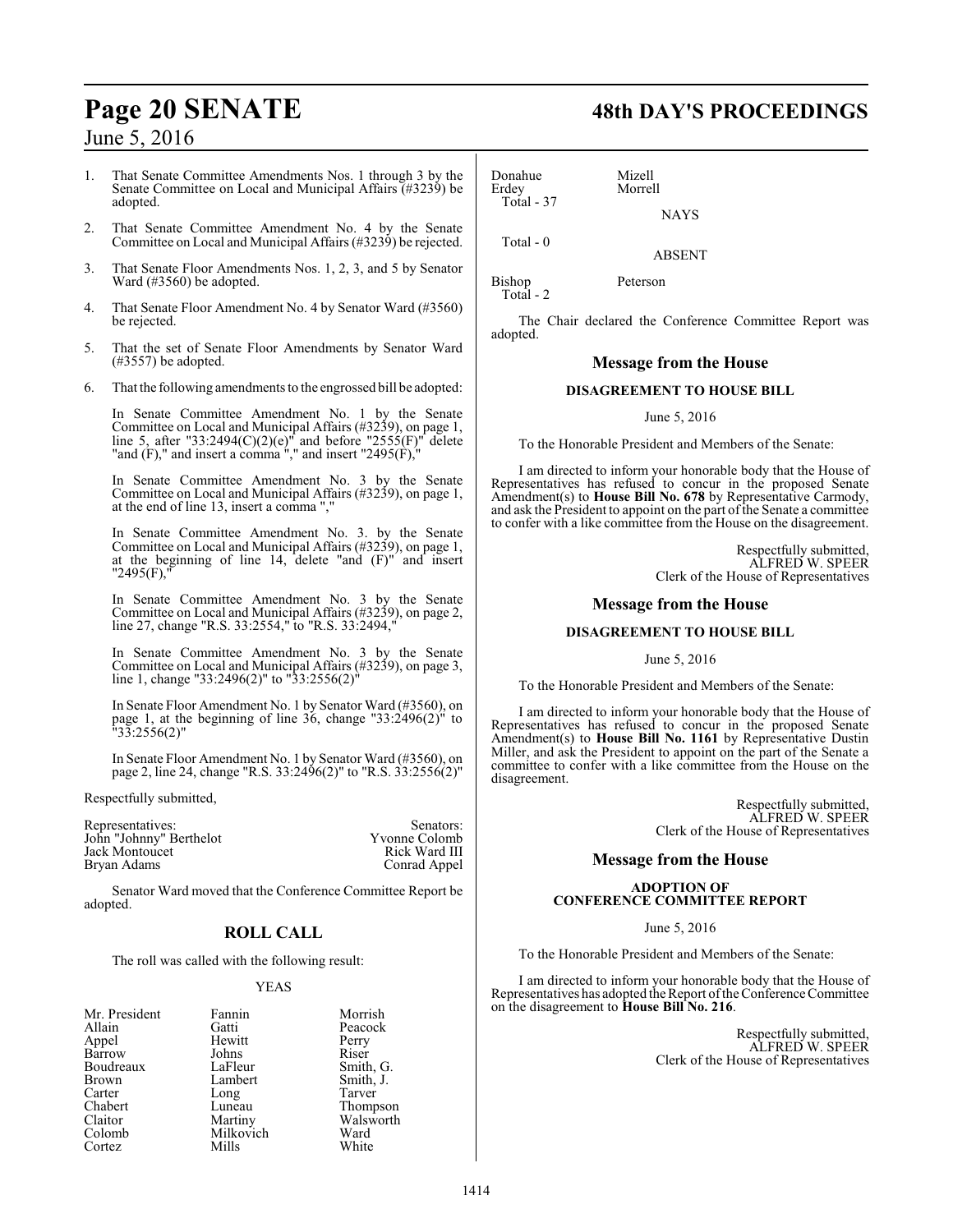# **48th DAY'S PROCEEDINGS Page 21 SENATE**

#### **Message from the House**

**REJECTION OF CONFERENCE COMMITTEE REPORT**

June 5, 2016

To the Honorable President and Members of the Senate:

I am directed to inform your honorable body that the House of Representatives has rejected the Report of the Conference Committee on the disagreement to **House Bill No. 218**.

> Respectfully submitted, ALFRED W. SPEER Clerk of the House of Representatives

#### **Message from the House**

#### **ADOPTION OF CONFERENCE COMMITTEE REPORT**

#### June 5, 2016

To the Honorable President and Members of the Senate:

I am directed to inform your honorable body that the House of Representatives has adopted the Report ofthe Conference Committee on the disagreement to **House Bill No. 795**.

> Respectfully submitted, ALFRED W. SPEER Clerk of the House of Representatives

#### **Rules Suspended**

Senator Morrish asked for and obtained a suspension of the rules to take up at this time:

#### **Introduction of Senate Concurrent Resolutions**

Senator Morrish asked for and obtained a suspension ofthe rules to read Senate Concurrent Resolutions a first and second time.

## **SENATE CONCURRENT RESOLUTION NO. 146—**

BY SENATORS MORRISH, JOHNS, LAFLEUR AND JOHN SMITH AND<br>REPRESENTATIVES ABRAHAM, ARMES, DANAHAY, DWIGHT,<br>FRANKLIN, GUINN, HENSGENS AND HILL

A CONCURRENT RESOLUTION

To express the sincere and heartfelt condolences of the Legislature of Louisiana upon the passing of Dr. Robert Hebert, former president of McNeese State University and to commend his life and his legacy of contributions made on behalf of postsecondary education.

The concurrent resolution was read by title. Senator Morrish moved to adopt the Senate Concurrent Resolution.

### **ROLL CALL**

The roll was called with the following result:

#### YEAS

| Mr. President | Erdey   | Morrell   |
|---------------|---------|-----------|
| Allain        | Fannin  | Morrish   |
| Appel         | Gatti   | Peacock   |
| Barrow        | Hewitt  | Perry     |
| Bishop        | Johns   | Riser     |
| Boudreaux     | LaFleur | Smith, G. |
| <b>Brown</b>  | Lambert | Smith, J. |
| Carter        | Long    | Tarver    |
| Chabert       | Luneau  | Thompson  |

## Claitor Martiny Walsworth Donahue Mizell Total - 38

Colomb Milkovich Ward Cortez Mills White NAYS

ABSENT

Total - 0

Peterson

Total - 1

The Chair declared the Senate adopted the Senate Concurrent Resolution and ordered it sent to the House.

#### **Conference Committee Reports**

The following reports were received and read:

**HOUSE BILL NO. 1080—** BY REPRESENTATIVE GAROFALO

AN ACT

To amend and reenact R.S. 33:1236(21)(b) and (30)(b), relative to the powers of certain parish governing authorities; to authorize certain parish governing authorities to enact ordinances requiring property owners to remove deleterious growths, trash, debris, and other noxious matter; to provide relative to liens granted in favor of the parish governing authorities with respect to such properties; and to provide for related matters.

#### **CONFERENCE COMMITTEE REPORT**

#### June 5, 2016

To the Honorable Speaker and Members of the House of Representatives and the Honorable President and Members of the Senate.

Ladies and Gentlemen:

We, the conferees appointed to confer over the disagreement between the two houses concerning House Bill No. 1080 by Representative Garofalo recommend the following concerning the Engrossed bill:

1. That the set of Senate Committee Amendments by the Senate Committee on Local and Municipal Affairs (#3835) be rejected.

Respectfully submitted,

| Representatives:        | Senators:              |
|-------------------------|------------------------|
| John "Johnny" Berthelot | Jean-Paul J. Morrell   |
| Ray Garofalo            | Daniel "Danny" Martiny |
| Chris Leopold           |                        |

Senator Martiny moved that the Conference Committee Report be adopted.

## **ROLL CALL**

The roll was called with the following result:

#### YEAS

Mr. President Erdey Morrell<br>Allain Fannin Morrish Allain Fannin<br>Appel Gatti Barrow Hewit<br>Bishop Johns Boudreaux LaFleur Tarver<br>Brown Lambert Thomp Brown Lambert Thompson<br>
Carter Long Walsworth Chabert

Gatti Peacock<br>
Hewitt Perry Johns Smith, G.<br>LaFleur Tarver Long Walsworth<br>
Luneau Ward

June 5, 2016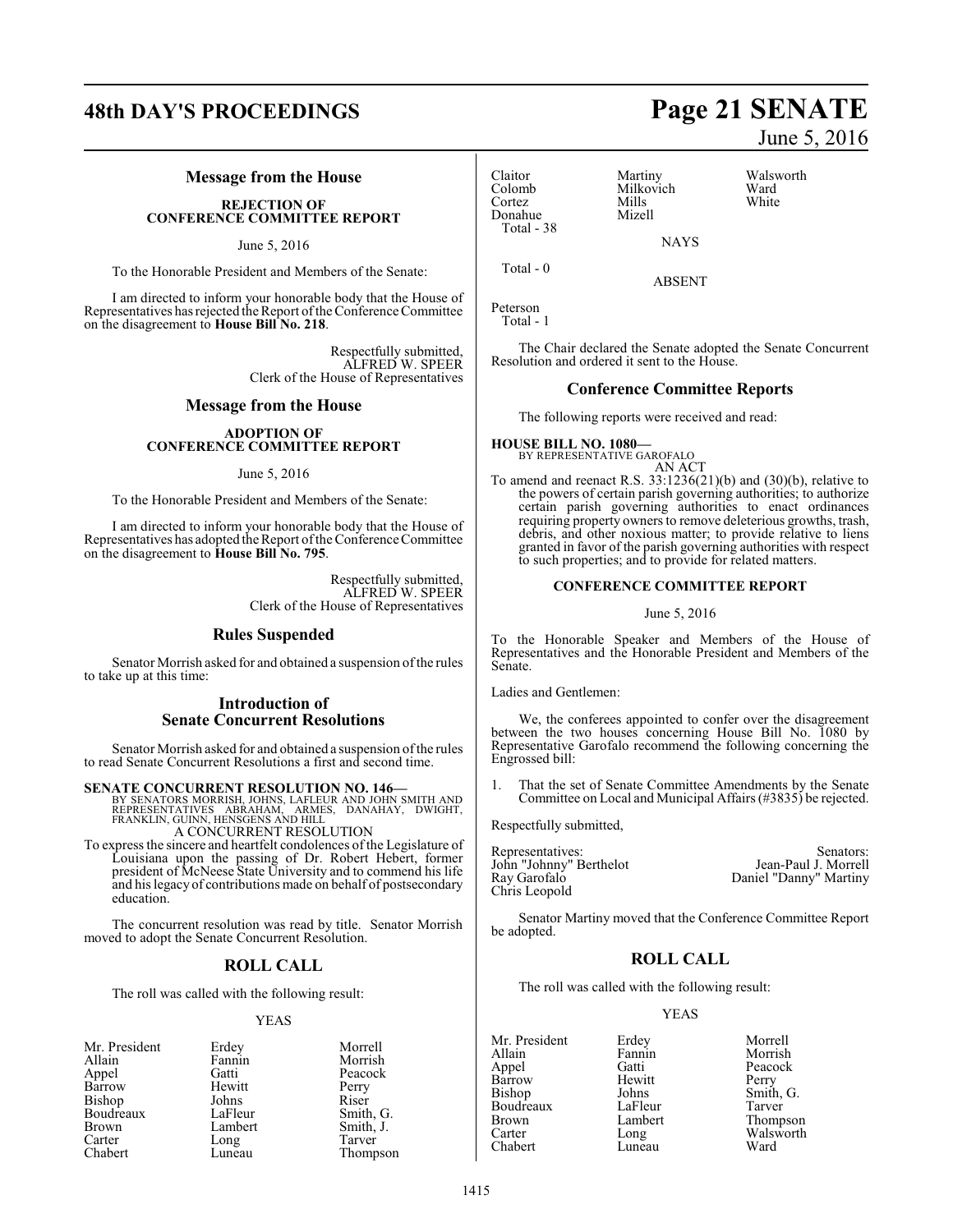Claitor Martiny White Colomb Mills<br>Donahue Mizell Donahue Total - 34

NAYS

Cortez Riser<br>
Milkovich Smith, J. Milkovich Total - 4

ABSENT

Peterson

Total - 1

The Chair declared the Conference Committee Report was adopted.

#### **HOUSE BILL NO. 92—**

BY REPRESENTATIVE JAMES AN ACT

To repeal R.S. 13:1000.10, 1415, 2002.1, 2488.40, and 2489.1, relative to warrant recall fees to fund a misdemeanor detention facility in East Baton Rouge Parish; to provide for the distribution of funds collected; to repeal statutory authority for the levying and collection of such fees.

#### **CONFERENCE COMMITTEE REPORT**

#### June 5, 2016

To the Honorable Speaker and Members of the House of Representatives and the Honorable President and Members of the Senate.

Ladies and Gentlemen:

We, the conferees appointed to confer over the disagreement between the two houses concerning House Bill No. 92 by Representative James recommend the following concerning the Reengrossed bill:

- 1. That Senate Committee Amendments Nos. 2 through 5 by the Senate Committee on Finance (#2366) be rejected.
- 2. That Senate Committee Amendment Nos. 1 and 6 by the Senate Committee on Finance (#2366) be adopted.
- 3. That the set of Senate Floor Amendments by Senator Claitor (#3042) be rejected.
- 4. That the following amendments to the Reengrossed bill be adopted:

#### AMENDMENT NO. 1

On page 1, line 4, after "collected;" and before "to" insert "to provide procedures;"

#### AMENDMENT NO. 2

On page 1, delete lines 9 through 18 in their entirety and insert the following:

"Section 2(A) On or before December 31, 2016, a person may apply to the finance director of East Baton Rouge Parish for a refund of a warrant recall fee that the person has paid pursuant to R.S. 13:1000.10, 1415, 2002.1, 2488.40, or 2489.1 as set forth in this Section.

 $(B)(1)$  To obtain a refund pursuant to the provisions of this Section, a properly completed request shall be submitted to the finance director for the parish of East Baton Rouge on forms provided by the finance director. Requests may be submitted electronically with the approval of the finance director. Within thirty days after the date that a properly completed request is received by the finance director, the finance director shall issue a refund check to the applicant or shall notify the applicant of the disallowance of the request.

# **Page 22 SENATE 48th DAY'S PROCEEDINGS**

(2) For purposes of this Section, a "properly completed request" means a request that includes the information required on the face of the request form and is signed by the applicant.

(3) Within thirty days from receipt of the notification of a disallowed request, the applicant may resubmit a properly completed request to the finance director for reconsideration. The time periods for reconsideration of a disallowed request shall be the same as the time periods for consideration of the initial request.

(4) Failure of the finance director to timely process and pay a refund in accordance with this Section shall entitle the applicant to interest on the amount of the refund allowed in the properly completed request. Interest shall begin to accrue on the date the roperly completed request or reconsideration of a disallowed request is received by the finance director at the rate established pursuant to the provisions of R.S. 13:4202.

(C) All sums remaining in the Misdemeanor Detention Fund on January 1, 2017, shall be distributed as follows:

(1) The total amount of the sums collected and deposited to the Misdemeanor Detention Fund by the Baker City Court shall be returned to that court in its entirety.

(2) The total amount of the sums collected and deposited to the Misdemeanor Detention Fund by the Zachary City Court shall be return to that court in its entirety.

(3) The total amount of the sums collected and deposited to the Misdemeanor Detention Fund by the Nineteenth Judicial District Court, East Baton Rouge Family Court, and the Baton Rouge City Court shall be distributed as follows:

(a) Fifty percent of the remaining funds shall be returned to the court that collected those sums in proportion to the amount of funds collected and deposited to the Misdemeanor Detention Fund by each court.

(b) Twenty-five percent of the remaining funds shall be transferred to the East Baton Rouge Public Defender's Office.

(c) Twenty-five percent of the remaining funds shall be transferred to the East Baton Rouge Parish District Attorney's Office."

Respectfully submitted,

| Representatives:   | Senators:             |
|--------------------|-----------------------|
| Edward "Ted" James | Dan Claitor           |
| Katrina Jackson    | Eric LaFleur          |
| Tanner Magee       | Mack "Bodi" White Jr. |

Senator Claitor moved that the Conference Committee Report be adopted.

### **ROLL CALL**

The roll was called with the following result:

#### YEAS

| Mr. President | Donahue       | Mizell    |
|---------------|---------------|-----------|
| Allain        | Erdey         | Morrell   |
| Appel         | Fannin        | Morrish   |
| Barrow        | Gatti         | Perry     |
| Bishop        | Hewitt        | Riser     |
| Boudreaux     | Johns         | Smith, G. |
| <b>Brown</b>  | LaFleur       | Smith, J. |
| Carter        | Lambert       | Tarver    |
| Chabert       | Long          | Thompson  |
| Claitor       | Luneau        | Walsworth |
| Colomb        | Martiny       | Ward      |
| Cortez        | Mills         | White     |
| Total $-36$   |               |           |
|               | <b>NAYS</b>   |           |
| Total $-0$    |               |           |
|               | <b>ABSENT</b> |           |
| Milkovich     | Peacock       | Peterson  |

Total - 3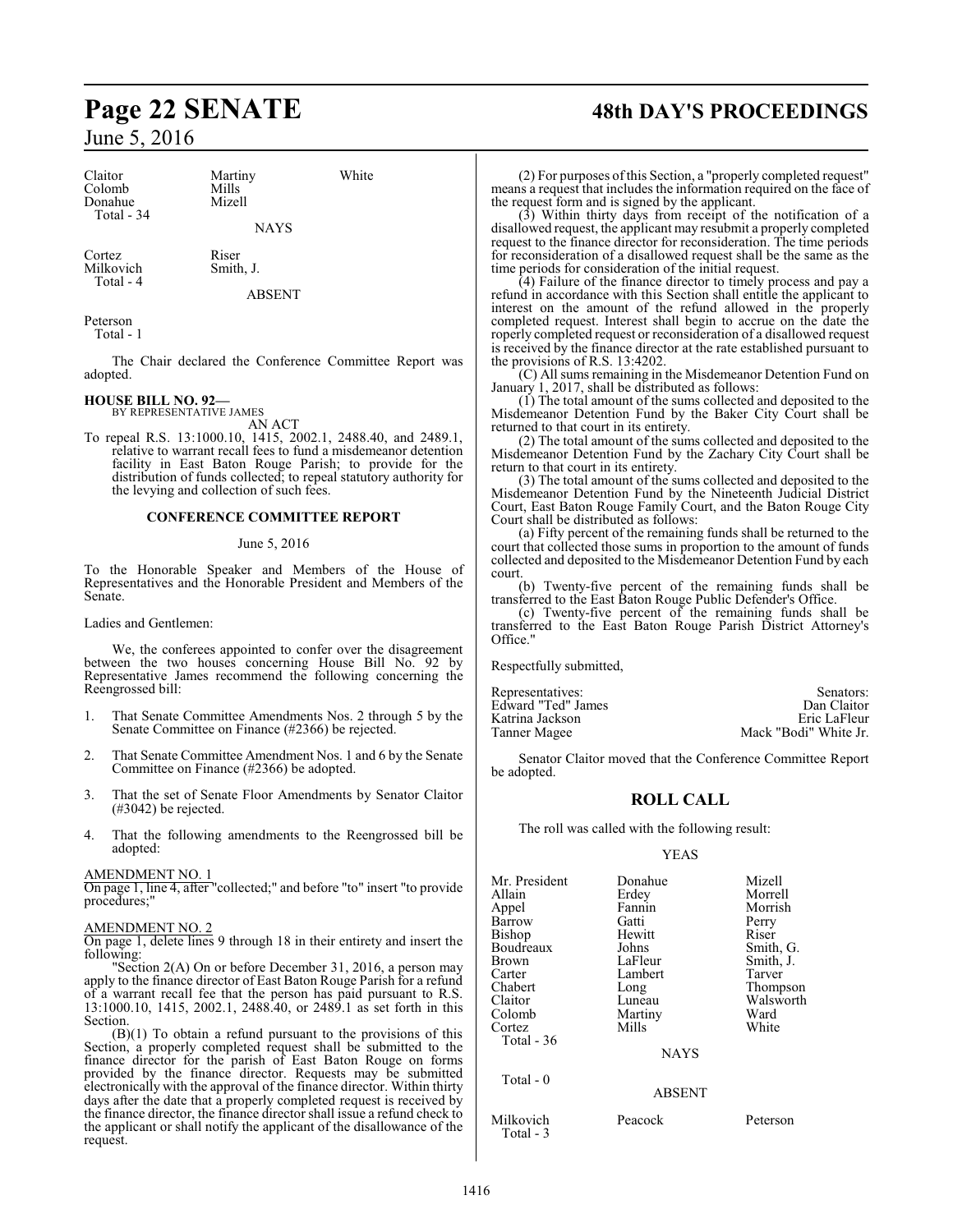# **48th DAY'S PROCEEDINGS Page 23 SENATE**

The Chair declared the Conference Committee Report was adopted.

#### **Message from the House**

#### **ADOPTION OF CONFERENCE COMMITTEE REPORT**

June 5, 2016

To the Honorable President and Members of the Senate:

I am directed to inform your honorable body that the House of Representatives has adopted the Report of the Conference Committee on the disagreement to **Senate Bill No. 395**.

> Respectfully submitted, ALFRED W. SPEER Clerk of the House of Representatives

#### **Message from the House**

#### **ADOPTION OF CONFERENCE COMMITTEE REPORT**

June 5, 2016

To the Honorable President and Members of the Senate:

I am directed to inform your honorable body that the House of Representatives has adopted the Report ofthe Conference Committee on the disagreement to **House Bill No. 773**.

> Respectfully submitted, ALFRED W. SPEER Clerk of the House of Representatives

### **Message from the House**

#### **ADOPTION OF CONFERENCE COMMITTEE REPORT**

June 5, 2016

To the Honorable President and Members of the Senate:

I am directed to inform your honorable body that the House of Representatives has adopted the Report ofthe Conference Committee on the disagreement to **House Bill No. 805**.

> Respectfully submitted, ALFRED W. SPEER Clerk of the House of Representatives

### **Message from the House**

#### **ADOPTION OF CONFERENCE COMMITTEE REPORT**

June 5, 2016

To the Honorable President and Members of the Senate:

I am directed to inform your honorable body that the House of Representatives has adopted the Report ofthe Conference Committee on the disagreement to **House Bill No. 859**.

> Respectfully submitted, ALFRED W. SPEER Clerk of the House of Representatives

# June 5, 2016

#### **Message from the House**

#### **HOUSE CONFEREES APPOINTED**

June 5, 2016

To the Honorable President and Members of the Senate:

I am directed to inform your honorable body that the Speaker of the House of Representatives has appointed the following members, on the part of the House of Representatives, to confer, with a like committee from the Senate, on the disagreement to **House Bill No. 678** by Representative Carmody:

Representatives Carmody, Adams and Broadwater.

Respectfully submitted, ALFRED W. SPEER Clerk of the House of Representatives

#### **Message from the House**

#### **ADOPTION OF CONFERENCE COMMITTEE REPORT**

June 5, 2016

To the Honorable President and Members of the Senate:

I am directed to inform your honorable body that the House of Representatives has adopted the Report ofthe Conference Committee on the disagreement to **Senate Bill No. 123**.

> Respectfully submitted, ALFRED W. SPEER Clerk of the House of Representatives

#### **Appointment of Conference Committee on Senate Bill No. 407**

The President of the Senate appointed the following members to confer with a like committee from the House to consider the disagreement on **Senate Bill No. 407**:

> Senators Milkovich, Peterson and LaFleur.

#### **Appointment of Conference Committee on House Bill No. 678**

The President of the Senate appointed to the Conference Committee on **House Bill No. 678** the following members of the Senate:

> Senators Luneau, Morrell and Martiny.

#### **Appointment of Conference Committee on House Bill No. 1**

The President of the Senate appointed to the Conference Committee on **House Bill No. 1** the following members of the Senate:

> Senators LaFleur, Tarver and Alario.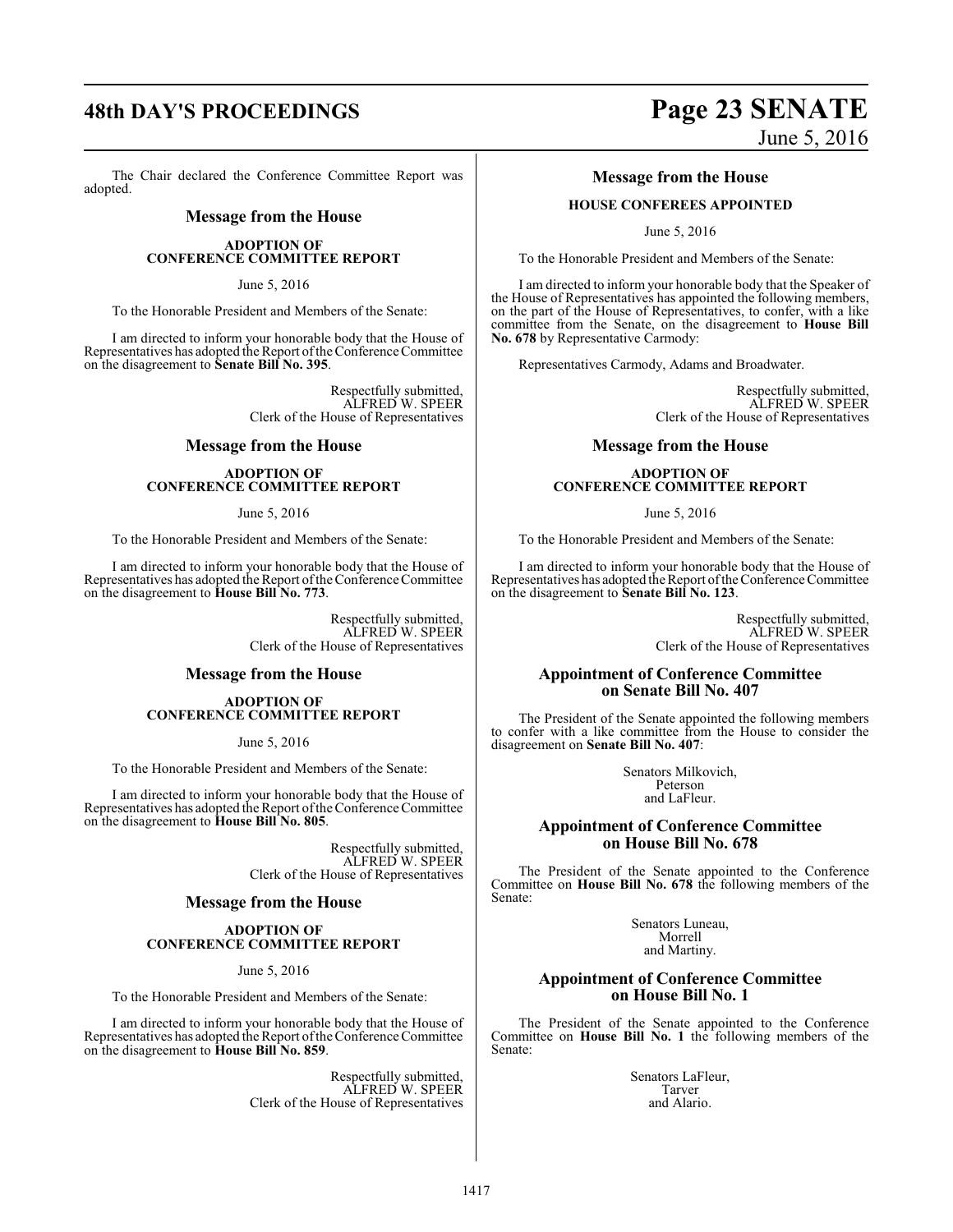#### **Recess**

On motion of Senator Long, the Senate took a recess at 4:50 o'clock P.M. until 6:00 o'clock P.M.

#### **After Recess**

The Senate was called to order at 8:05 o'clock P.M. by the President of the Senate.

### **ROLL CALL**

The roll being called, the following members answered to their names:

#### PRESENT

Mr. President Fannin Mizell<br>Allain Gatti Morris Brown Lambert<br>Carter Long Erdey Total - 33

Allain Gatti Morrish Hewitt Peacock<br>Johns Perry Bishop Johns Perry<br>Boudreaux LaFleur Peterson Boudreaux LaFleur Peters<br>Brown Lambert Riser Carter Long Smith, G.<br>Chabert Luneau Tarver Chabert Luneau Tarver<br>Claitor Martiny Thomp Claitor Martiny Thompson<br>Cortez Milkovich Walsworth Milkovich Walsworth<br>
Mills Ward

#### ABSENT

| Barrow    | Donahue | Smith, J. |
|-----------|---------|-----------|
| Colomb    | Morrell | White     |
| Total - 6 |         |           |

The President of the Senate announced there were 33 Senators present and a quorum.

#### **Senate Business Resumed After Recess**

#### **Message from the House**

#### **CONCURRING IN SENATE CONCURRENT RESOLUTIONS**

#### June 5, 2016

To the Honorable President and Members of the Senate:

I am directed to inform your honorable body that the House of Representatives has finally concurred in the following Senate Concurrent Resolutions:

#### **SENATE CONCURRENT RESOLUTION NO. 144—** BY SENATOR JOHN SMITH

A CONCURRENT RESOLUTION

To commend the Fort Polk Heritage Families and the Heritage Family Association on the occasion of the tenth anniversary celebration of the Heritage Family Day Reunion.

Reported without amendments.

## **SENATE CONCURRENT RESOLUTION NO. 145—** BY SENATOR PEACOCK A CONCURRENT RESOLUTION

To commend Cynthia J. "Cindy" Johnston for her lengthy career of exemplary public service to the parish of Bossier as the clerk of court and to congratulate her upon a well-deserved retirement.

Reported without amendments.

# **Page 24 SENATE 48th DAY'S PROCEEDINGS**

#### **SENATE CONCURRENT RESOLUTION NO. 146—**

BY SENATORS MORRISH, JOHNS, LAFLEUR AND JOHN SMITH AND<br>REPRESENTATIVES ABRAHAM, ARMES, DANAHAY, DWIGHT,<br>FRANKLIN, GUINN, HENSGENS AND HILL A CONCURRENT RESOLUTION

To express the sincere and heartfelt condolences of the Legislature of Louisiana upon the passing of Dr. Robert Hebert, former president of McNeese State University and to commend his life and his legacy of contributions made on behalf of postsecondary education.

Reported without amendments.

Respectfully submitted, ALFRED W. SPEER Clerk of the House of Representatives

#### **Message from the House**

#### **HOUSE CONFEREES APPOINTED**

June 5, 2016

To the Honorable President and Members of the Senate:

I am directed to inform your honorable body that the Speaker of the House of Representatives has appointed the following members, on the part of the House of Representatives, to confer, with a like committee from the Senate, on the disagreement to **Senate Bill No. 407** by Senator Milkovich:

Representatives Richard, Henry and G. Carter.

Respectfully submitted, ALFRED W. SPEER Clerk of the House of Representatives

#### **Message from the House**

#### **HOUSE CONFEREES APPOINTED**

June 5, 2016

To the Honorable President and Members of the Senate:

I am directed to inform your honorable body that the Speaker of the House of Representatives has appointed the following members, on the part of the House of Representatives, to confer, with a like committee from the Senate, on the disagreement to **Senate Concurrent Resolution No. 15** by Senator Claitor:

Representatives Danahay, G. Miller and L. Harris.

Respectfully submitted, ALFRED W. SPEER Clerk of the House of Representatives

#### **Rules Suspended**

Senator Martiny asked for and obtained a suspension ofthe rules to recommit a bill.

#### **HOUSE BILL NO. 1118—**

BY REPRESENTATIVE HUNTER AN ACT

To enact Chapter 44 of Title 51 of the Louisiana Revised Statutes of 1950, to be comprised ofR.S. 51:2701 through 2720, relative to fiduciaries and the digital property of decedents and other certain persons; to provide for a short title, definitions, and applicability; to authorize a user to allow or disallow a custodian to make certain digital assets disclosures on behalf of the user; to specify for a user's direction of disclosure to override certain contrary provisions; to provide for the rights of certain persons with respect to terms-of-service agreements; to provide procedure for the disclosure of digital assets; to provide for a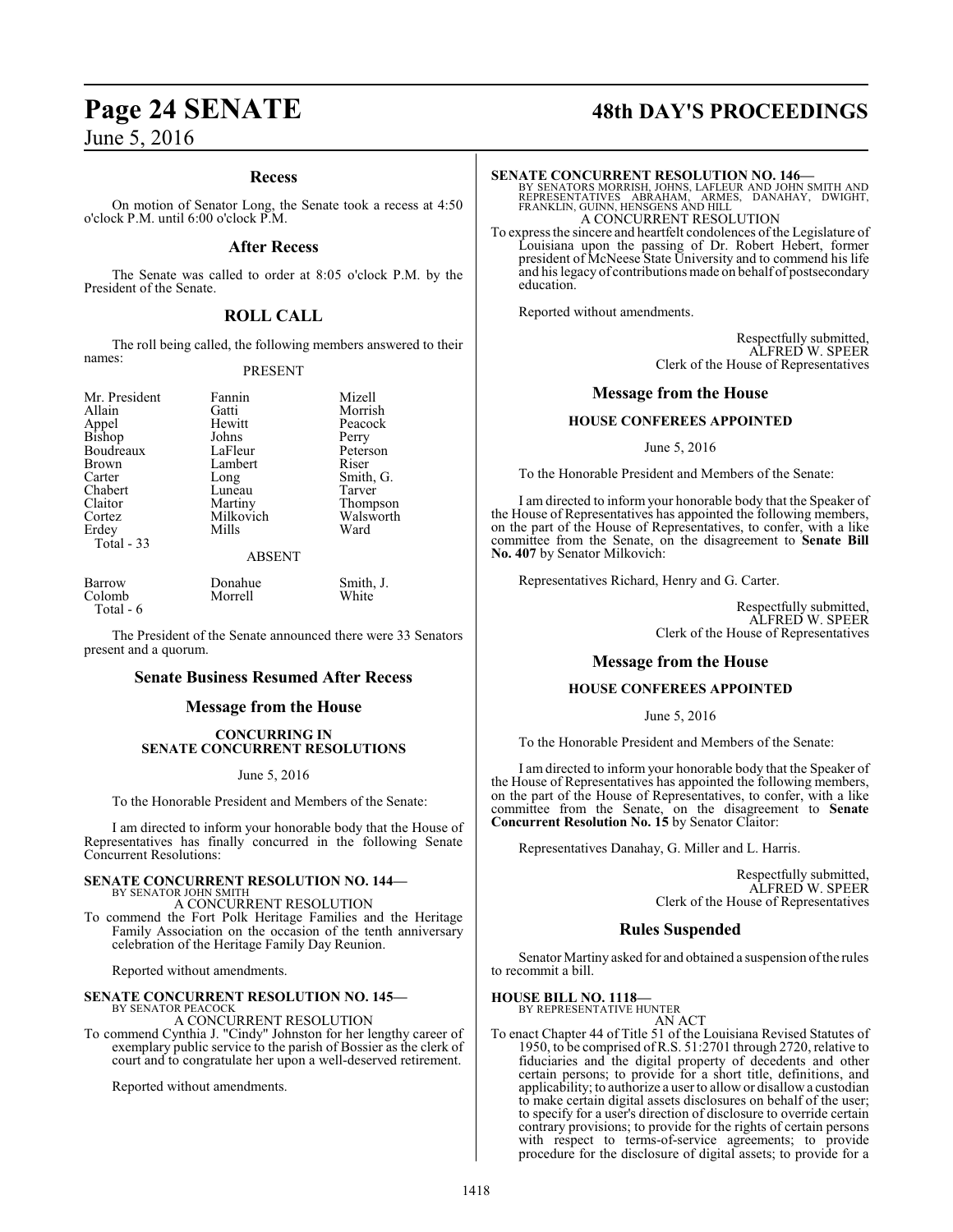# **48th DAY'S PROCEEDINGS Page 25 SENATE**

custodian's disclosure of a deceased user's electronic communications and other digital assets when certain circumstances apply; to provide for a custodian's disclosure of the content of electronic communications or other digital assets of a principal when certain circumstances apply; to provide for a custodian's disclosure of the digital assets held in trust to a trustee who is the original user; to provide a custodian's disclosure of the content of electronic communications or other digital assets held in trust to a trustee who is not the original user; to provide certain rights, duties, authorities, and responsibilities for certain fiduciaries; to require certain compliance of a custodian; to provide immunity from liability for a custodian and respective officers, employees, and agents acting in good faith in compliance with duties; to provide for devolution of rights by intestacy; to provide for certain uniformity and relation to federal law; to provide for severability; and to provide for related matters.

Senator Martiny moved that House Bill No. 1118 be recommitted to the Conference Committee.

Without objection, so ordered.

#### **Conference Committee Reports**

The following reports were received and read:

#### **HOUSE BILL NO. 1—**

BY REPRESENTATIVE HENRY AN ACT

Making annual appropriations for Fiscal Year 2016-2017 for the ordinary expenses of the executive branch of state government, pensions, public schools, public roads, public charities, and state institutions and providing with respect to the expenditure ofsaid appropriations.

#### **CONFERENCE COMMITTEE REPORT**

#### June 5, 2016

To the Honorable Speaker and Members of the House of Representatives and the Honorable President and Members of the Senate.

Ladies and Gentlemen:

We, the conferees appointed to confer over the disagreement between the two houses concerning House Bill No. 1 by Representative Henry recommend the following concerning the Reengrossed bill:

- 1. That Senate Committee Amendments Nos. 1 through 3, 6 through 15, 17 through 19, 26 through 42, 45 through 142, 144 through 152, 154 through 283, 285 through 294, and 296 through 309 by the Senate Committee on Finance (#3780) be adopted.
- That Senate Committee Amendments Nos. 4, 5, 16, 20 through 25, 43, 44, 143, 153, 284, and 295 by the Senate Committee on Finance (#3780) be rejected.
- 3. That Senate Floor Amendments Nos. 3 through 9 and 11 through 17 by Senator LaFleur (#3926) be adopted.
- 4. That Senate Floor Amendments Nos. 1, 2, and 10 by Senator LaFleur (#3926) be rejected.
- 5. That the set of Senate Floor Amendments by Senator Fannin (#3939) be rejected.
- 6. That the following amendments be adopted:

# June 5, 2016

#### AMENDMENT NO. 1

In Senate Committee Amendment No. 26 by the Senate Committee on Finance (#3780), on page 3, line 36, change "\$20,954,276" to "\$21,954,276"

#### AMENDMENT NO. 2

In Senate Committee Amendment No. 26 by the Senate Committee on Finance (#3780), on page 4, line 4, change "\$16,937,726" to "\$17,937,726"

#### AMENDMENT NO. 3

In Senate Committee Amendment No. 26 by the Senate Committee on Finance (#3780), on page 4, line 20, change "\$63,836,339" to "\$65,836,339"

#### AMENDMENT NO. 4

In Senate Committee Amendment No. 26 by the Senate Committee on Finance (#3780), on page 4, line 33, change "\$3,189,391" to "\$5,189,391"

#### AMENDMENT NO. 5

In Senate Committee Amendment No. 26 by the Senate Committee on Finance (#3780), on page 4, line 50, change "\$60,287,781" to "\$62,287,781"

#### AMENDMENT NO. 6

In Senate Committee Amendment No. 55 by the Senate Committee on Finance (#3780), on page 7, at the end of line 29 change "\$5,000,000" to "\$4,000,000"

#### AMENDMENT NO. 7

In Senate Committee Amendment No. 168 by the Senate Committee on Finance (#3780), on page 17, delete line 4 through 6 and insert the following: "prevails in the suit, appeal, or petition associated with the legislative instrument which originated as House Concurrent Resolution No. 8 of the 2015 Regular Session of the Legislature and transfers the amount paid in protest and held in escrow in accordance with R.S. 47:1576 to the State General Fund, and in the event the monies are recognized by the Revenue Estimating Conference, to be utilized to fund the thirteenth managed care payment.""

#### AMENDMENT NO. 8

In Senate Committee Amendment No. 177 by the Senate Committee on Finance (#3780), on page 18, delete line 22 and insert: "On page 82, delete lines 31 and 32, and insert the following:"

#### AMENDMENT NO. 9

In Senate Committee Amendment No. 283 by the Senate Committee on Finance (#3780), on page 29, delete line 24 in its entirety and insert the following: "On page 115, delete lines 32 through 40, and insert the following:"

#### AMENDMENT NO. 10

In Senate Committee Amendment No. 285 by the Senate Committee on Finance (#3780), on page 29, line 31, after "5" delete the comma " and delete the remainder of the line and delete lines 32 through 34 in their entirety

#### AMENDMENT NO. 11

In Senate Committee Amendment No. 296 by the Senate Committee on Finance (#3780), on page 31, line 11, change "\$10,488,091" to "\$12,659,021"

#### AMENDMENT NO. 12

In Senate Committee Amendment No. 297 by the Senate Committee on Finance (#3780), on page 31, line 13, change "\$7,576,248" to "\$9,747,178"

#### AMENDMENT NO. 13

In Senate Committee Amendment No. 298 by the Senate Committee on Finance (#3780), on page 31, line 15, change "\$7,576,248" to "\$9,747,178"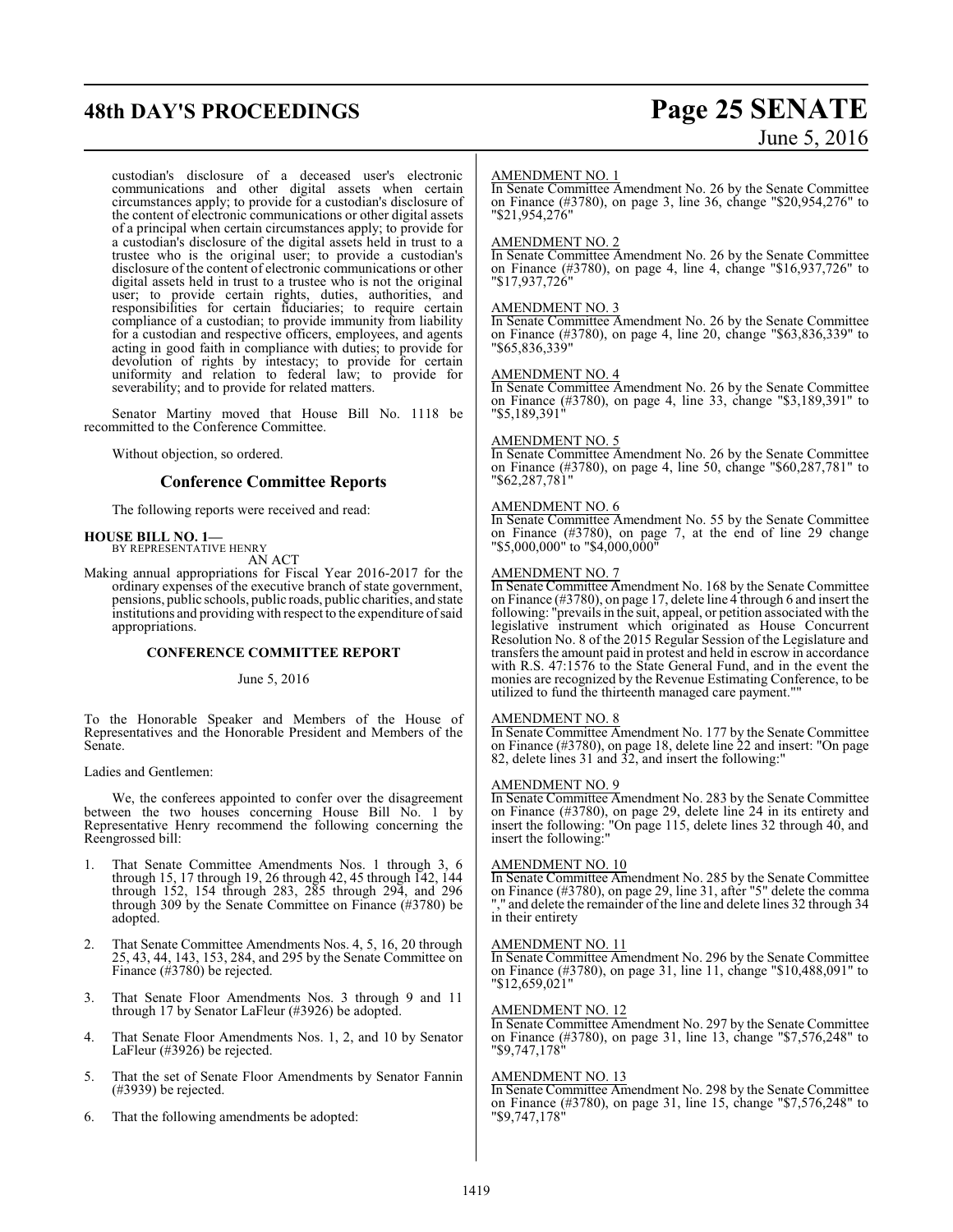#### AMENDMENT NO. 14

In Senate Committee Amendment No. 302 by the Senate Committee on Finance (#3780), on page 33, delete lines 6 through 10 in their entirety and insert the following: "Convention &Visitors Bureau, twenty-one percent (21%) to the Acadiana Fairgrounds Commission, sixteen percent (16%) to the Iberia Economic Development Authority, four percent (4%) to the Iberia Parish Government for the Iberia Sports Complex Commission, three percent (3%) to the city of New Iberia for the Bunk Johnson/New Iberia Jazz Arts & Heritage Festival, Inc., four percent  $(4%)$  to the Iberia Parish Convention  $\&$ Visitors Bureau for the Louisiana Sugar Cane Festival, four percent (4%) to the Iberia Parish Convention & Visitors Bureau for the Greater Iberia Chamber of Commerce, and three percent (3%) to the Iberia Parish Convention & Visitors Bureau for the Delcambre Shrimp Festival."

7. That the following amendments to the Reengrossed bill be adopted:

#### AMENDMENT NO. 15

On page 64, after line 49, insert the following: "Provided, however, that \$32,040,000 appropriated to Schedule 09, Department of Health and Hospitals from State General Fund by Fees and Self-Generated Revenues shall be available in the event that additional monies in such amount are recognized by the Revenue Estimating Conference."

AMENDMENT NO. 16 On page 127, line 24, change "\$7,917,607" to "\$2,170,930"

#### AMENDMENT NO. 17 On page 136, between lines 21 and 22, insert the following:

"Payable out of the State General Fund by Statutory Dedications out of the Grant Parish Economic Development Fund to the Grant Parish Police Jury for promoting tourism in Grant Parish  $$5,000"$ 

Respectfully submitted,

Representatives: Senators: Senators: Senators: Senators: Senators: Senators: Senators: Senators: Senators: Senators: Senators: Senators: Senators: Senators: Senators: Senators: Senators: Senators: Senators: Senators: Senat Cameron Henry Eric LaFleur<br>
Patricia Haynes Smith Manuel Solom A. Alario Jr. Patricia Haynes Smith John A. Alario Jr.<br>
Taylor F. Barras Gregory Tarver Taylor F. Barras

Senator LaFleur moved that the Conference Committee Report be adopted.

## **ROLL CALL**

The roll was called with the following result:

#### YEAS

| Mr. President | Erdey     | Mizell    |  |
|---------------|-----------|-----------|--|
| Allain        | Fannin    | Morrell   |  |
| Appel         | Gatti     | Morrish   |  |
| Barrow        | Hewitt    | Peacock   |  |
| Bishop        | Johns     | Perry     |  |
| Boudreaux     | LaFleur   | Peterson  |  |
| <b>Brown</b>  | Lambert   | Smith, G. |  |
| Carter        | Long      | Tarver    |  |
| Chabert       | Luneau    | Thompson  |  |
| Claitor       | Martiny   | Ward      |  |
| Colomb        | Milkovich | White     |  |
| Cortez        | Mills     |           |  |
| Total - 35    |           |           |  |
|               | NAYS      |           |  |

Riser Walsworth Total - 2

# **Page 26 SENATE 48th DAY'S PROCEEDINGS**

#### ABSENT

Donahue Smith, J. Total - 2

The Chair declared the Conference Committee Report was adopted.

#### **Rules Suspended**

Senator Hewitt asked for and obtained a suspension of the rules to revert to the Morning Hour.

#### **Introduction of Senate Resolutions**

### **SENATE RESOLUTION NO. 193—**

BY SENATOR BARROW A RESOLUTION

To urge and request the continuation of the working group to study the impact of nurse practitioners on enhancement of access to health care in medically underserved areas.

The resolution was read by title and placed on the Calendar for a second reading.

#### **SENATE RESOLUTION NO. 194—** BY SENATOR BARROW

A RESOLUTION

To commend and congratulate Dr. Vladimir Alexander Appeaning for his extraordinary accomplishments in public postsecondary education and environmental quality.

The resolution was read by title and placed on the Calendar for a second reading.

#### **SENATE RESOLUTION NO. 195—**

BY SENATOR PETERSON A RESOLUTION

To commend and congratulate Xavier University ofLouisiana's 2016 men's tennis team on becoming the first XU team in any sport to reach the National Association of Intercollegiate Athletics (NAIA) Championship finals and Coach Alan Green as ITA/NAIA National Coach of the Year.

The resolution was read by title and placed on the Calendar for a second reading.

#### **SENATE RESOLUTION NO. 196—**

BY SENATORS BARROW, MILLS AND MORRELL A RESOLUTION

To urge and request the Louisiana State Board of Nursing and the Louisiana State Board of Medical Examiners to jointly promulgate rules establishing an exemption from the collaborative practice agreement between an advanced practice registered nurse and a licensed physician.

The resolution was read by title and placed on the Calendar for a second reading.

#### **SENATE RESOLUTION NO. 197—** BY SENATOR COLOMB

A RESOLUTION

To commend Pamalor Joseph-Senegal, the owner and artistic director of PJ's Dance/Art School, on the occasion of its thirtieth annual dance recital.

The resolution was read by title and placed on the Calendar for a second reading.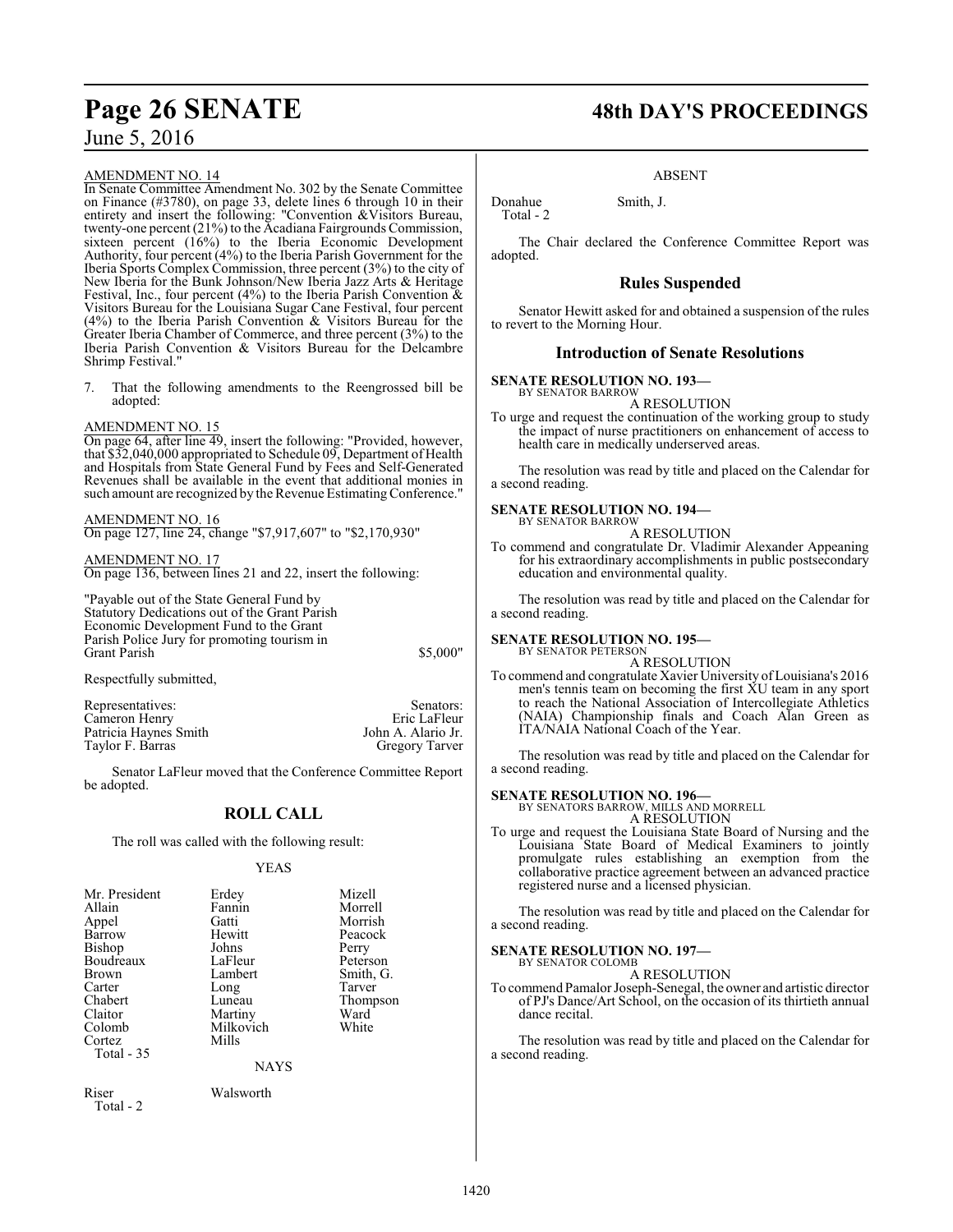# **48th DAY'S PROCEEDINGS Page 27 SENATE**

# June 5, 2016

#### **Message from the House**

#### **ASKING CONCURRENCE IN HOUSE CONCURRENT RESOLUTIONS**

June 5, 2016

To the Honorable President and Members of the Senate:

I am directed to inform your honorable body that the House of Representatives has finally passed and asks your concurrence in the following House Concurrent Resolutions:

HCR No. 133

Respectfully submitted, ALFRED W. SPEER Clerk of the House of Representatives

#### **House Concurrent Resolutions on First Reading**

# **HOUSE CONCURRENT RESOLUTION NO. 133—** BY REPRESENTATIVE JACKSON

A CONCURRENT RESOLUTION

To urge and request the Judicial Council and its Standing Committee to Evaluate Requests for Court Costs and Fees to study and make recommendations to the Louisiana Legislature regarding the use of court costs and fees, to develop and recommend best practices for the use and collection of court costs and fees, and to limit the number of instruments creating new or increasing court costs of fees by the Louisiana Legislature which are subject to Judicial Council review until sixty days after the adjournment of the 2017 Regular Session of the Legislature.

The resolution was read by title and placed on the Calendar for a second reading.

#### **Privileged Report of the Committee on Senate and Governmental Affairs**

## **ENROLLMENTS**

Senator Peterson, Chairman on behalf of the Committee on Senate and Governmental Affairs, submitted the following report:

#### June 5, 2016

To the President and Members of the Senate:

I am directed by your Committee on Senate and Governmental Affairs to submit the following report:

The following Senate Resolutions have been properly enrolled:

#### **SENATE CONCURRENT RESOLUTION NO. 29—** BY SENATOR CHABERT

A CONCURRENT RESOLUTION

To urge and request the Coastal Protection and Restoration Financing Corporation to study and make recommendations on the feasibility of employing financing techniques to convert settlement payments received pursuant to the consent decree entered into in the case "In re: Oil Spill by the Oil Rig 'Deepwater Horizon' in the Gulf of Mexico, on April 20, 2010", into current assets to be deposited and credited to the Coastal Protection and Restoration Fund.

#### **SENATE CONCURRENT RESOLUTION NO. 87—** BY SENATOR JOHNS

A CONCURRENT RESOLUTION

To urge and request the Louisiana Board of Pharmacy to study and make recommendations regarding the use ofthe terms "specialty drug" and "specialty pharmacy".

**SENATE CONCURRENT RESOLUTION NO. 101—** BY SENATOR WALSWORTH A CONCURRENT RESOLUTION

To urge and request the Department of Environmental Quality to study the removal of Reid vapor pressure gasoline requirements in Ascension, Beauregard, Calcasieu, East Baton Rouge, Iberville, Jefferson, Lafayette, Lafourche, Livingston, Orleans, Pointe Coupee, St. Bernard, St. Charles, St. James, St. Mary, and West Baton Rouge parishes.

**SENATE CONCURRENT RESOLUTION NO. 143—** BY SENATORS PEACOCK AND TARVER AND REPRESENTATIVES GLOVER, JENKINS, LEGER AND NORTON A CONCURRENT RESOLUTION

To direct the commissioner of administration to prioritize payment of legacy costs borne by the LSU Health Sciences Center at Shreveport, the LSU Health Sciences Center at New Orleans, and the LSU Health Care Services Division associated with the privatization of state hospitals; and to develop and report to the legislature concerning a plan for permanent funding of such costs.

> Respectfully submitted, KAREN CARTER PETERSON Chairman

The foregoing Senate Concurrent Resolutions were signed by the President of the Senate.

### **Privileged Report of the Committee on Senate and Governmental Affairs**

#### **ENROLLMENTS**

Senator Peterson, Chairman on behalf of the Committee on Senate and Governmental Affairs, submitted the following report:

June 5, 2016

To the President and Members of the Senate:

I am directed by your Committee on Senate and Governmental Affairs to submit the following report:

The following Senate Bills have been properly enrolled:

#### **SENATE BILL NO. 112—**

BY SENATOR BARROW

AN ACT To amend and reenact R.S. 37:563(11), (12), (13), and (14), 589(A), 590(A)(1), and 599(A)(2)(f) and to enact R.S. 37:563(15) through  $(17)$ , 575 $(A)(17)$ , and 591.1, relative to the practice of cosmetology; to provide relative to mobile salons; to provide relative to certain definitions, terms, procedures, requirements, effects, certificates of registration, and fees; to provide for the promulgation and adoption of administrative rules; and to provide for related matters.

#### **SENATE BILL NO. 120—**

BY SENATOR MARTINY

AN ACT To amend and reenact R.S. 13:2563.5(B) and 2563.17(A) through (C), and to enact R.S. 13:2563.5(C), relative to certain judicial salaries; to provide for the payment of a judge's salary in Ascension Parish; to require the appropriation of amounts sufficient to fully fund the operations of the Parish Court in Ascension Parish; to provide with respect to the disposition of fees deposited into the Ascension Parish Judicial Expense Fund; to provide with respect to authority of the judge of the Ascension Parish Court with regard to the Ascension Parish Judicial Expense Fund; and to provide for related matters.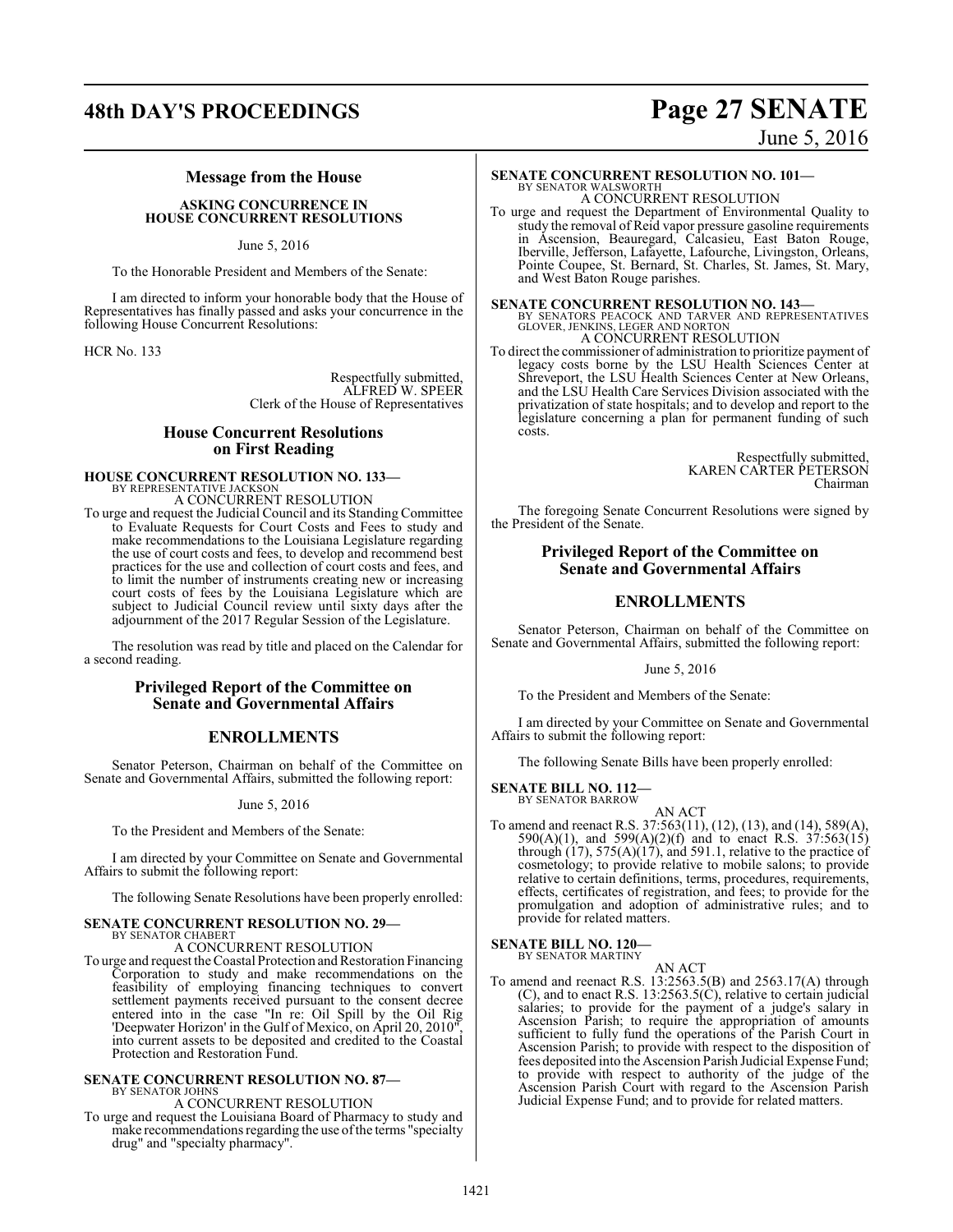# **Page 28 SENATE 48th DAY'S PROCEEDINGS**

## June 5, 2016

#### **SENATE BILL NO. 131—**

BY SENATOR JOHNS AND REPRESENTATIVES BAGLEY, HENSGENS, HOFFMANN, HORTON, LEBAS, POPE AND WILLMOTT AN ACT

To enact R.S. 22:1060.6, relative to the prescription drug cost; to provide for pharmacist communication with patients; to provide for an effective date; and to provide for related matters.

SENATE BILL NO. 135—<br>
BY SENATOR MILKOVICH AND REPRESENTATIVES ABRAHAM,<br>
ADAMS, AMEDEE, BACALA, BAGNERIS, BARRAS, BERTHELOT,<br>
TERRY BROWN, ROBBY CARTER, CONNICK, COUSSAN, COX,<br>
CROMER, DWIGHT, EMERSON, FRANKLIN, GUINN, LAN

#### AN ACT

To enact R.S. 33:9682, relative to political subdivisions; to authorize a political subdivision to open proceedings with a voluntary prayer; to provide certain terms and conditions; and to provide for related matters.

#### **SENATE BILL NO. 137—** BY SENATOR BARROW

AN ACT

To amend and reenact R.S.  $33:2740.67(B)$  and  $(C)(1)(j)$  and to enact R.S. 33:2740.67(G) and R.S. 47:338.217, relative to Baton Rouge North Economic Development; to provide relative to the boundaries and membership of the board; to provide for hotel occupancy tax; and to provide for related matters.

# **SENATE BILL NO. 179—** BY SENATOR RISER

AN ACT

To enact Chapter 21-C of Title 25 of the Louisiana Revised Statutes of 1950, to be comprised of R.S. 25:951 through 959, relative to the Louisiana Human Remains Protection and Control Act; to provide relative to the control and management of human remains; to provide relative to legislative intent; to provide definitions; to provide penalties; to provide exemptions; to provide relative to enforcement; and to provide for related matters.

**SENATE BILL NO. 251—**<br>BY SENATORS LAFLEUR, MARTINY, MIZELL, PEACOCK, THOMPSON,<br>WALSWORTH AND WHITE AN ACT

To enact Chapter 8-L of Title 45 of the Louisiana Revised Statutes of 1950, to be comprised of R.S. 45:844.74 and 844.75, relative to communications; to prohibit the interference or blocking of certain communications and wireless connections; to provide certain terms, conditions, requirements, procedures, penalties and effects; and to provide for related matters.

# **SENATE BILL NO. 277—** BY SENATORS BISHOP AND THOMPSON

AN ACT

To enact R.S. 36:204(B)(8) and R.S. 56:1688(E), relative to the authority of the secretary of the Department of Culture, Recreation and Tourism; to authorize the employment of law enforcement officers for state museums; to provide relative to police powers; to provide for training requirements; to provide for state park warden training requirements; and to provide for related matters.

#### **SENATE BILL NO. 309—**

BY SENATOR CLAITOR AND REPRESENTATIVE JAMES AN ACT

To amend and reenact R.S. 37:3387.1(A), relative to supervision requirements for certain addictive disorder counselors in certain custodial environments; and to provide for related matters.

#### **SENATE BILL NO. 337—**

BY SENATOR MARTINY

AN ACT To enact Part VIII of Chapter 17 of Title 3 of the Louisiana Revised Statutes of 1950, to be comprised of R.S. 3:2511, relative to retail pet stores; to provide relative to the sale of dogs and cats by retail pet stores; to prohibit the sale of certain dogs and cats in retail pet stores; to require certain signs and records; to provide for definitions; and to provide for related matters.

# **SENATE BILL NO. 338—** BY SENATOR MARTINY

AN ACT

To enact Part X-A of Chapter 2 of Title 51 of the Louisiana Revised Statutes of 1950, to be comprised of R.S. 51:725 through 725.7, relative to trade and commerce; to provide certain protections for vulnerable adults from financial exploitation; to provide definitions, terms, conditions, requirements, and procedures; to provide with regard to governmental disclosures and immunity; to provide for third-party disclosures and immunity; to provide for delaying disbursements and immunity; to provide for receipt of notice; to provide with regard to record-keeping; and to provide for related matters.

#### **SENATE BILL NO. 403—**

BY SENATOR MORRISH AN ACT

To amend and reenact R.S. 40:2852(D) and to repeal R.S. 40:2852(E), relative to facilities providing housing or temporary residence for individuals arrested for commission of a crime; to remove accreditation requirement; and to provide for related matters.

#### **SENATE BILL NO. 406—**

BY SENATORS LAMBERT AND CLAITOR AN ACT

To amend and reenact R.S. 15:168(B)(1), relative to the judicial district indigent defender fund; to provide for an effective date; and to provide for related matters.

#### **SENATE BILL NO. 421—**

BY SENATOR THOMPSON AND REPRESENTATIVE WILLMOTT AN ACT

To amend and reenact R.S. 37:1361(B) and (E), 1366(A), 1367(A), 1368(A), 1371(A), 1373(A), 1377(B), and 1378(A)(3),(6), and (8), and to enact  $\hat{R}$ .S. 37:1366(J) and (K), relative to plumbers; to provide relative to the licensure of plumbers; to create and provide for the qualifications for a new "tradesman plumber" license; to provide relative to the membership and duties of the State Plumbing Board; to provide for definitions; to provide relative to the registration of apprentice plumbers; to provide relative to training programs, requirements, and examinations for plumbers; to provide for fees; to provide for disciplinary actions for violations; and to provide for related matters.

# **SENATE BILL NO. 428—** BY SENATOR ALLAIN

AN ACT To amend and reenact R.S. 47:645(B) and to enact R.S. 30:88.1, relative to site-specific oilfield trust accounts; to provide for the use of certain funds in the state treasury derived from orphan wells for oilfield site restoration; to provide for an effective date; and to provide for related matters.

#### **SENATE BILL NO. 443—** BY SENATOR HEWITT

AN ACT

To amend and reenact R.S. 39:21.3(E)(2)and (3) and to enact R.S. 39:21.3(E)(4) and (5), relative to the Health and Social Services Estimating Conference; to provide for additional members of the conference; to provide for the chairmanship of the conference; to create a Medicaid Subcommittee; to provide for the composition and chairmanship of the subcommittee; to provide for the meetings of the subcommittee for the purpose of forecasting and reviewing information related to the Medicaid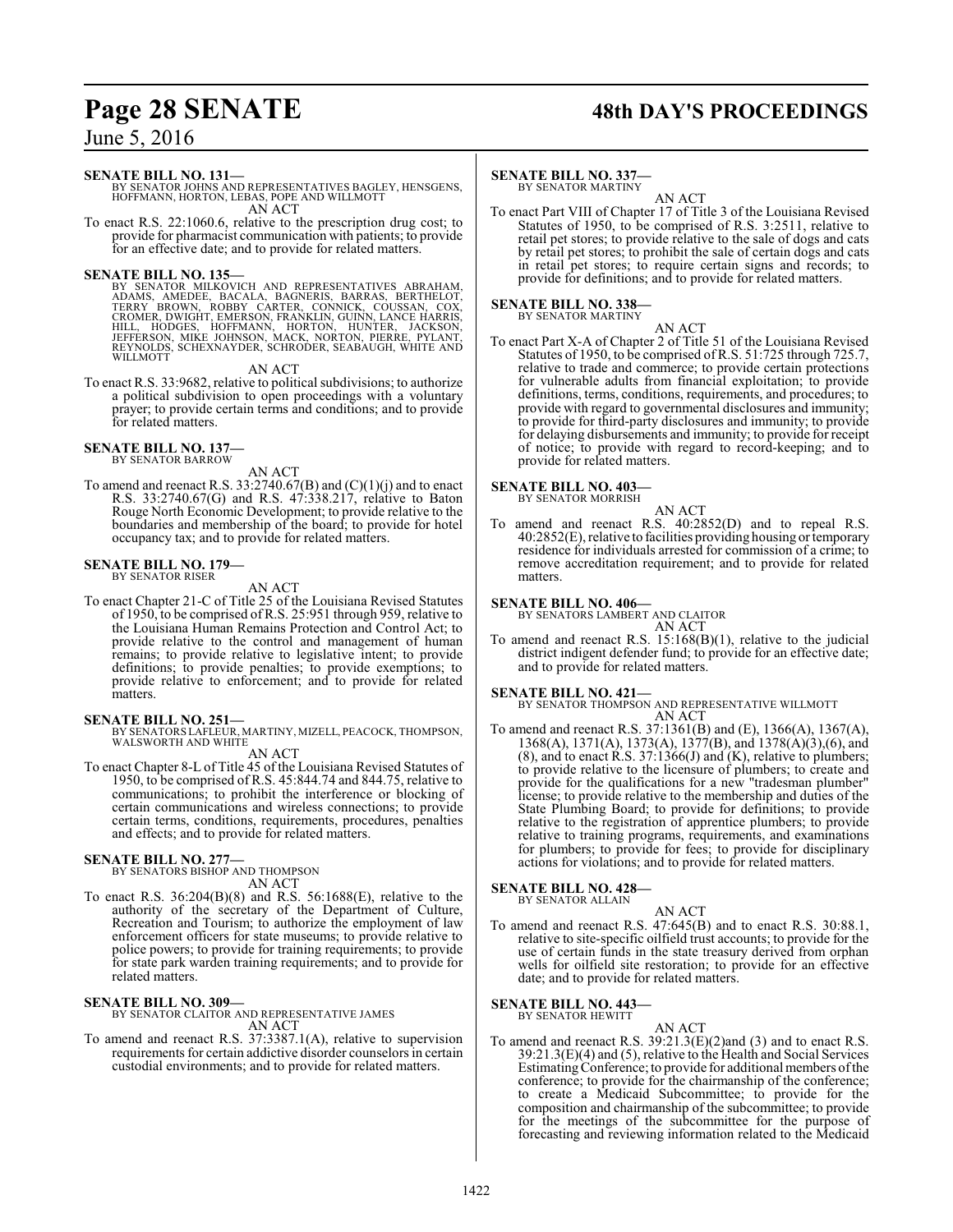# **48th DAY'S PROCEEDINGS Page 29 SENATE**

# June 5, 2016

program; to provide for budget development; and to provide for related matters.

#### **SENATE BILL NO. 466—**

BY SENATOR HEWITT AND REPRESENTATIVE WILLMOTT AN ACT

To enact R.S. 17:1519.2(C), relative to public hospitals administered by the Board of Supervisors of Louisiana State University; to provide for a procedure for the board and the commissioner of administration to seek approval from the Joint Legislative Committee on the Budget and the legislature to proceed with a sale of any hospital; to provide for an effective date; and to provide for related matters.

#### **SENATE BILL NO. 111—** BY SENATOR BARROW

AN ACT

To enact R.S. 33:9097.28, relative to East Baton Rouge Parish; to create the Parkwood Terrace Crime Prevention and Neighborhood Improvement District within the parish; to provide relative to the purpose, boundaries, governance, and powers and duties of the district; to provide for the imposition of a parcel fee and for the use thereof; and to provide for related matters.

**SENATE BILL NO. 141—** BY SENATOR CLAITOR

### AN ACT

To amend and reenact R.S. 14:63(B) and (C) and 337(D), relative to crimes involving unmanned aircraft systems; to provide that surveillance by an unmanned aircraft constitutes criminal trespass under certain circumstances; to provide relative to federal preemption of the crime of unlawful use of an unmanned aircraft system; to provide definitions; to provide exceptions; and to provide for related matters.

# **SENATE BILL NO. 241—**<br>BY SENATOR MILKOVICH

AN ACT To amend and reenact R.S. 13:5713(J), relative to duty to hold autopsies and investigations; to provide relative to autopsy records, writings, and documents and coroner reports; to provide relative to persons authorized to receive autopsy records, writings, and documents and coroner reports; to provide with respect to authorization of family members and next of kin to receive autopsy records, writings, and documents and coroner

reports; to provide for exceptions and applicability; and to

# **SENATE BILL NO. 323—** BY SENATOR MORRELL

provide for related matters.

AN ACT

To amend and reenact R.S. 27:416(C), relative to the operation of video draw poker devices at qualified truck stop facilities; to provide with respect to the calculation of fuel sales; to provide for exceptions regarding the fuel sales requirements at certain facilities; and to provide for related matters.

#### **SENATE BILL NO. 429—** BY SENATOR BARROW

AN ACT

To amend and reenact R.S. 37:1263 and to repeal R.S. 37:1264 and 1265, relative to the board of medical examiners; to provide for membership; to provide for congressional districts; to provide for qualifications; to provide for an appointment process; to provide for removal; to provide for terms; to provide for an effective date; and to provide for related matters.

**SENATE BILL NO. 435—**<br>
BY SENATORS MORRELL, CARTER AND PEACOCK AND<br>
REPRESENTATIVE WILLMOTT AN ACT

To enact R.S. 14:67.30, relative to the theft of animals; to create the crime of theft of animals; to provide definitions; to provide for penalties; and to provide for related matters.

#### **SENATE BILL NO. 446—**

BY SENATOR HEWITT

AN ACT To enact R.S. 17:3140 and to repeal R.S. 17:3140, relative to postsecondary education; to provide relative to a comprehensive review of the educational demands of the state and its regions; to provide for an evaluation of the state's postsecondary education assets, needs, gaps and barriers; to provide for a report of the findings and recommendations; and to provide for related matters.

#### **SENATE BILL NO. 460—** BY SENATOR LAFLEUR

AN ACT

To amend and reenact R.S.  $39:372(A)(1)$ , (D), and (E) and R.S. 49:320.1 and to enact R.S. 39:82(K) and 372(F) and (G), relative to state funds; to provide for the annual reporting of cash accounts carried forward and the annual reporting of unexpended fees and self-generated revenue; to provide relative to certain state depositories and associated banking and checking accounts; to provide for reporting requirements relative to such banking and checking accounts; to provide for an effective date; and to provide for related matters.

#### **SENATE BILL NO. 476— (Substitute of Senate Bill No. 132 by Senator Martiny)** BY SENATOR MARTINY

AN ACT

To enact R.S. 22:1055, relative to the requirement for health insurance coverage of diagnosis and treatment for temporomandibular joint and associated musculature and neurology; to provide for an effective date; and to provide for related matters.

#### **SENATE BILL NO. 201—**

BY SENATOR ALLAIN

A JOINT RESOLUTION

Proposing to amend Article VII, Section 10(F)(2)(b) of the Constitution of Louisiana and to enact Article VII, Section  $10(F)(4)(h)$ , (i), (j), (k), and (l) of the Constitution of Louisiana, relative to eliminating deficits in the current and ensuing fiscal year; to revise the circumstances that would allow the reduction of constitutionally protected expenditures and reductions to eliminate a projected deficit in an ensuing fiscal year; to provide for additional exceptions; to provide and to specify an election for submission ofthe proposition to electors and provide a ballot proposition.

#### **SENATE BILL NO. 259—** BY SENATOR WHITE

AN ACT

To amend and reenact R.S. 37:1433, 1435(C)(1) and (2), (D), (E), (F), and (H), 1436, 1437, 1437.1(A), (B), (C), (D), (F), and (G), 1437.2, 1437.3, 1438, 1439, 1441, 1443(1)(f) and (4), 1446, 1449, 1451, 1465, 1466(F), and to repeal R.S. 37:1435(C)(3) and 1443(3)(g), relative to the licensing of real estate brokers, timeshare interest salespersons, real estate schools and vendors, and real estate instructors; to provide for commission power to grant certain licenses, registrations, and certifications; to provide prohibitions for individual licenses, registrations, and certificates; to provide for the activities of partnerships, limited liability companies, associations, corporations, and other legal entities with regard to the transactions of real estate; to prohibit certain real estate activities without the proper license, registration, or certification; to provide for active and inactive licenses; to provide with regard to timeshare interest salespersons; to provide regarding the dissolution of any legal entity engaged in the activities of real estate; to provide specific guidelines for unlicensed entities not bound by the real estate licensing law; to provide relative to timeshare salespersons registrants and timeshare developers; to provide for a fee schedule, including active and inactive licenses; to provide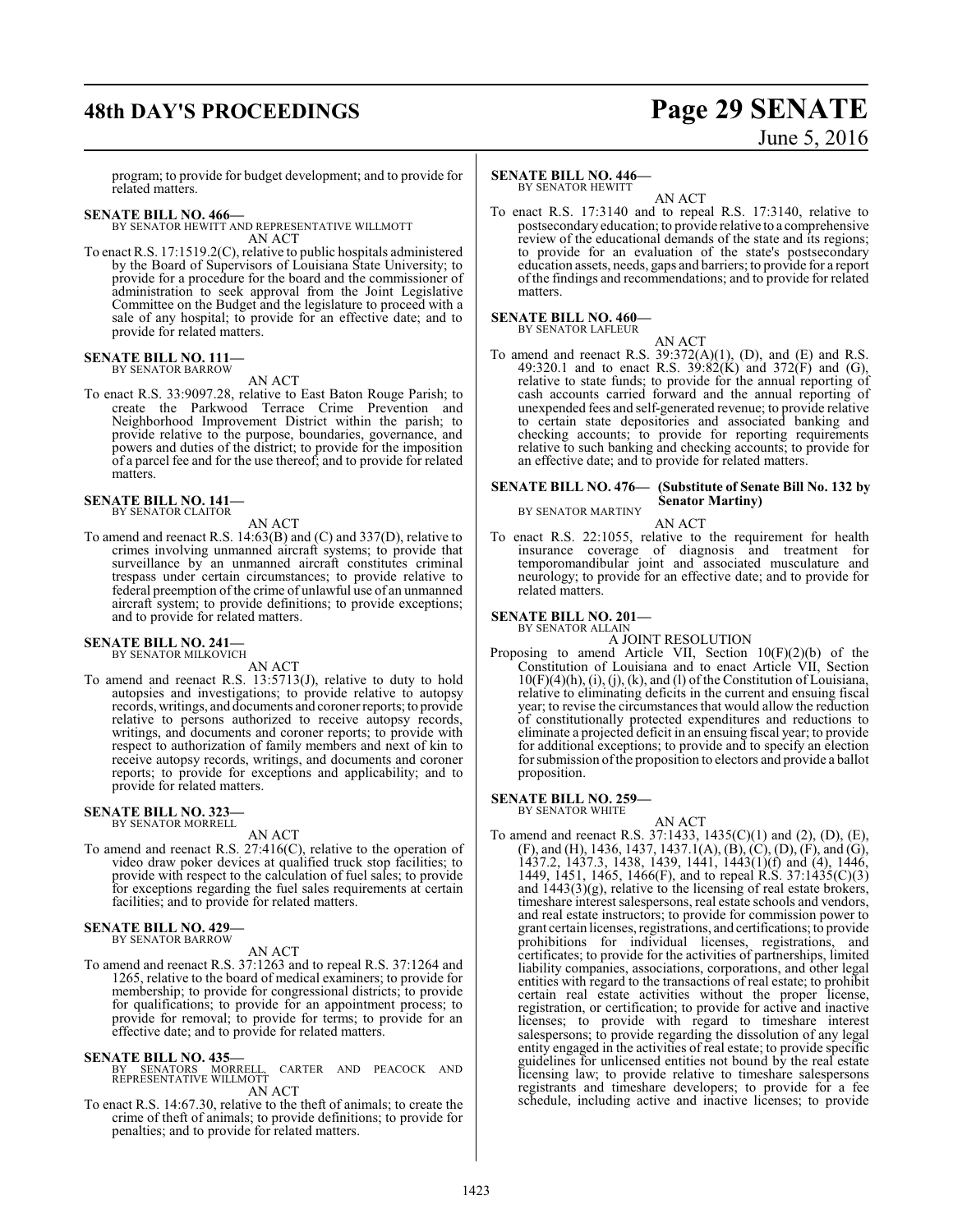# **Page 30 SENATE 48th DAY'S PROCEEDINGS**

June 5, 2016

certain terms, conditions and procedures; to provide for responsibilities of the commission in the instance of the death of a sponsoring broker; and to provide for related matters.

> Respectfully submitted, KAREN CARTER PETERSON Chairman

The foregoing Senate Bills were signed by the President of the Senate.

#### **Message from the House**

#### **SIGNED HOUSE BILLS AND JOINT RESOLUTIONS**

June 5, 2016

To the Honorable President and Members of the Senate:

I am directed to inform your honorable body that the Speaker of the House of Representatives has signed the following House Bills and Joint Resolutions:

#### **HOUSE BILL NO. 32—**

BY REPRESENTATIVES JONES, ARMES, BACALA, BAGLEY, BILLIOT,<br>BOUIE, TERRY BROWN, CARPENTER, ROBBY CARTER, COX,<br>FRANKLIN, GAINES, HALL, HAZEL, HILL, HOWARD, HUNTER,<br>JACKSON, JAMES, JEFFERSON, JENKINS, R LANDRY, MACK, MAGEE, MARCELLE, MCFARLAND, MIGUEZ,<br>DUSTIN MILLER, MONTOUCET, MORENO, NORTON, PIERRE, POPE,<br>PRICE, PYLANT, REYNOLDS, SEABAUGH, SHADOIN, SMITH,<br>WILLMOTT, AND ZERINGUE AND SENATORS ALARIO, ALLAIN,<br>BARROW, BISHO **WHITE** 

AN ACT

To enact R.S. 11:542.2, 883.4, 1145.3, and 1331.2, relative to state retirement system experience accounts; to debit funds from such accounts to pay a benefit increase to certain retirees and beneficiaries of state systems; to provide qualifications for receipt of such payments; to provide relative to the amount of such payments; and to provide for related matters.

#### **HOUSE BILL NO. 81—**

BY REPRESENTATIVE BROADWATER AN ACT

To enact R.S. 44:33.1, relative to public records; to require public bodies to make certain information concerning the custodian of records publicly available; to provide for the manner in which such information is required to be made publicly available; and to provide for related matters.

#### **HOUSE BILL NO. 215—** BY REPRESENTATIVE HENRY

AN ACT

To provide for the establishment and reestablishment of agency ancillary funds, to be specifically known as internal service funds, auxiliary accounts, or enterprise funds for certain state institutions, officials, and agencies; to provide for appropriation of funds; and to regulate the administration of said funds.

#### **HOUSE BILL NO. 257—** BY REPRESENTATIVE IVEY

AN ACT

To amend and reenact R.S. 39:94(C)(4)(b), relative to the Budget Stabilization Fund; to except deposits in excess of the expenditure limit from the suspension of required deposits into the Budget Stabilization Fund; to provide for an effective date; and to provide for related matters.

#### **HOUSE BILL NO. 286—**

BY REPRESENTATIVE GAROFALO AN ACT

To amend and reenact R.S. 9:1725(3), 1972, 1973, 2092, and 2262.2, relative to the Louisiana Trust Code; to provide for a definition of a "person"; to provide for the treatment of interest upon death of the principal beneficiary; to provide for shifting interest in principal; to provide for recordation of instruments; and to provide for related matters.

#### **HOUSE BILL NO. 308—**

BY REPRESENTATIVES BACALA, ADAMS, AMEDEE, BERTHELOT,<br>EDMONDS, FALCONER, GAROFALO, GISCLAIR, GUINN, MIKE<br>JOHNSON, NANCY LANDRY, MIGUEZ, GREGORY MILLER, JAY MORRIS, AND PYLANT

#### AN ACT

To enact Chapter 10 of Title 42 of the Louisiana Revised Statutes of 1950, to be comprised of R.S. 42:541 and 542, relative to public officers and employees; to prohibit the granting or authorizing of increases in pay for state officials and employees during a certain period of time; to provide for personal liability of persons responsible for granting or authorizing such raises; to provide for enforcement; and to provide for related matters.

**HOUSE BILL NO. 340—**<br>BY REPRESENTATIVES STOKES, ARMES, BACALA, BAGLEY, CHAD<br>BROWN, TERRY BROWN, CARMODY, CONNICK, COX, DAVIS,<br>EDMONDS, HILFERTY, HOFFMANN, HORTON, JONES, LYONS,<br>MIGUEZ, JAY MORRIS, PYLANT, REYNOLDS, WILLMO

- AN ACT
- To enact R.S. 51:1422, relative to the regulation of the sale or the solicitation for sale of an extended service agreement for motor vehicles; to provide certain requirements for unsolicited offers; to provide certain definitions, terms, conditions, procedures, exceptions, and effects; to classify a violation as a deceptive and unfair trade practice; and to provide for related matters.

#### **HOUSE BILL NO. 529—**

BY REPRESENTATIVE DANAHAY AN ACT

To amend and reenact R.S. 18:1354(C), relative to the compensation of certain employees of parish custodians of voting machines; to increase the compensation amount paid to deputies of such custodians; and to provide for related matters.

**HOUSE BILL NO. 538—** BY REPRESENTATIVE GAROFALO

AN ACT To amend and reenact R.S. 13:980(D)(1), relative to court reporters for the Thirty-Fourth Judicial District Court; to provide for court reporter fees on matters on appeal; to provide for private contracts for transcripts of testimony for matters not on appeal; and to provide for related matters.

**HOUSE BILL NO. 572—** BY REPRESENTATIVES SMITH, ADAMS, AND STEVE CARTER AN ACT

To amend and reenact R.S. 47:463.31(B), (C), (E), (F), (G)(1), and (H) and to enact R.S.  $47:463.31(\text{J})$ , relative to the issuance of special college and university license plates; to increase the fee for such plates; to provide relative to charitable donations associated with such plates; and to provide for related matters.

#### **HOUSE BILL NO. 631—**

BY REPRESENTATIVE MIGUEZ

AN ACT To amend and reenact R.S. 30:2412(5), (6.1), and (19) and to enact R.S. 30:2418(O)(5), relative to waste tires; to provide for definitions; to provide for fees levied on certain tires; to provide for delinquent fees for failing to timely remit fees and to report; to dedicate revenue collected; to provide for an effective date; and to provide for related matters.

**HOUSE BILL NO. 642—** BY REPRESENTATIVE ROBERT JOHNSON AN ACT

To amend and reenact the heading of R.S. 37:3084, 3087(A), and 3089 and to repeal R.S. 37:3084(F), relative to the Louisiana Board of Examiners in Dietetics and Nutrition; to repeal the domicile requirement; to provide for provisional licenses; to authorize the promulgation of licensing fees; and to provide for related matters.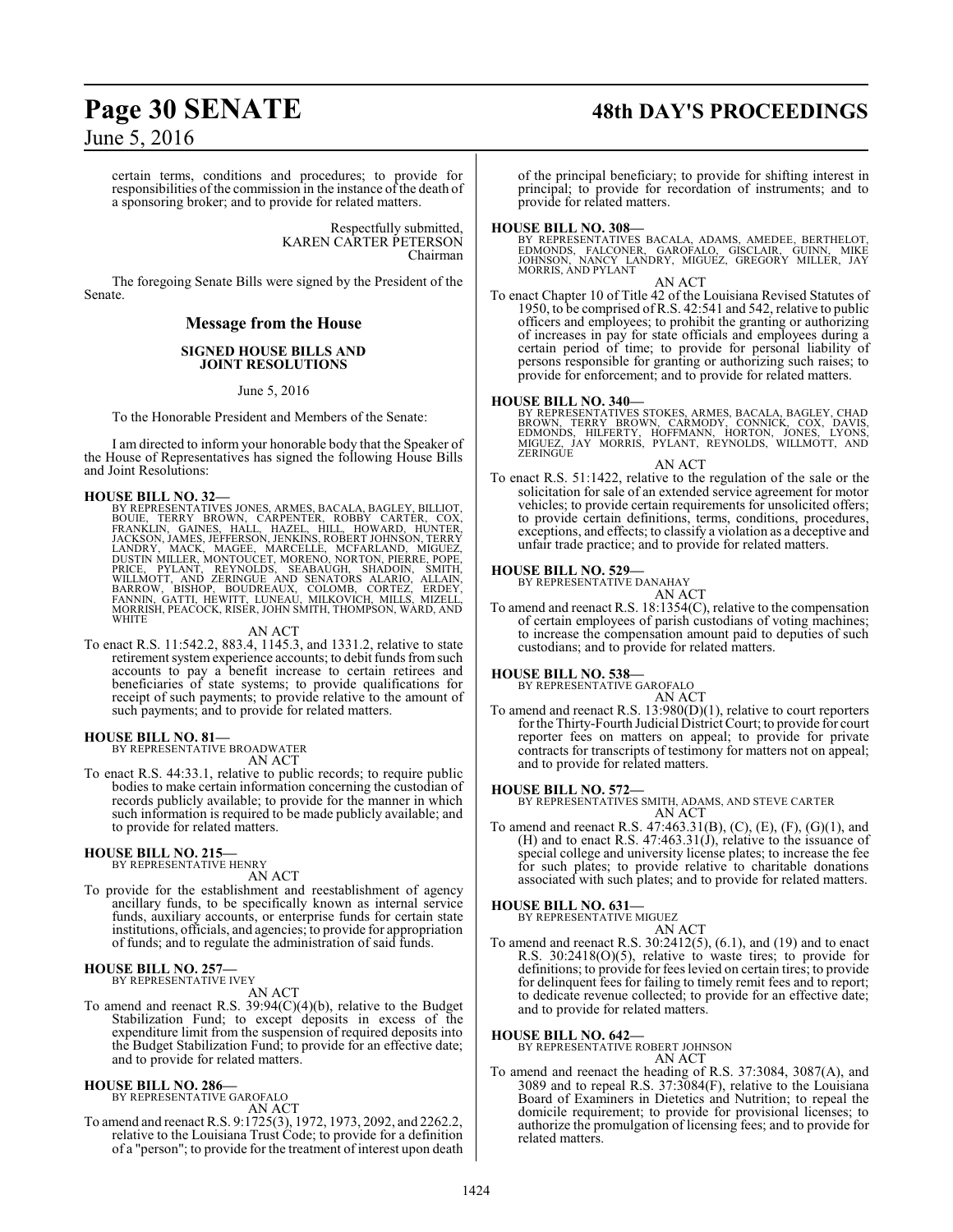# **48th DAY'S PROCEEDINGS Page 31 SENATE**

# June 5, 2016

**HOUSE BILL NO. 689—**

BY REPRESENTATIVE JONES AN ACT

To amend and reenact R.S. 13:2005.1, 2488.7, and 2488.77 and to enact R.S. 13:2005(D) and (E) and 2013, relative to city courts; to provide for the city courts of New Iberia, Franklin, Breaux Bridge, Jeanerette, and Morgan City; to provide for the creation of Indigent Defender Fund Boards in those city courts; to provide for membership; to provide relative to fees collected for purposes of indigent defense; to deposit a portion of those fees into a special fund; and to provide for related matters.

#### **HOUSE BILL NO. 711—** BY REPRESENTATIVE SHADOIN

AN ACT

To amend and reenact R.S. 24:513(G), relative to audit reports issued by the legislative auditor; to authorize the issuance of a temporary restraining order or injunctive relief barring the release of an audit report; to provide for appeals; and to provide for related matters.

#### **HOUSE BILL NO. 735—**

BY REPRESENTATIVE ABRAMSON AND SENATOR THOMPSON AN ACT

To amend and reenact R.S. 47:103(A), 287.614(A)(1),  $287.651(A)(1)$ ,  $609(A)$ , and  $1675(H)(1)(e)$ , (f), and (g) as enacted by Act No. 23 of the 2016 First Extraordinary Session of the Legislature, relative to income tax returns; to provide for the time and place of filing of certain income tax returns; to provide for the deadline for the payment of certain taxes; to provide relative to the claiming of certain transferable tax credits in the Tax Credit Registry; to provide for applicability; to provide for an effective date; and to provide for related matters.

# **HOUSE BILL NO. 737—** BY REPRESENTATIVE ABRAMSON

AN ACT

To amend and reenact R.S. 47:114(E), 164(D)(2), and Section 2 of Act No. 425 of the 2015 Regular Session of the Legislature, relative to the Department of Revenue; to provide with respect to deductions and withholdings by certain employers; to provide for the submission of certain returns to the department; to change the deadline for the submission of certain returns; to provide for applicability; to provide for an effective date; and to provide for related matters.

#### **HOUSE BILL NO. 792—**

BY REPRESENTATIVE ADAMS AN ACT

To amend and reenact R.S. 37:3552(10) and to enact R.S. 37:3564(C) and  $3567(C)$ , relative to the regulation of massage therapists and establishments; to amend definitions; to provide for the regulation of advertisement; to authorize and prohibit certain enforcement by state and local officials; to provide for an effective date; and to provide for related matters.

#### **HOUSE BILL NO. 858—**

BY REPRESENTATIVE MONTOUCET AN ACT

To amend and reenact R.S. 33:2476(C) and (H) and 2536(C) and (H), relative to the municipal fire and police civil service board; to provide relative to the members of the board; to provide relative to the appointment of such members; to provide a judicial remedy for failure to appoint such members; and to provide for related matters.

# **HOUSE BILL NO. 882—** BY REPRESENTATIVE ARMES

AN ACT

To amend and reenact R.S. 39:2175(6), relative to public contracts; to require a certain percent of evaluation points be awarded to certain veterans in requests for proposals; and to provide for related matters.

#### **HOUSE BILL NO. 922—**

BY REPRESENTATIVE HENSGENS AN ACT

To amend and reenact R.S. 46:2623 and 2625(A)(1)(introductory paragraph) and (a) and to repeal R.S.  $46:2625(B)$ , relative to fees on healthcare providers deposited into the Medical Assistance Trust Fund; to revise the fee amount for nursing homes; to repeal a prohibition on new fees or increased fees on nursing homes without a majority vote of approval by the legislature; to provide for management of the fund by the treasury; to provide for appropriation from the fund; to provide for reporting; and to provide for related matters.

#### **HOUSE BILL NO. 965—**

BY REPRESENTATIVE ROBERT JOHNSON

AN ACT

To amend and reenact R.S. 42:1124.3(C)(1), relative to financial disclosure; to change certain disclosure requirements regarding business income from the state or political subdivisions; to require certain specified information regarding contracts with certain businesses and the state or political subdivisions; and to provide for related matters.

# **HOUSE BILL NO. 992—** BY REPRESENTATIVE CONNICK

AN ACT

To amend and reenact R.S.  $15:541(2)(c)$ , (k) through (q) and  $(25)(n)$ and to enact R.S.  $15:541(2)(r)$  and  $(25)(0)$ , relative to the registration of sex offenders; to provide relative to registration and notification requirements imposed on sex offenders; to amend the definitions of "aggravated offense" and "sexual offense against a victim who is a minor"; and to provide for related matters.

**HOUSE BILL NO. 1019—**<br>BY REPRESENTATIVES EDMONDS, ABRAHAM, AMEDEE, BAGLEY,<br>BARRAS, BISHOP, TERRY BROWN, CARMODY, CHANEY, COUSSAN,<br>COX, DEVILLIER, EMERSON, FALCONER, LANCE HARRIS,<br>HENSGENS, HILFERTY, HILL, HOFFMANN, HOLLIS

#### AN ACT

To enact R.S. 40:1061.1.1, relative to regulation of abortion; to provide a definition of genetic abnormality; to prohibit the performance of an abortion and any attempt to perform an abortion when a pregnant woman seeks the abortion because of a genetic abnormality of the unborn child; to provide for an exception regarding the life of the mother; to require information on resources prior to an abortion when a pregnant woman is aware of a genetic abnormality of the fetus; to provide for creation of a resource document; to provide penalties for violations of the prohibition; and to provide for related matters.

# **HOUSE BILL NO. 1049—** BY REPRESENTATIVE BARRAS

AN ACT

To appropriate funds for Fiscal Year 2016-2017 to defray the expenses ofthe Louisiana Legislature, including the expenses of the House of Representatives and the Senate, of legislative service agencies, and of the Louisiana State Law Institute; to provide for the salary, expenses, and allowances of members, officers, staff, and agencies of the Legislature; to provide with respect to the appropriations and allocations herein made; and to provide for related matters.

#### **HOUSE BILL NO. 1060—** BY REPRESENTATIVE STOKES

AN ACT

To amend and reenact R.S. 47:301.2(F) and (G) and to enact R.S. 47:301.2(H), relative to the Sales Tax Streamlining and Modernization Commission; to establish and provide with respect to a subcommittee for the development of recommendations for a policy for coordinated multi-parish audits; to provide with respect to sunset of the commission; and to provide for related matters.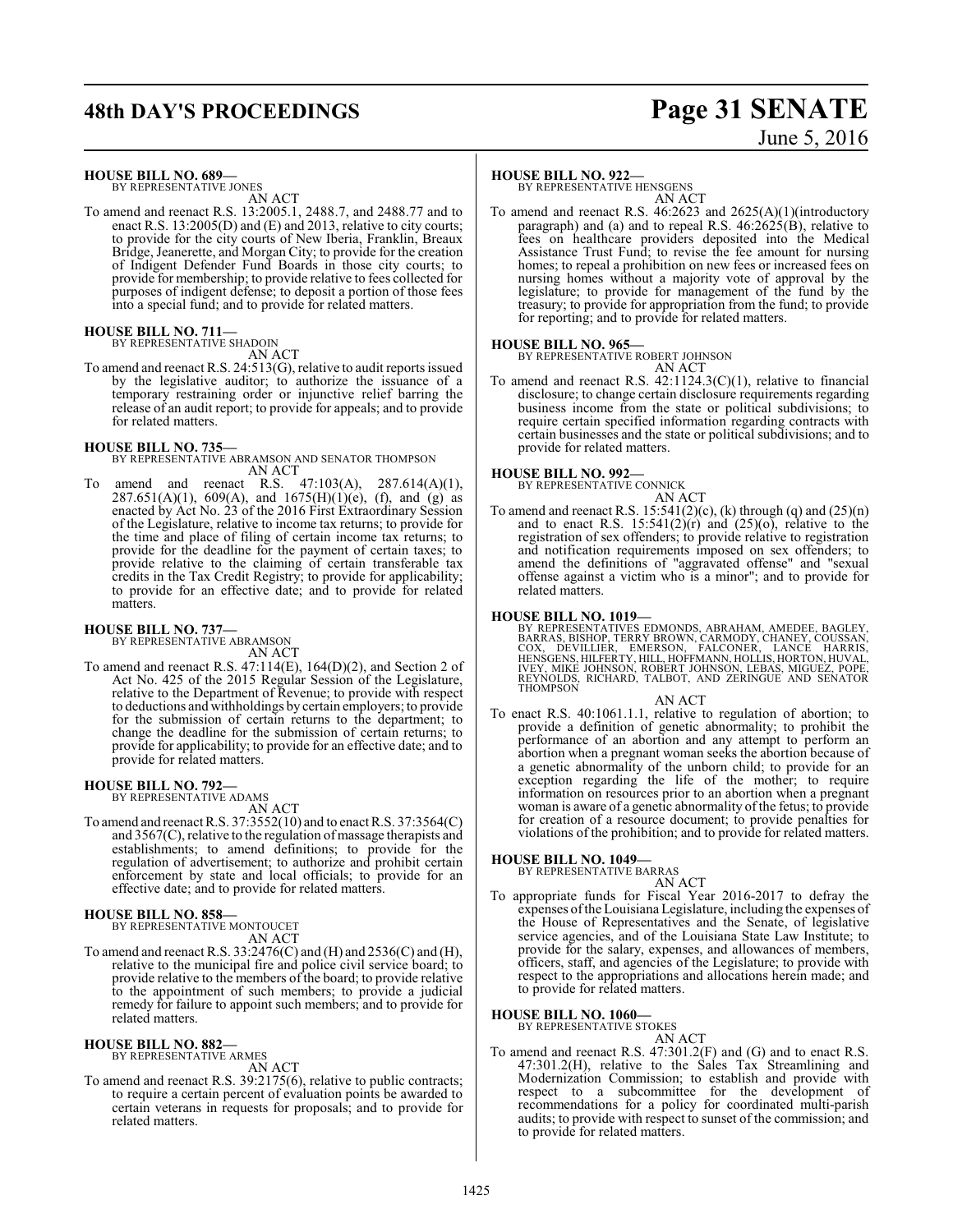# **Page 32 SENATE 48th DAY'S PROCEEDINGS**

June 5, 2016

**HOUSE BILL NO. 1066—**

BY REPRESENTATIVES MAGEE AND BERTHELOT AN ACT

To amend and reenact R.S. 38:321.1(A)(introductory paragraph) and (B) and to enact R.S.  $38:321.1(\text{C})$ , relative to the purchase of certain items through an existing public contract of another political subdivision; to authorize the state and any political subdivision of the state to purchase certain items through an existing public contract of another political subdivision; and to provide for related matters.

# **HOUSE BILL NO. 1099—** BY REPRESENTATIVE THIBAUT

AN ACT

To enact R.S. 40:1046(J)(9), relative to license fees to produce marijuana for therapeutic use; to establish fees to be assessed by the Department of Agriculture and Forestry for the license to produce marijuana for therapeutic use; to provide for collection and disbursement of the fees; and to provide for related matters.

# **HOUSE BILL NO. 1120—** BY REPRESENTATIVE SCHRODER

AN ACT

To enact R.S. 47:1525, relative to the Department of Revenue; to provide for the review and revision of the tax laws of the state; to establish the Louisiana Tax Institute; to provide for the membership, terms, powers, and duties of the Institute; to authorize the Institute to assist in the reform and continuous revision of the state's tax laws and policies; to provide for the submission of certain reports and recommendations; to provide for an effective date; and to provide for related matters.

#### **HOUSE BILL NO. 1121—**

BY REPRESENTATIVE LEGER

AN ACT To amend and reenact R.S. 47:302(U) and 309.1, relative to sales and use taxes; to provide with respect to certain sales of tangible personal property and taxable services in Louisiana; to require that certain notifications be provided to purchasers of such property and services for purposes of collection of use taxes under certain circumstances; to require the filing of annual statements by certain remote retailers concerning their sales in Louisiana; to provide for definitions; to provide for the powers and duties of the secretary of the Department of Revenue; to authorize rulemaking; to authorize the subpoena of certain information; to provide with respect to implementation and enforcement; to provide for effectiveness; and to provide for related matters.

**HOUSE BILL NO. 1127—** BY REPRESENTATIVE HOWARD AND SENATOR THOMPSON AN ACT

To amend and reenact R.S. 32:735(C), (D), and (E) and 736(A), relative to auto title companies; to provide relative to contracts between the Department ofPublic Safetyand Corrections, office of motor vehicles, and auto title companies; to provide relative to fees charged to auto title companies; to provide relative to the surety bond required of auto title companies; to extend contracts of auto title companies; and to provide for related matters.

#### **HOUSE BILL NO. 1149— (Substitute for House Bill No. 682 by Representative Leger)** BY REPRESENTATIVE LEGER

AN ACT

To amend and reenact R.S. 38:330.1(C)(3) and (4), (D)(2), (E),  $(F)(1)$ , and  $(H)$  and to enact R.S. 38:330.1(C)(5) and  $(D)(3)$  and  $330.2(A)(2)(c)$ , relative to the Southeast Louisiana Flood Protection Authority-East and Southeast Louisiana Flood Protection Authority-West Bank; to provide relative to the nominating process for vacancies on the board of commissioners ofthe Southeast Louisiana Flood Protection Authority-East and the Southeast Louisiana Flood Protection Authority-West Bank; to provide relative to the terms of members of the boards of commissioners of the Southeast Flood Louisiana Protection Authority-East and the Southeast Louisiana Flood Protection Authority-West Bank; to provide relative to the powers and

duties of the board of commissioners of the Southeast Louisiana Flood Protection Authority-East and the Southeast Louisiana Flood Protection Authority-West Bank; to provide for transitional matters; to provide for an effective date; and to provide for related matters.

## **HOUSE BILL NO. 1153— (Substitute for House Bill No. 1109**

**by Representative Hoffman)**<br>BY REPRESENTATIVE HOFFMANN

AN ACT

To amend and reenact R.S. 23:540, relative to regulations affecting boilers; to exempt certain potable water boilers; to provide for technical corrections; and to provide for related matters.

# **HOUSE BILL NO. 1160— (Substitute for House Bill No. 921 by**

**Representative Davis)**<br>BY REPRESENTATIVES DAVIS, FRANKLIN, IVEY, NANCY LANDRY,<br>JAY MORRIS, PIERRE, AND STOKES AND SENATORS THOMPSON<br>AND WALSWORTH

#### AN ACT

To amend and reenact R.S. 17:3394.3(A)(4), relative to corporations that support public postsecondary education; to provide relative to capital projects undertaken by a nonprofit corporation on behalf of the Board of Supervisors of Community and Technical Colleges; to provide procedures for soliciting and evaluating proposals fromcontractors; to provide that certain records ofthe corporation be made available to the public; to require monitoring and status reports on projects; to provide relative to the board of directors of such corporation; and to provide for related matters.

# **HOUSE BILL NO. 56—** BY REPRESENTATIVE LEGER

AN ACT To amend and reenact R.S. 11:3384(A)(2), (B)(2), and (D)(2) and 3386(B) and to enact R.S. 11:3384(A)(3), (B)(3), and (D)(3), relative to new members of the Firefighters' Pension and Relief Fund in the city of New Orleans; to provide relative to retirement eligibility and benefits for such members; to provide relative to benefits for beneficiaries and survivors of certain such members; and to provide for related matters.

# **HOUSE BILL NO. 57—** BY REPRESENTATIVE LEGER

AN ACT

To amend and reenact R.S. 11:3363(B), relative to employee contributions in the Fire Fighters' Pension and Relief Fund in the city of New Orleans; to provide with respect to the regularity and amount of such contributions; to provide with respect to consent to such deductions; to provide relative to the establishment of an "employer pick-up" plan within the system in accordance with Internal Revenue Code provisions; to provide relative to the transfer of such contributions to the system; to provide relative to the powers and duties of the board with respect to such contributions; to provide relative to member rights relative to such contributions; and to provide for related matters.

#### **HOUSE BILL NO. 158—**

BY REPRESENTATIVES MONTOUCET AND GLOVER AN ACT

To enact R.S. 33:2476.5 and 2476.6, relative to the municipal fire and police civil service boards in certain municipalities; to provide relative to filling the office of board secretary; to provide relative to salary of the secretary; and to provide for related matters.

#### **HOUSE BILL NO. 335—**

BY REPRESENTATIVE SCHEXNAYDER AN ACT

To amend and reenact R.S. 3:43(A)(2) and to enact R.S. 3:48, relative to fees for unmanned aerial systems; to establish a registration fee for unmanned aerial systems; to establish an agricultural education and safety training course fee for operators of unmanned aerial systems; and to provide for related matters.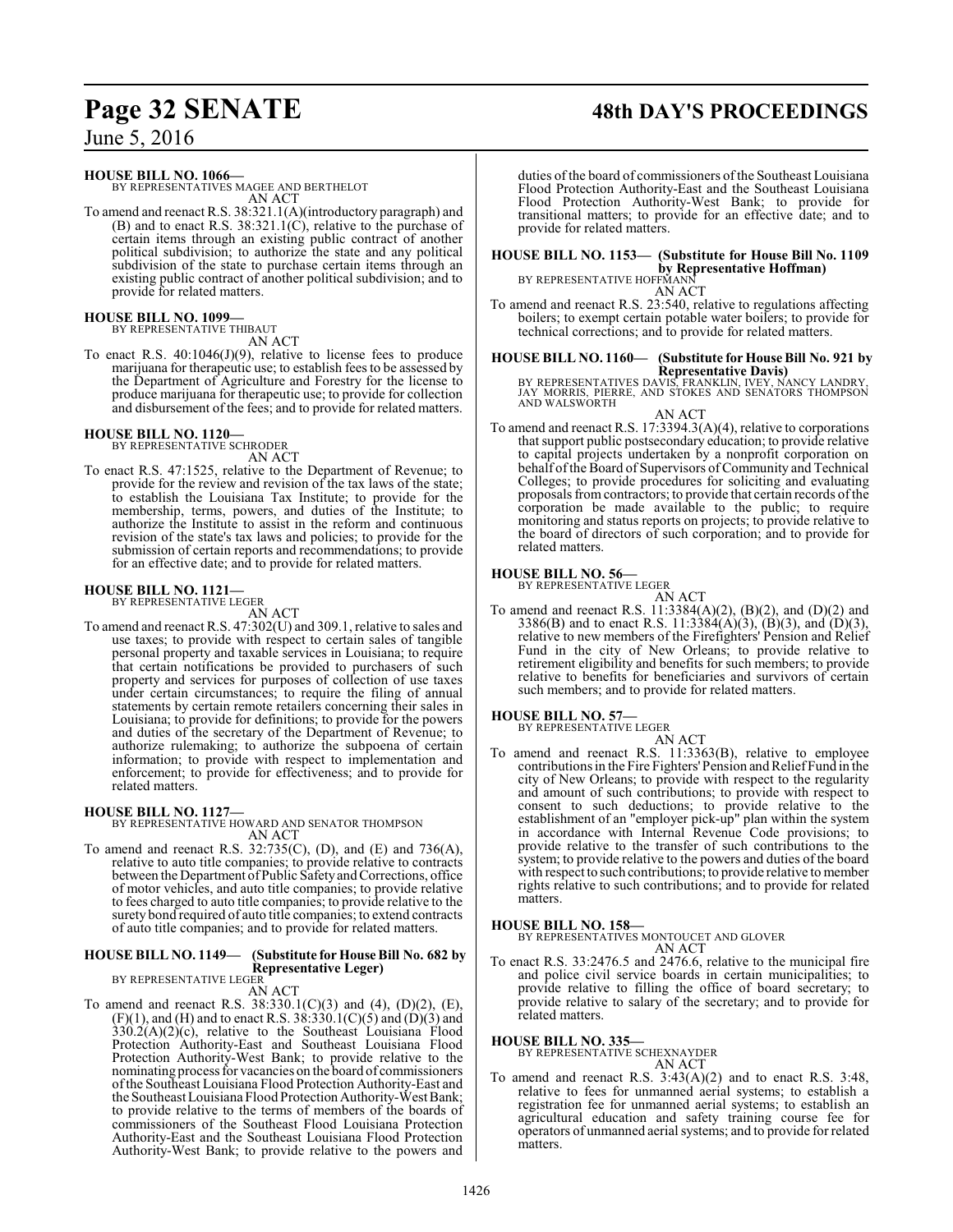# **48th DAY'S PROCEEDINGS Page 33 SENATE**

# June 5, 2016

#### **HOUSE BILL NO. 357—**

BY REPRESENTATIVE LEGER AN ACT

To amend and reenact R.S. 48:388(F), relative to rail; to provide relative to assistance for rail service; to provide for an effective date; and to provide for related matters.

# **HOUSE BILL NO. 383—** BY REPRESENTATIVE HAVARD

AN ACT

To enact R.S. 33:3819(K), relative to waterworks districts; to provide with respect to the per diem paid to members of the board of commissioners of districts located in certain parishes; and to provide for related matters.

**HOUSE BILL NO. 401—**<br>BY REPRESENTATIVES REYNOLDS, AMEDEE, ARMES, BAGLEY,<br>BILLIOT, TERRY BROWN, CARMODY, COX, DAVIS, FALCONER,<br>GLOVER, HALL, LANCE HARRIS, HOFFMANN, HORTON, HOWARD,<br>HUNTER, JENKINS, LEBAS, LYONS, MAGEE, PIE

AN ACT

To amend and reenact R.S. 17:282.3(B)(1), relative to personal financial education; to require public elementary or secondary schools to offer instruction in personal financial management; and to provide for related matters.

# **HOUSE BILL NO. 429—** BY REPRESENTATIVE BROADWATER

AN ACT

To amend and reenact R.S. 38:2212.1(N)(1) through (4)(introductory paragraph) and to repeal R.S.  $38:2212.1(N)(4)(a)$  through (g), relative to group purchasing ofschool materials, equipment, and supplies, including any installation thereof; to authorize public school districts and public schools to enter into agreements with qualified group purchasing organizations for the purchase of materials, equipment, and supplies; to provide relative to definitions; and to provide for related matters.

# **HOUSE BILL NO. 537—** BY REPRESENTATIVE GAROFALO

AN ACT

To amend and reenact R.S.  $40:1165.1(A)(2)(b)(i)$  and (ii), relative to medical records; to provide relative to the maximum charges for providing certain medical records; to provide for the form in which to store and provide medical records; and to provide for related matters.

#### **HOUSE BILL NO. 539—** BY REPRESENTATIVE HAZEL

AN ACT

To enact R.S. 9:1551(F), relative to the training of dogs; to authorize the donation of tissue and biological samples for training a dog to search for human remains; and to provide for related matters.

# **HOUSE BILL NO. 557—** BY REPRESENTATIVE JAY MORRIS

AN ACT

To amend and reenact R.S. 37:1356(introductoryparagraph), (1), (4), and (5), 1357(introductory paragraph) and (1), 1357.1(A)(introductory paragraph), 1358, 1359, and 1360 and to repeal R.S. 37:1356(9), relative to the practice of acupuncture; to provide for definitions; to provide for the certification of physician acupuncturists; to provide for the certification of acupuncture detoxification specialists; to provide for the certification of licensed acupuncturists; to repeal provisions for the certification of persons performing acupuncture for research purposes; and to provide for related matters.

#### **HOUSE BILL NO. 570—**

BY REPRESENTATIVE SCHRODER AN ACT

To amend and reenact R.S.  $37:1271(B)(2)(b)$  and  $(4)$  and R.S. 40:1223.3(5) and 1223.4(A) and to enact R.S. 37:1271(B)(6) and R.S. 40:1223.5, relative to the practice of telemedicine; to provide with respect to communication between a telemedicine provider and a patient; to provide for medical record maintenance; to provide for in-state referrals; to provide for venue in suits involving care rendered via telehealth or telemedicine; to provide with respect to the promulgation of rules and regulations; to provide for an effective date; and to provide for related matters.

**HOUSE BILL NO. 614—** BY REPRESENTATIVES MORENO, BAGNERIS,BOUIE, GARY CARTER, ROBBY CARTER, STEVE CARTER, JIMMY HARRIS, HAVARD, HILFERTY, HORTON, LYONS, MAGEE, MARCELLE, NORTON, PIERRE, PRICE, SMITH, AND WHITE AN ACT

To amend and reenact R.S. 18:1310(A)(2) and to enact R.S. 18:1308(A)(1)(d), relative to voting absentee by mail; to provide for the electronic transmission of voting materials to certain voters under certain circumstances; to provide relative to the procedures and requirements for voting using such materials; and to provide for related matters.

#### **HOUSE BILL NO. 856—**

BY REPRESENTATIVE HUVAL AN ACT

To enact R.S. 9:2800.23, relative to the granting of a voluntary right of passage to certain enclosed cemeteries; to provide a limitation of liability for granting a voluntary right of passage; to provide for exceptions; to provide for revocability; to provide definitions; and to provide for related matters.

**HOUSE BILL NO. 948—** BY REPRESENTATIVE STEVE CARTER

AN ACT

To enact R.S. 17:3351(J), relative to education facilities at public postsecondary education institutions; to require management boards to adopt policies with respect to use of such facilities; to require reports; to provide relative to construction of new facilities; and to provide for related matters.

# **HOUSE BILL NO. 1134— (Substitute for House Bill No. 433 by**

**Representative Hazel)** BY REPRESENTATIVE HAZEL AND SENATOR THOMPSON

- AN ACT
- To amend and reenact R.S. 32:414(R)(3), relative to economic hardship licenses; to require the issuance of economic hardship licenses when related to state tax delinquency; to provide for the conditions under which such license can be issued; to establish the duration ofsuch economic hardship licenses; and to provide for related matters.

## **HOUSE BILL NO. 1135— (Substitute for House Bill No. 777 by Representative Moreno)** BY REPRESENTATIVE MORENO

AN ACT

To amend and reenact Children's Code Articles 1007 and 1015 and to enact Children's Code Articles 1004(I) and 1015.1, relative to the termination of parental rights; to provide relative to parties who may petition for termination of parental rights; to provide relative to grounds for termination of parental rights; to provide relative to effects; to provide for the confidentiality of petitioner's address; to provide regarding court costs, other costs, and fees; and to provide for related matters.

#### **HOUSE BILL NO. 635—**

BY REPRESENTATIVE HUNTER AN ACT

To amend and reenact R.S. 14:283(A)(1), 283.1(A), and 284(B) and to enact R.S. 14:283(G), 283.1(C), and  $284(D)$ , relative to crimes affecting public morals; to amend crimes involving the observation and invasion of privacy of another to include the use of unmanned aircraft systems; to define unmanned aircraft systems; and to provide for related matters.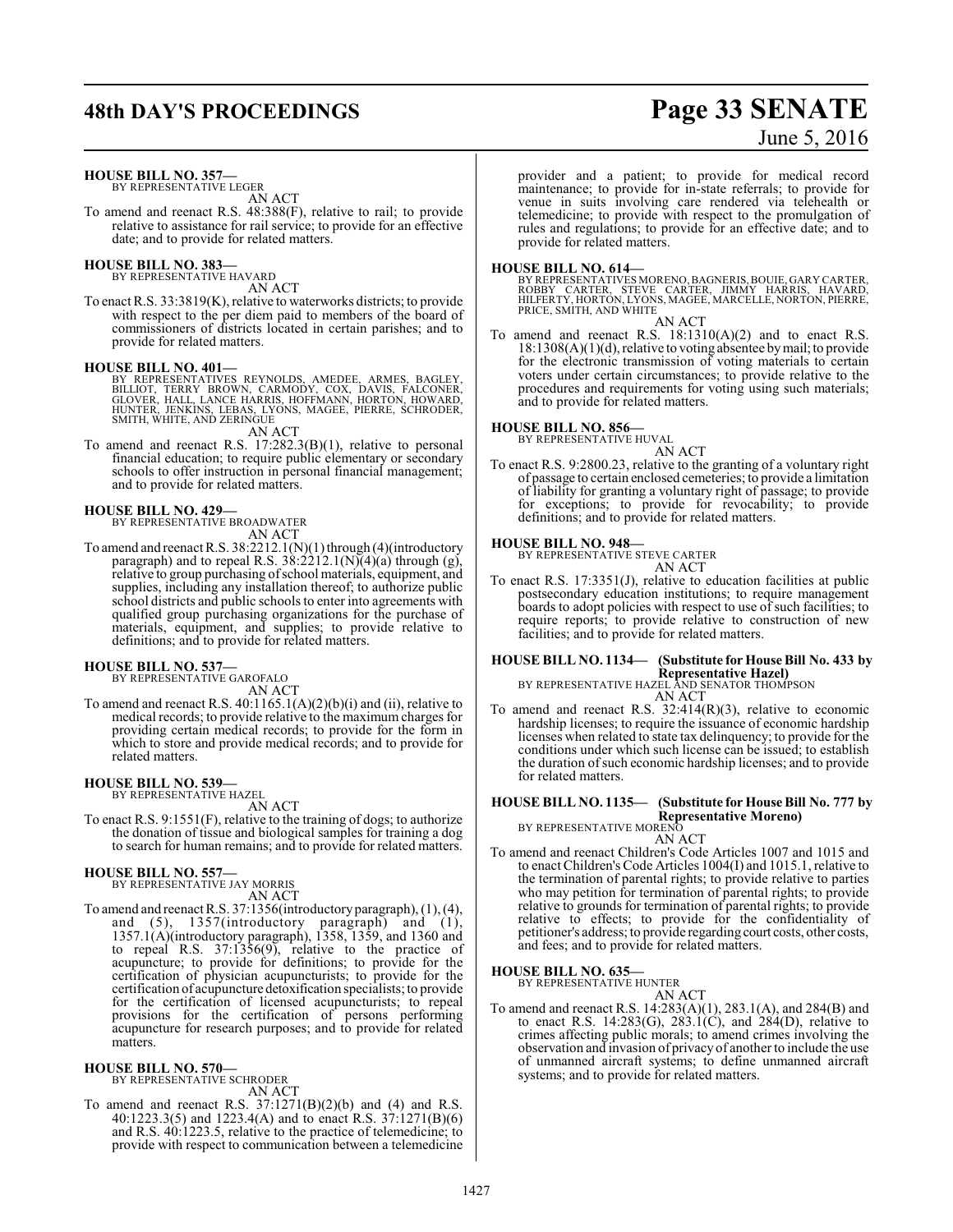# **Page 34 SENATE 48th DAY'S PROCEEDINGS**

June 5, 2016

#### **HOUSE BILL NO. 702—**

BY REPRESENTATIVES JIMMY HARRIS AND TERRY LANDRY AND SENATOR CARTER AN ACT

To enact R.S. 32:409.1(A)(2)(d)(ix) and 410(E) and (F) and R.S. 40:1321(O) and (P) and to repeal Act No. 807 of the 2008 Regular Session of the Legislature and Act No. 151 of the 2010 Regular Session of the Legislature, relative to the issuance of drivers' licenses and special identification cards; to require applicants for either a driver's license or special identification card to provide proof of Louisiana residency; to provide for implementation of the REAL ID Act of 2005; to provide for exceptions; to require certain documents or photographs obtained in the process of applying for a driver's license or special identification card to be disposed of under certain circumstances; to provide for an effective date; and to provide for related matters.

# **HOUSE BILL NO. 710—** BY REPRESENTATIVE HOLLIS AN ACT

To amend and reenact R.S. 47:843(D)(1), 847(A) and (D)(1), 849(B) and (C), and 851(D), relative to tobacco; to provide for requirements relative to stamped and unstamped cigarettes; to provide relative to the time period in which cigarettes must be stamped; to provide relative to the inventory or stock of certain cigarettes; to provide relative to prima facie evidence of a violation; to provide for requirements relative to products not listed on the attorney general's state directory; to provide for the maintenance of invoices by nonresident tobacco dealers; to require non-resident tobacco dealers to keep certain stock separated; and to provide for related matters.

#### **HOUSE BILL NO. 830—** BY REPRESENTATIVE SEABAUGH

AN ACT

To amend and reenact R.S. 15:587.1(B)(1) and (C)(introductory paragraph) and R.S.  $17:407.42(B)(1)(a)$ , relative to the Department ofEducation; to authorize the department to request criminal history information on certain personnel of early learning centers; to provide requirements relative to the state Bureau of Criminal Identification and Information upon the receipt of such requests; to provide relative to fees; to provide relative to effectiveness; to provide relative to implementation; and to provide for related matters.

#### **HOUSE BILL NO. 984—** BY REPRESENTATIVE HENRY

AN ACT

To provide with respect to the Revenue Sharing Fund and the allocation and distribution thereof for Fiscal Year 2016-2017; and to provide for related matters.

#### **HOUSE BILL NO. 19—** BY REPRESENTATIVE DWIGHT

AN ACT To amend and reenact R.S. 14:337(A), (D), and (E) and to enact R.S.  $14:337(B)(3)(d)$  and  $(4)(e)$ , relative to unlawful use of an unmanned aircraft system; to prohibit use of an unmanned aircraft system to conduct surveillance of, gather evidence or collect information about, or photographically or electronically record a school, school premises, or correctional facilities; to provide with respect to elements of the crime; to provide for exceptions; to provide for applicability; to provide criminal penalties; to provide relative to the definitions of school and school premises; and to provide for related matters.

**HOUSE BILL NO. 37—** BY REPRESENTATIVE JONES AND SENATOR PEACOCK AN ACT

To amend and reenact R.S. 11:1821(B)(1), (2), (6), and (7), (C), and (E) and 1842 and to enact R.S.  $11:1823(A)(22)$ , relative to the board of trustees of the Municipal Employees' Retirement System; to grant certain trustees and their designees the authority to vote; to provide relative to qualifications for service as an elected trustee; to provide for term duration; to provide for

submission of reports to the legislature; to provide for trustee compensation; to provide for expenditure of system funds; to prohibit trustees from accepting certain things of economic value; and to provide for related matters.

#### **HOUSE BILL NO. 54—** BY REPRESENTATIVE FOIL

AN ACT

To amend and reenact R.S. 11:42(B)(introductory paragraph) and (2), relative to certain unfunded accrued liabilities of the Clerks of Court Retirement and Relief Fund; to provide with respect to payments on such debt; and to provide for related matters.

#### **HOUSE BILL NO. 146—**

BY REPRESENTATIVES MORENO, AMEDEE, BAGLEY, BAGNERIS,<br>BILLIOT,BOUIE,CARPENTER,GARYCARTER,EDMONDS,EMERSON,<br>FALCONER,GAINES,GLOVER,HALL,HILFERTY,HORTON,JACKSON,<br>JAMES, LEGER,LYONS,MARCELLE,NORTON,PIERRE,REYNOLDS,<br>SMITH,WHITE, AN ACT

To enact Code of Criminal Procedure Article 895(O), relative to limitations of liability for court-approved mentors; to provide a limitation of liability to certain persons mentoring offenders on probation; to provide a limitation of liability for the court, and court officers, agents, and employees; to provide definitions; and to provide for related matters.

**HOUSE BILL NO. 625—** BY REPRESENTATIVE TERRY LANDRY AN ACT

To enact R.S. 32:1512(E) and 1520(C), relative to the transportation of hazardous material; to provide when a penalty will not be imposed on persons who transport hazardous material following certain incidents involving hazardous material; to prohibit the issuance of a citation for careless handling of hazardous material in certain circumstances; and to provide for related matters.

#### **HOUSE BILL NO. 802—**

BY REPRESENTATIVE JACKSON

- AN ACT
- To amend and reenact Code of Criminal Procedure Article 893(A) and  $(E)(1)(b)$  and R.S.  $13:5304(B)(10)(b)$  and R.S.  $15:574.2(C)(2)(a)$  and  $574.4(B)(1)$ , and to enact Code of Criminal Procedure Article 890.3 and R.S. 15:824.2, and to repeal R.S. 15:827.1(E)(3)(b), relative to crimes of violence and parole eligibility; to provide a procedure by which certain crimes of violence are designated as such in the court minutes; to provide relative to certain benefits and restrictions based upon this designation; to provide with respect to deferral of sentences; to provide for participation in certain programs; to provide relative to parole eligibility for persons convicted of crimes of violence; to change the number of votes required to grant parole for offenders convicted of a crime of violence who meet certain conditions; to provide relative to the eligibility to participate in reentry preparation programs; to create the Programs to Reduce Recidivism Fund; to provide for the purposes of the fund; to provide for the appropriation ofmonies into the fund; to provide for the administration of the fund; to provide for the distribution of monies from the fund; to provide relative to the calculation of savings realized by the Department of Public Safety and Corrections; and to provide for related matters.

#### **HOUSE BILL NO. 819—**

BY REPRESENTATIVES JIM MORRIS, ARMES, BILLIOT, BISHOP,<br>TERRY BROWN, CHANEY, COUSSAN, DEVILLIER, GUINN, MIGUEZ,<br>MONTOUCET,WHITE, AND ZERINGUE AN ACT

To amend and reenact R.S. 30:82, 84(A)(1), 86(B), (C), and (E)(1) and (2),  $87(A)$ , (E), and (F)(1), and  $95(A)$  and to enact R.S.  $30:83(F)(2)$ ,  $83.1$ , and  $86(F)$ , relative to the Oilfield Site Restoration Fund; to provide for definitions; to authorize the issuance of bonds for certain purposes; to provide for the pledge and dedication of the monies deposited in the Oilfield Site Restoration Fund; to provide for the duties and powers of the secretary of the Department of Natural Resources and the Oilfield Site Restoration Commission;to provide for the liability of the state; to provide relative to the requirements and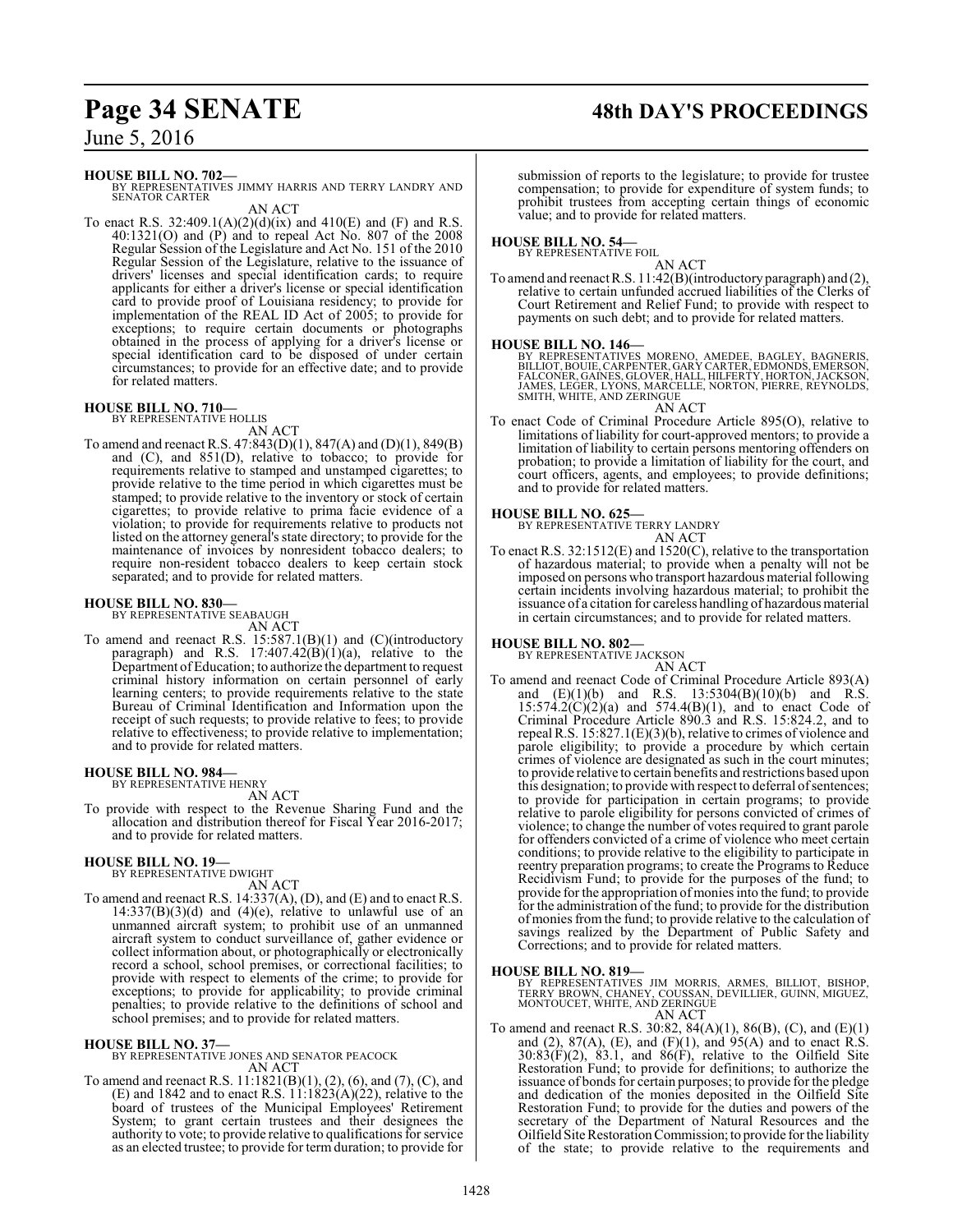# **48th DAY'S PROCEEDINGS Page 35 SENATE**

limitations for issuance of revenue bonds; to authorize the execution of certain documents; to provide for uses of the Oilfield Site Restoration Fund; to provide for fees on crude petroleum and gas produced; to provide for the suspension and resumption of collecting fees; and to provide for related matters.

# **HOUSE BILL NO. 886—** BY REPRESENTATIVE GAINES

AN ACT

To amend and reenact R.S. 34:2471(A)(introductory paragraph), (3), (4), (5), and (6), relative to the Port of South Louisiana Commission; to increase the membership on the commission; and to provide for related matters.

## **HOUSE BILL NO. 1151— (Substitute for House Bill No. 849 by**

**Representative Robert Johnson)** BY REPRESENTATIVES ROBERT JOHNSON, BROADWATER, TERRY BROWN, DAVIS, HAVARD, HAZEL, HORTON, MIGUEZ, PYLANT, WILLMOTT, AND ZERINGUE

#### AN ACT

To amend and reenact R.S. 22:1060.4(A)(introductory paragraph) and (B) and to enact R.S. 22:1060.3(C), relative to coverage of medically necessary prescription drugs and intravenous infusions; to provide for notice by a health insurance issuer making a change in such coverage; to provide relative to an appeal of any such change by the insured; to make certain technical changes; and to provide for related matters.

# **HOUSE BILL NO. 223—** BY REPRESENTATIVE TERRY LANDRY

AN ACT

To amend and reenact R.S. 14:95(E), relative to the illegal carrying of weapons; to provide relative to felony penalty provisions of possession of a firearm while unlawfully in the possession of a controlled dangerous substance; and to provide for related matters.

- **HOUSE BILL NO. 632—** BY REPRESENTATIVES JIM MORRIS, ARMES, BILLIOT, BISHOP, TERRY BROWN, CHANEY, COUSSAN, DEVILLIER, FOIL, GISCLAIR, GUINN, LYONS, MIGUEZ, MONTOUCET, WHITE, AND ZERINGUE AN ACT
- To enact R.S. 30:4.3, relative to financial security required by the commissioner of conservation; to provide for financial security required to conduct certain oil and gas activity; to authorize the commissioner of conservation to promulgate rules and regulations; to provide for required amounts; to provide for exemptions; to provide for an effective date; and to provide for related matters.

#### **HOUSE BILL NO. 667—**

BY REPRESENTATIVE REYNOLDS AN ACT

To amend and reenact R.S. 26:75(C)(1), 275(B)(1), and 359(B)(1)(h) and (i), (2) and (3), (C), (D), (E), and (F) and to enact R.S. 26:359(B)(4), relative to wine shipped directly to consumers; to provide for sampling of beverages of low alcoholic content; to provide for sampling of beverages of high alcoholic content; to provide with respect to certain requirements for direct shipment sales; to provide for exceptions; to authorize the commissioner to promulgate rules; to provide for permit applications of certain wine producers, manufacturers, and retailers; to provide permit fees; to specify the due date of a monthly statement; to provide for additional penalties for violations; to provide for an effective date; and to provide for related matters.

#### **HOUSE BILL NO. 933—**

BY REPRESENTATIVE GREGORY MILLER AN ACT

To amend and reenact R.S. 9:315.19, relative to child support; to provide for the schedule of basic child support obligations; and to provide for related matters.

# June 5, 2016

## **HOUSE BILL NO. 936— (Substitute for House Bill No. 329 by Representative Marcelle)** BY REPRESENTATIVE MARCELLE

AN ACT

To amend and reenact R.S. 47:532.1(A)(5) and to enact R.S.  $47:532.1(A)(7)(e)$ , (f), and (g) and (E), relative to public license tag agents; to provide relative to the fee assessed for public license tag agents to require license plates be made available to public license tag agents; to require for payment of production of such license plates and reimbursement of such payment; to require public license tag agents undertake certain actions; to provide relative to contracts between the Department of Public Safety and Corrections, office of motor vehicles and public license tag agents; and to provide for related matters.

### **HOUSE BILL NO. 1137— (Substitute for House Bill No. 818 by**

**Representative Mack)**

BY REPRESENTATIVE MACK AN ACT

To amend and reenact R.S. 15:146 and to enact R.S. 15:162(I), 166, and 167(E), relative to indigent defender services; to amend provisions of the Louisiana Public Defender Act; to provide for membership of the Louisiana Public Defender Board; to reduce the number of members on the board; to provide with respect to the powers and duties of the board; to provide relative to member qualifications; to provide with respect to the dispersal of funds; to provide with respect to the delivery of indigent defender services; to provide definitions; and to provide for related matters.

## **HOUSE BILL NO. 1145— (Substitute for House Bill No. 328 by Representative Lopinto)** BY REPRESENTATIVE LOPINTO

AN ACT To amend and reenact R.S. 13:5304(B)(1)(b), (3)(f), (5), (6), (11)(c), and (D)(3), (E)(introductory paragraph),  $(J)(2)$  and  $(3)$ ,  $(L)(2)$ and (N), relative to the drug division probation program; to provide penalties for violating conditions of drug division probation; to provide with respect to drug abuse treatment and addiction treatment; to provide for designated treatment professionals; and to provide for related matters.

**HOUSE BILL NO. 505—**<br>BY REPRESENTATIVES MIKE JOHNSON, AMEDEE, BAGLEY, BARRAS,<br>BERTHELOT, BILLOT, BOULE, BROADWATER, CHAD<br>BROWN, CARMODY, ROBBY CARTER, STEVE CARTER, DANAHAY,<br>DAVIS, DEVILLIER, EDMONDS, EMERSON, FOIL, GAROF

### A JOINT RESOLUTION

Proposing to add Article VII, Section 21(M) of the Constitution of Louisiana, relative to ad valorem property tax exemptions; to authorize an exemption for certain property owned by an unmarried surviving spouse of a member of the military who was killed while on active duty in the armed forces of the United States; to provide for eligibility; to require the establishment of an application process; to require the submission of certain information and sworn statements; to provide for limitations; to provide for effectiveness; to provide for submission of the proposed amendment to the electors; and to provide for related matters.

and asked that the President of the Senate affix his signature to the same.

> Respectfully submitted, ALFRED W. SPEER Clerk of the House of Representatives

The House Bills and Joint Resolutions contained herein were signed by the President of the Senate.